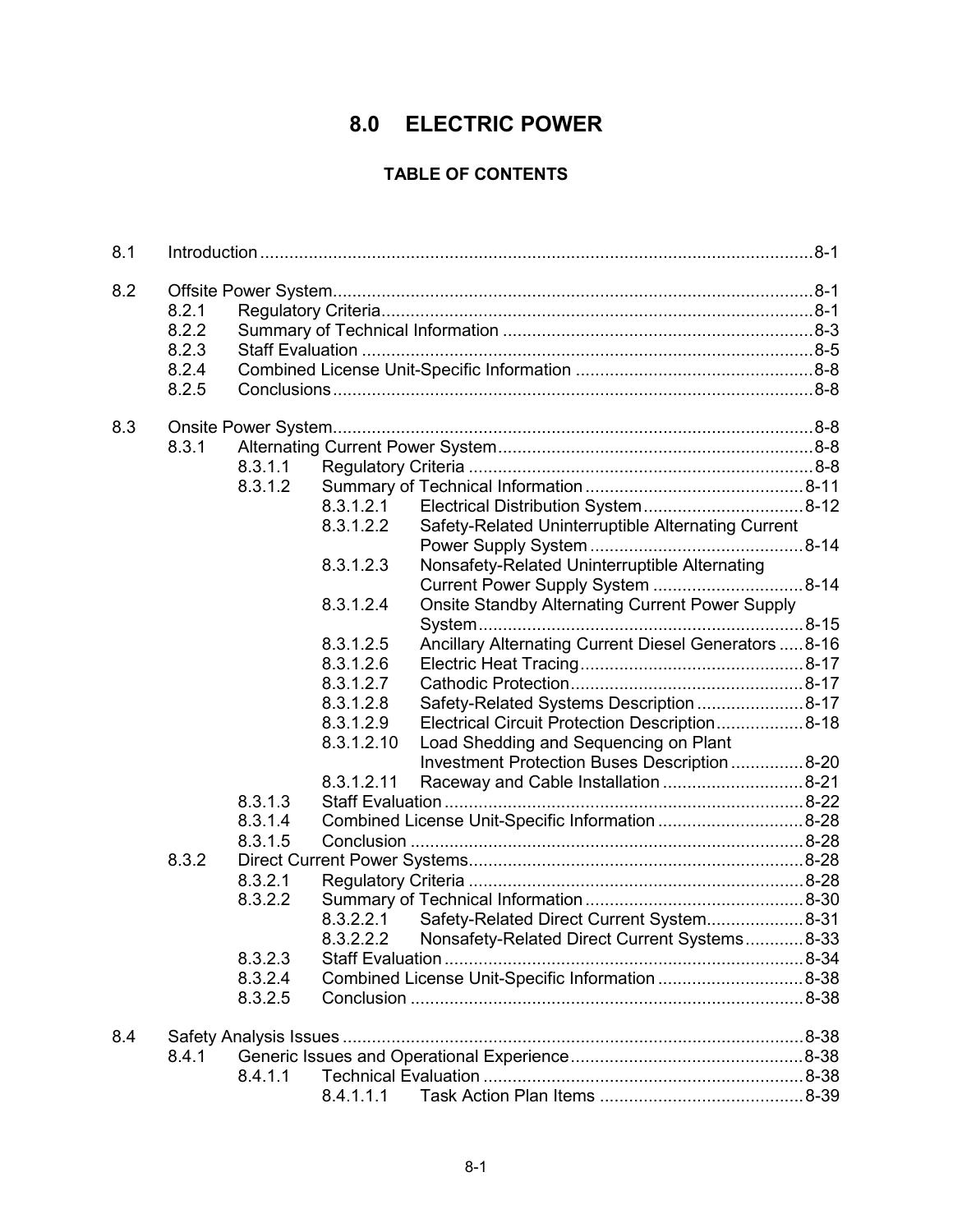|       |         | 8.4.1.1.2 |                                                |  |
|-------|---------|-----------|------------------------------------------------|--|
|       |         | 8.4.1.1.3 |                                                |  |
|       |         | 8.4.1.1.4 |                                                |  |
|       | 8.4.1.2 |           |                                                |  |
| 8.4.2 |         |           |                                                |  |
|       | 8.4.2.1 |           |                                                |  |
|       |         | 8.4.2.1.1 |                                                |  |
|       |         | 8.4.2.1.2 | Summary of Technical Information 8-42          |  |
|       |         | 8.4.2.1.3 |                                                |  |
|       |         | 8.4.2.1.4 |                                                |  |
|       | 8.4.2.2 |           |                                                |  |
|       |         | 8.4.2.2.1 |                                                |  |
|       |         | 8.4.2.2.2 |                                                |  |
|       | 8.4.2.3 |           | Regulatory Treatment of Nonsafety Systems 8-45 |  |
|       |         | 8.4.2.3.1 |                                                |  |
|       |         | 8.4.2.3.2 |                                                |  |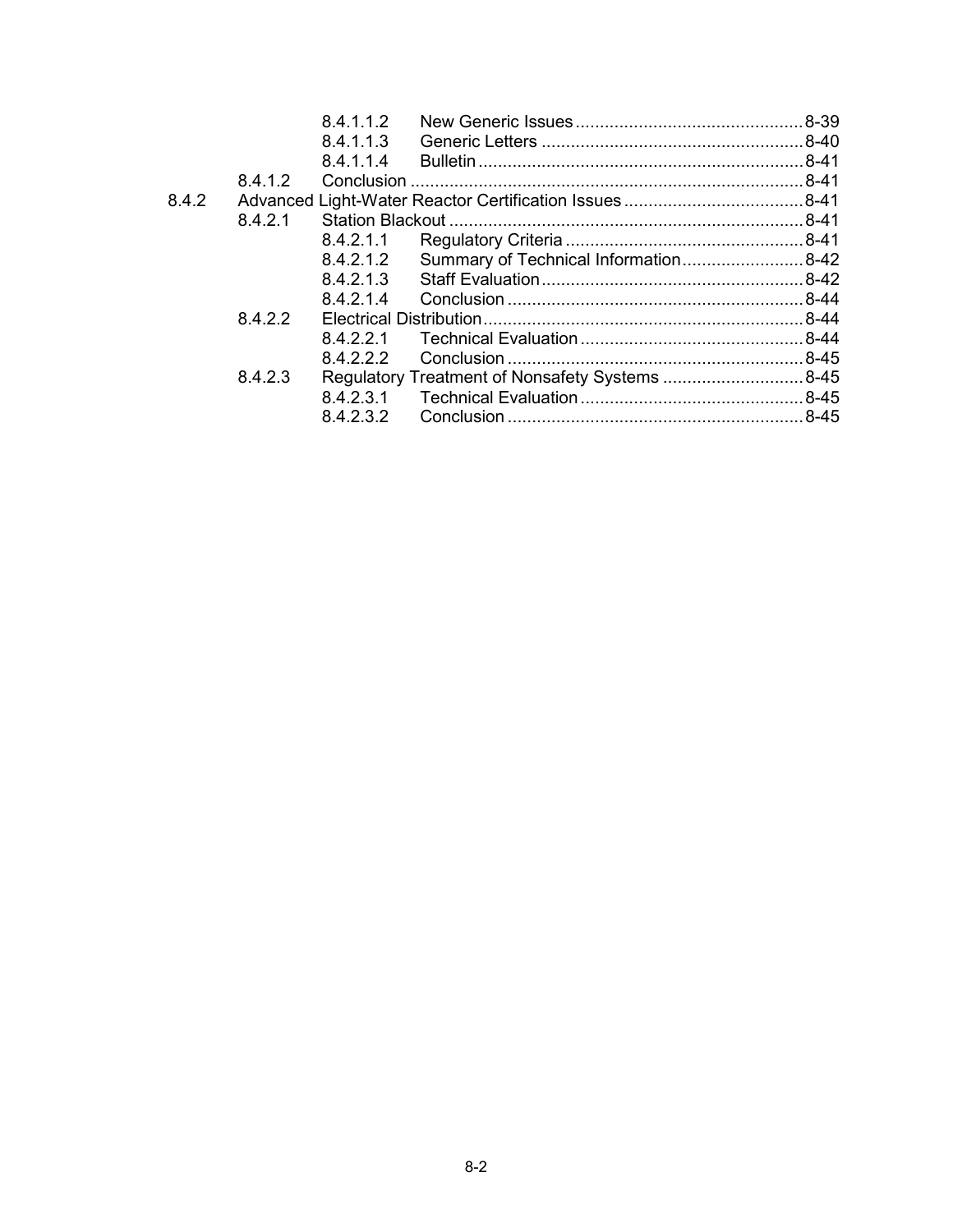# **8.0 ELECTRIC POWER**

### **8.1 Introduction**

The economic simplified boiling-water reactor (ESBWR) design, as presented, does not require Class 1E alternating current (ac) electrical power, except that provided by the Class 1E direct current (dc) batteries and their inverters, to accomplish the plant's safety-related functions.

Two independent offsite power sources provide reliable power for the plant's auxiliary loads, such that any single active failure can affect only one power source and cannot propagate to the alternate power source.

The onsite ac power system consists of Class 1E and non-Class 1E power systems. The two offsite power systems provide the normal preferred and alternate preferred ac power to the onsite power systems. In the event of a total loss of offsite power sources, two onsite independent nonsafety-related standby diesel generators (DGs) provide power to the plant investment protection (PIP) nonsafety-related loads and safety-related loads through safetyrelated isolation power centers (IPCs). Four independent safety-related 480-volt (V) ac divisions (IPC buses) provide power for the safety-related 250-V dc systems and uninterruptible power supply (UPS) systems.

Table 8.1 of NUREG–0800, "Standard Review Plan for the Review of Safety Analysis Reports for Nuclear Power Plants (LWR Edition)", March 2007 (SRP), lists the applicable regulatory requirements, guidance, and associated acceptance criteria that apply to electric power systems. Sections 8.2, 8.3.1, 8.3.2, and 8.4 of this report analyze the application's conformance with the regulatory requirements and associated acceptance criteria listed in SRP Table 8.1 regarding electric power systems.

### **8.2 Offsite Power System**

### **8.2.1 Regulatory Criteria**

The offsite power system includes two physically independent circuits capable of operating independently of the onsite standby power sources. The review by the staff covers the information, analyses, and documents for the offsite power system and the stability studies for the electrical transmission grid. In general, the preferred power system is acceptable when it provides two separate circuits from the transmission network to the onsite Class 1E power distribution system, when adequate physical and electrical separation exist, and when the system has the capacity and capability to supply power to all safety loads and other required equipment.

The acceptance criteria for assessing the sufficiency of the offsite power system design are based on meeting the following relevant requirements:

• General Design Criterion (GDC) 5, "Sharing of structures, systems, and components," in Appendix A, "General Design Criteria for Nuclear Power Plants," to Title 10 of the *Code of Federal Regulations* (10 CFR) Part 50, "Domestic Licensing of Production and Utilization Facilities," as it relates to sharing structures, systems, and components (SSCs) of the preferred power systems;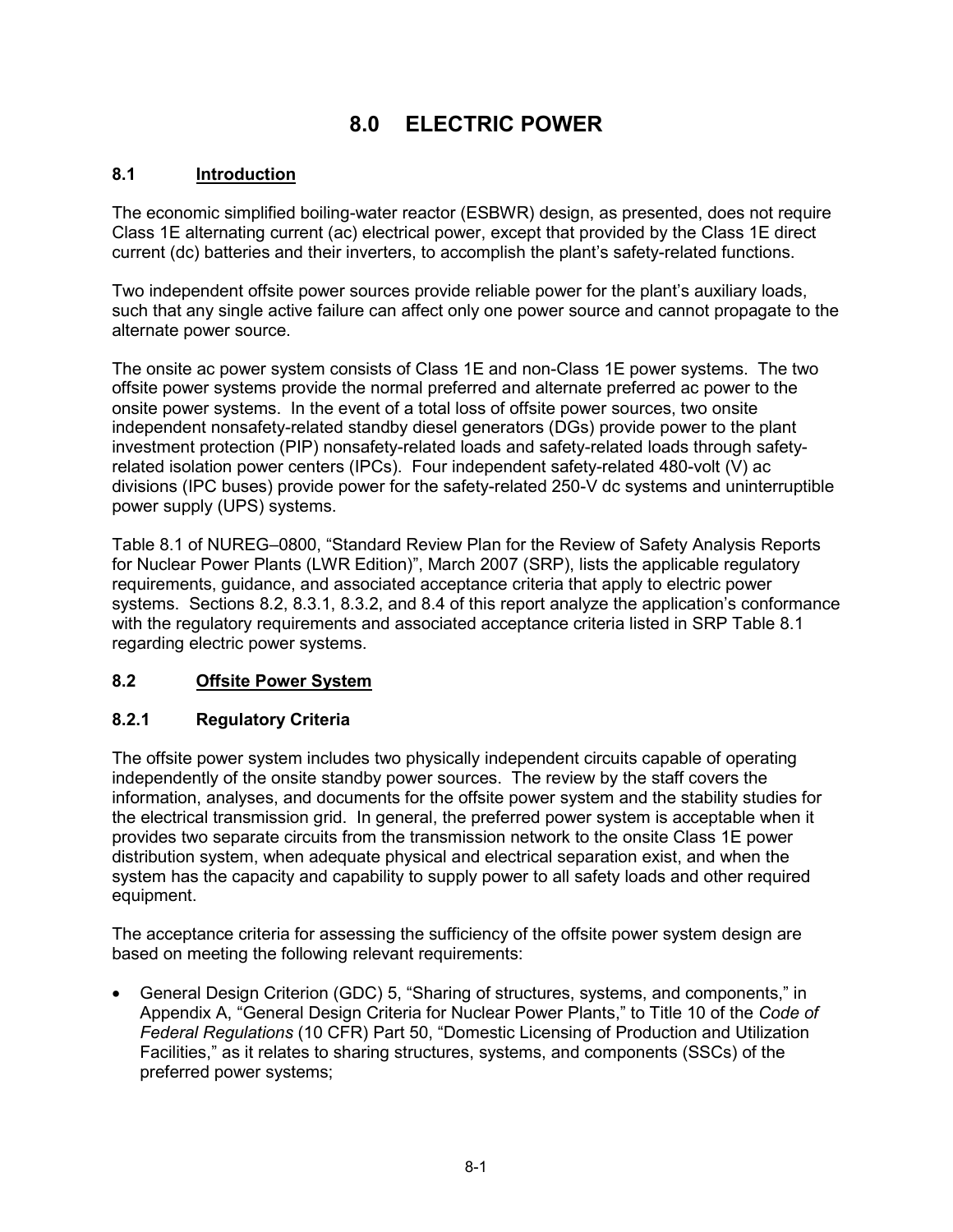- GDC 17, "Electric power systems," as it relates to the preferred power system's (1) capacity and capability to permit functioning of SSCs important to safety, (2) provisions to minimize the probability of losing electric power from any of the remaining supplies as a result of, or coincident with, the loss of power generated by the nuclear power unit or loss of power from the onsite electric power supplies, (3) physical independence, and (4) availability;
- GDC 18, "Inspection and testing of electric power systems," as it relates to the inspection and testing of the offsite power systems;
- GDC 33, "Reactor coolant makeup," GDC 34, "Residual heat removal," GDC 35, "Emergency core cooling," GDC 38, "Containment heat removal," GDC 41, "Containment atmosphere cleanup," and GDC 44, "Cooling water," as they relate to the operation of the offsite electric power system, encompassed in GDC 17, to ensure that the safety functions of the systems described in GDC 33, 34, 35, 38, 41, and 44 are accomplished;
- 10 CFR 50.63, as it relates to an alternate ac power source (as defined in 10 CFR 50.2) provided for safe shutdown in the event of a station blackout (SBO) (not a design-basis accident [DBA]);
- 10 CFR 50.65(a) (4) (the maintenance rule), as it relates to the assessment and management of the increase in risk that may result from proposed maintenance activities before performing such activities.

Note that subsequent to the issuance of SRP Section 8.2, Revision 4, the staff determined that GDC 2, "Design bases for protection against natural phenomena," and GDC 4, "Environmental and dynamic effects design bases," are not applicable to the offsite power system. The staff determination is documented in a January 23, 2009 e-mail from Thomas Bergman to Russ Bell, "NRC response to GDC 2, 4 and 5 one-pager."

SRP Sections 8.1 and 8.2, and Appendix A to Section 8.2, explain how an application can meet the above regulations, in part, if the application uses the NRC-endorsed methodologies and technical positions found in the following:

- Regulatory Guide (RG) 1.32, "Criteria for Power Systems for Nuclear Power Plants," Revision 3, issued March 2004.
- RG 1.155, "Station Blackout," issued August 1988.
- RG 1.160, "Monitoring the Effectiveness of Maintenance at Nuclear Power Plants," Revision 2, issued March 1997.
- RG 1.182, "Assessing and Managing Risk before Maintenance Activities at Nuclear Power Plants," Revision 0, issued May 2000.
- RG 1.204, "Guidelines for Lightning Protection of Nuclear Power Plants," issued November 2005.
- Branch Technical Position (BTP) 8-3, "Stability of Offsite Power Systems."
- BTP 8-6, "Adequacy of Station Electric Distribution System Voltages."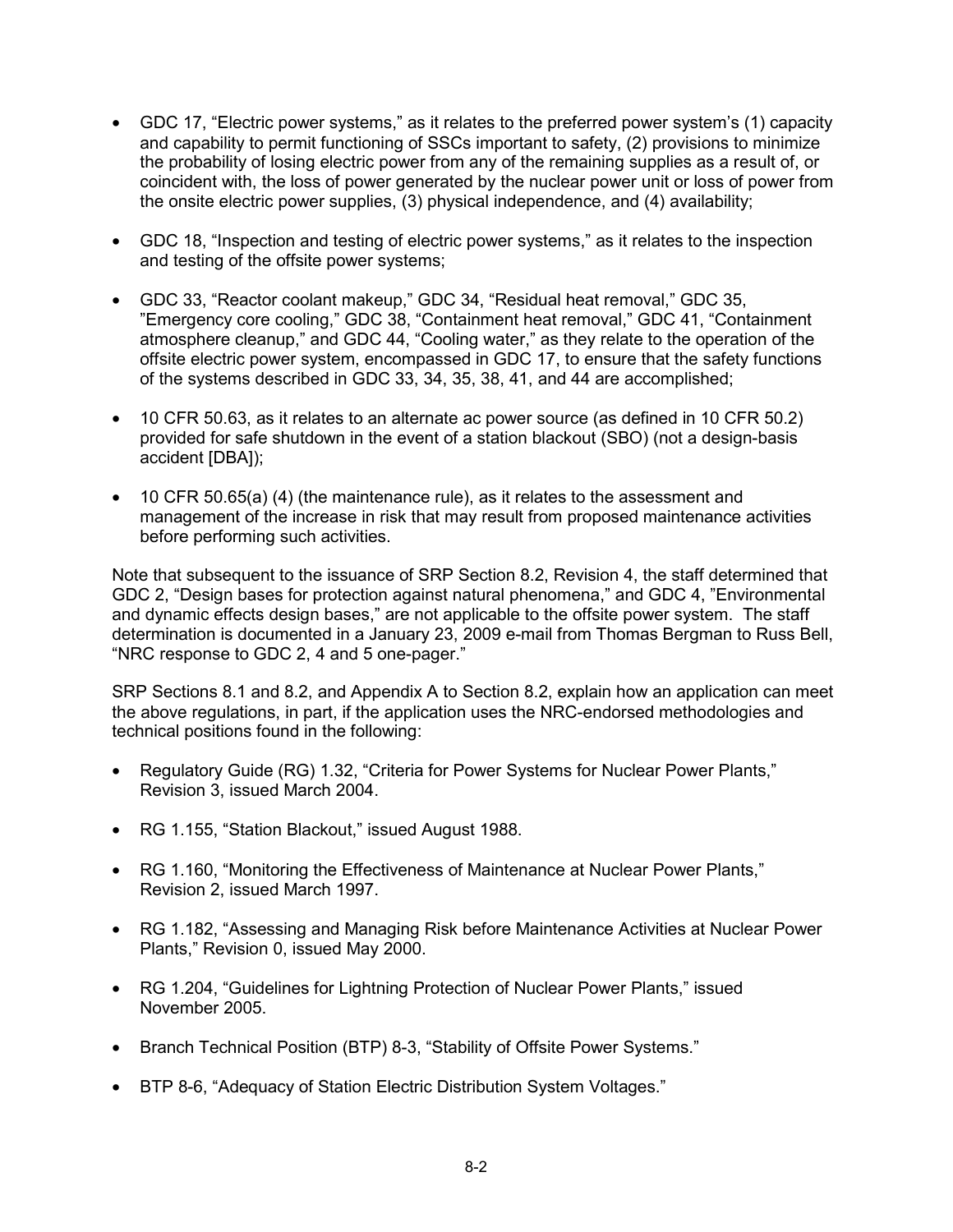- BTP Power Systems Branch (PSB) -1, "Adequacy of Station Electric Distribution System Voltages," Revision 3, issued April 1996.
- BTP Instrumentation and Control Systems Branch (ICSB) -11, "Stability of Offsite Power Systems," Revision 3, issued April 1996.
- SECY-90-016, "Evolutionary Light Water Reactor Certification Issues and Their Relationships to Current Regulatory Requirements," issued 1990.
- SECY-91-078, "EPRI's Requirements Document and Additional Evolutionary LWR Certification Issues," issued 1991.
- SECY-94-084, "Policy and Technical Issues Associated with the Regulatory Treatment of Non-Safety Systems in Passive Plant Designs," issued 1994.
- SECY-95-132, "Policy and Technical Issues Associated with the Regulatory Treatment of Non-Safety Systems (RTNSS) in Passive Plant Designs," issued 1995.

#### **8.2.2 Summary of Technical Information**

Two independent offsite power supply systems supply power to the site, which include the normal preferred power supply (PPS) through the unit auxiliary transformers (UATs) and the alternate PPS through the reserve auxiliary transformers (RATs). The offsite system is designed and located to minimize the likelihood of simultaneous failure during a design basis accident (DBA) and under adverse environmental conditions.

The main generator normally provides power to the onsite power system through the two UATs as the normal preferred source. When the main generator is not available, the generator output breaker is opened, and the onsite auxiliary power is supplied from the switchyard by backfeeding through UATs as the normal preferred source. When the normal preferred source is not available, the plant auxiliary power is supplied from the switchyard through the two RATs as the alternate preferred source. In addition, two nonsafety-related onsite standby DGs supply power to selected loads in the event of the loss of two offsite preferred sources.

The main generator is connected to the offsite power system by three single-phase, step-up transformers. If the main generator is lost, an auto-trip of the generator breaker maintains the power to the onsite system without interruption from the PPS. A spare single-phase, step-up transformer is available, in case one of the main step-up transformers fails. The main step-up transformers are within the onsite power system.

Unit synchronization normally occurs through the onsite main generator circuit breaker, with the offsite switchyard circuit breaker supplying the normal preferred power source. Both the main generator circuit breaker and the normal PPS circuit breakers are equipped with dual trip coils and a redundant protective relaying logic scheme, and redundant nonsafety-related 125-V dc power systems supply control power to the circuit breaker.

The UATs consist of two three-phase transformers. Each UAT provides normal preferred power to two power generation (PG) buses and one PIP bus. The RATs consist of two three-phase transformers fed from the second offsite power source. Each RAT provides alternate preferred power to the plant's two PG buses and one PIP bus in the event of a UAT failure. The main step-up transformers, UATs, and RATs are designed and manufactured to withstand the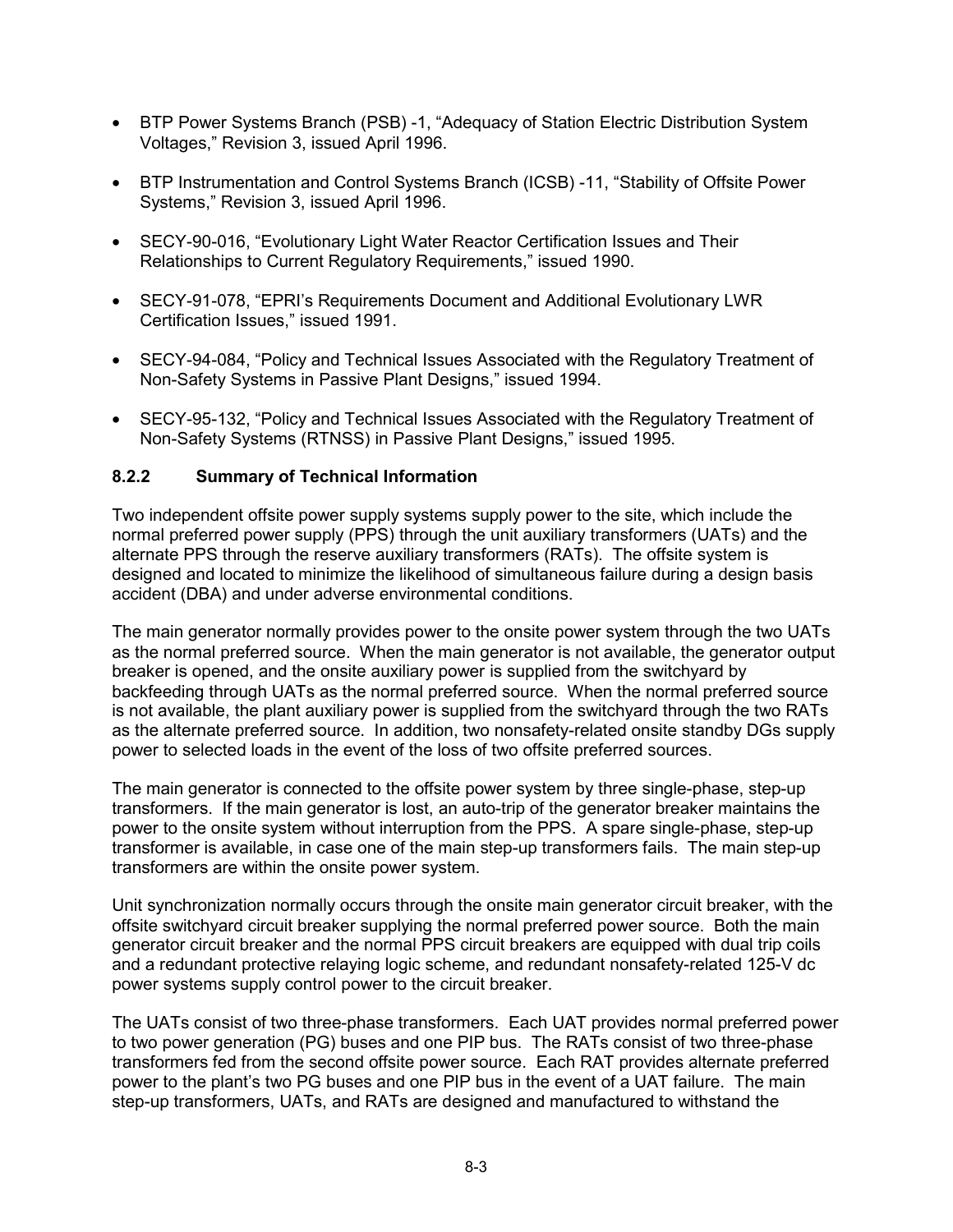mechanical and thermal stresses produced by external short circuits, and meet the corresponding requirements of Institute for Electrical and Electronics Engineers (IEEE) Standard (Std) C57.12.00, "Standard General Requirements for Liquid-Immersed Distribution, Power, and Regulating Transformers." The main power transformers, UATs, and RATs have protective devices for overcurrent, differential current, ground overcurrent, and sudden overpressure.

An onsite generator circuit breaker can interrupt the maximum fault current. The generator circuit breaker allows the generator to be taken off the power supply system, and the switchyard offsite power system backfeeds power to the onsite ac power systems. Startup power is normally provided through UATs from the switchyard.

Protective relaying schemes used to protect the offsite power supply system in the switchyard are redundant and equipped with backup protection features, and the circuit breakers are equipped with dual trip coils. Each redundant protection circuit is powered from its redundant dc power supply and connected to a separate trip coil. Equipment and cabling associated with each redundant system are physically separate.

The offsite power system of the ESBWR plant is based on the following design bases:

- In the event of failure of the normal PPS system, the alternate PPS system remains available.
- The normal PPS system and the alternate power supply system are electrically independent and are physically separated from each other. Separate transmission lines, each capable of supplying the shutdown loads, feed the normal and the alternate PPS systems.
- The switching station to which the main offsite circuit is connected has two buses, arranged such that any incoming transmission line can be isolated by tripping a circuit breaker, without affecting another line, and faults of one bus are isolated without interrupting service to any line.
- Circuit breakers are sized and designed in accordance with IEEE Std C37.06, "AC High-Voltage Circuit Breakers Rated on a Symmetrical Current Basis—Preferred Ratings and Related Required Capabilities."
- Concrete barriers with a fire rating of 3 hours are used among the main transformers, the UATs, and the RATs, including the containment and collection of transformer oil.
- Cables associated with the normal and alternate PPS systems are routed separately and in separate raceways, apart from each other and onsite power system cables. However, they may share a common underground duct bank, as indicated below.
- Associated control, instrumentation, and miscellaneous power cables of the alternate preferred circuit are routed in separate raceways, if they are located underground in the same duct bank as cables associated with the normal PPS system between the switchyard and the onsite power systems.
- Interface protocols shall be established between the control room and the transmission operator, in accordance with the interconnection service agreement.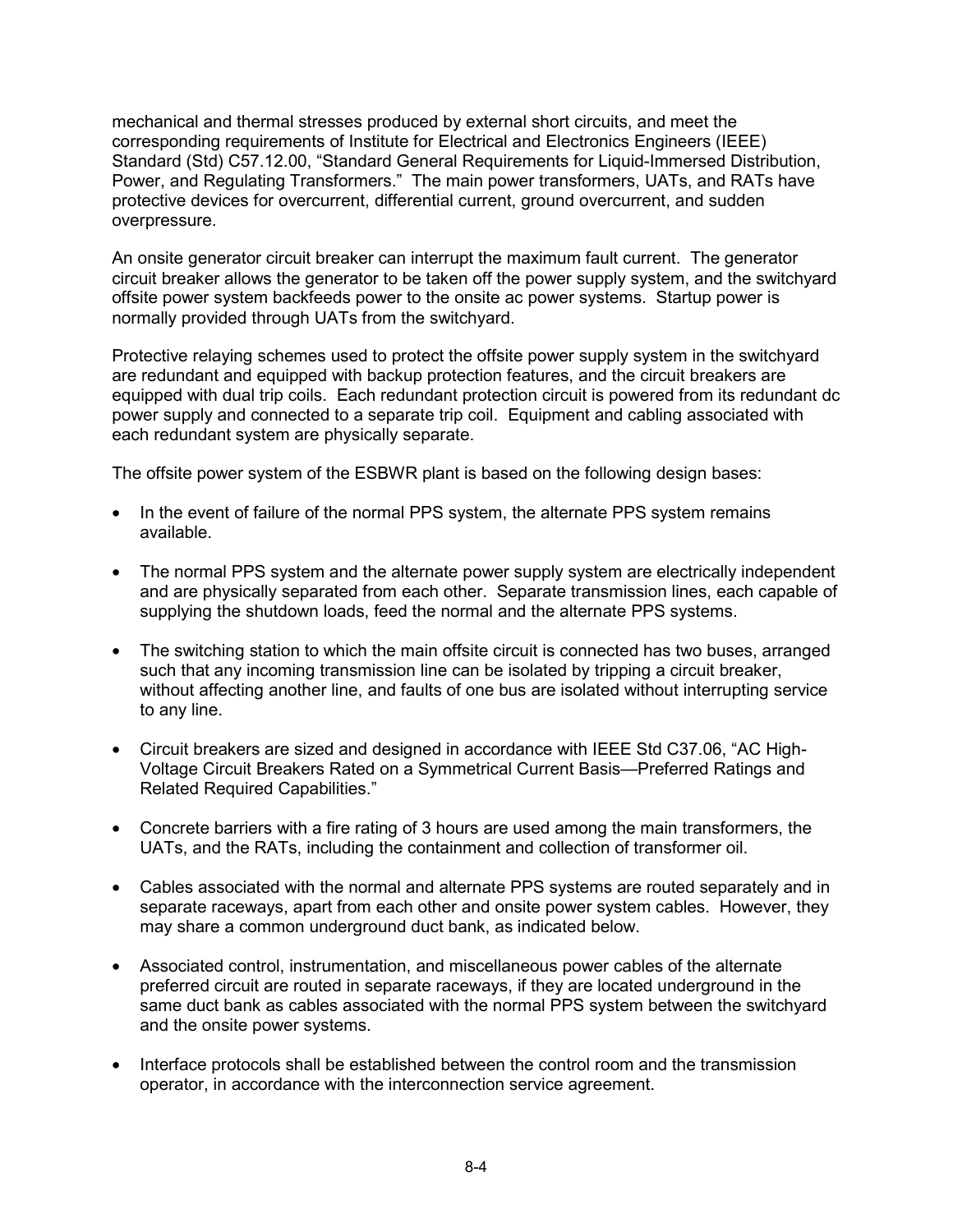- Cables associated with the alternate preferred supply systems are routed in trenches within the switchyard, separate from cables associated with the normal preferred supply systems.
- A transmission system reliability and stability review of the site-specific configuration to which the plant is connected will determine the reliability of the offsite power supply system and verify that it is consistent with the probability risk analysis of Chapter 19 of the ESBWR design control document (DCD).
- The design provides for an auto-disconnect of the high side of a failed UAT through protective relaying to UAT input circuit breakers and RAT motor-operated disconnects (MODs).
- A station grounding system, consisting of a ground mat below grade at the switchyard that is connected to the foundation's embedded loop grounding system, serves the entire power block and associated buildings.

#### **8.2.3 Staff Evaluation**

The following paragraphs analyze compliance with the GDC and consistency with the RGs and other SRP guidance:

 $\bullet$  GDC 5

Because the ESBWR plant is designed as a single-unit plant, GDC 5 and RG 1.81, "Shared Emergency and Shutdown Electric Systems for Multi-Unit Nuclear Power Plants," Revision 1, issued January 1975, are not applicable.

• GDC 17

With regard to GDC 17, the ESBWR plant design does not require offsite or dieselgenerated ac power for 72 hours after an abnormal event. Safety-related dc power supports passive core cooling and containment safety-related functions. In Request for Additional Information (RAI) 14.3-394 S01, the staff asked the applicant to provide an interface requirement for demonstrating the capacity and capability of the offsite power system. In its response, the applicant incorporated the PPS definition into DCD Tier 2, Revision 6, Chapter 8, per IEEE Std 765, "IEEE Standard for Preferred Power Supply (PPS) for Nuclear Power Generating Stations," issued June 2002. The PPS consists of the normal preferred and alternate preferred power sources and includes those portions of the offsite power system and the onsite power system required for power flow from the offsite transmission system to the safety-related IPC incoming line breakers. Additionally, the applicant revised DCD Tier 2, Revision 5, Chapter 8, to clarify that GDC 17 applies to the entire PPS. The applicant added inspection, test, analysis, and acceptance criteria (ITAAC) to DCD Tier 1, Revision 6, Section 2.13.1, to address capacity, capability, and the physical and electrical separation of the normal preferred and alternate PPSs. The staff agrees with the applicant regarding the boundary of the PPS; i.e., at the incoming line breaker of the IPC bus. The staff confirmed that Revision 6 of the DCD includes the changes described above. Based on the applicant's response, RAI 14.3-394 S01 regarding GDC 17 is resolved. Chapter 14 of this report discusses RAI 14.3-394 S01 regarding ITAAC.

The staff reviewed the offsite power system design-basis requirements in DCD Tier 2, are resolved Section 8.2.3, and finds that these design-basis requirements include (1) provisions to minimize the probability of losing electric power from any of the remaining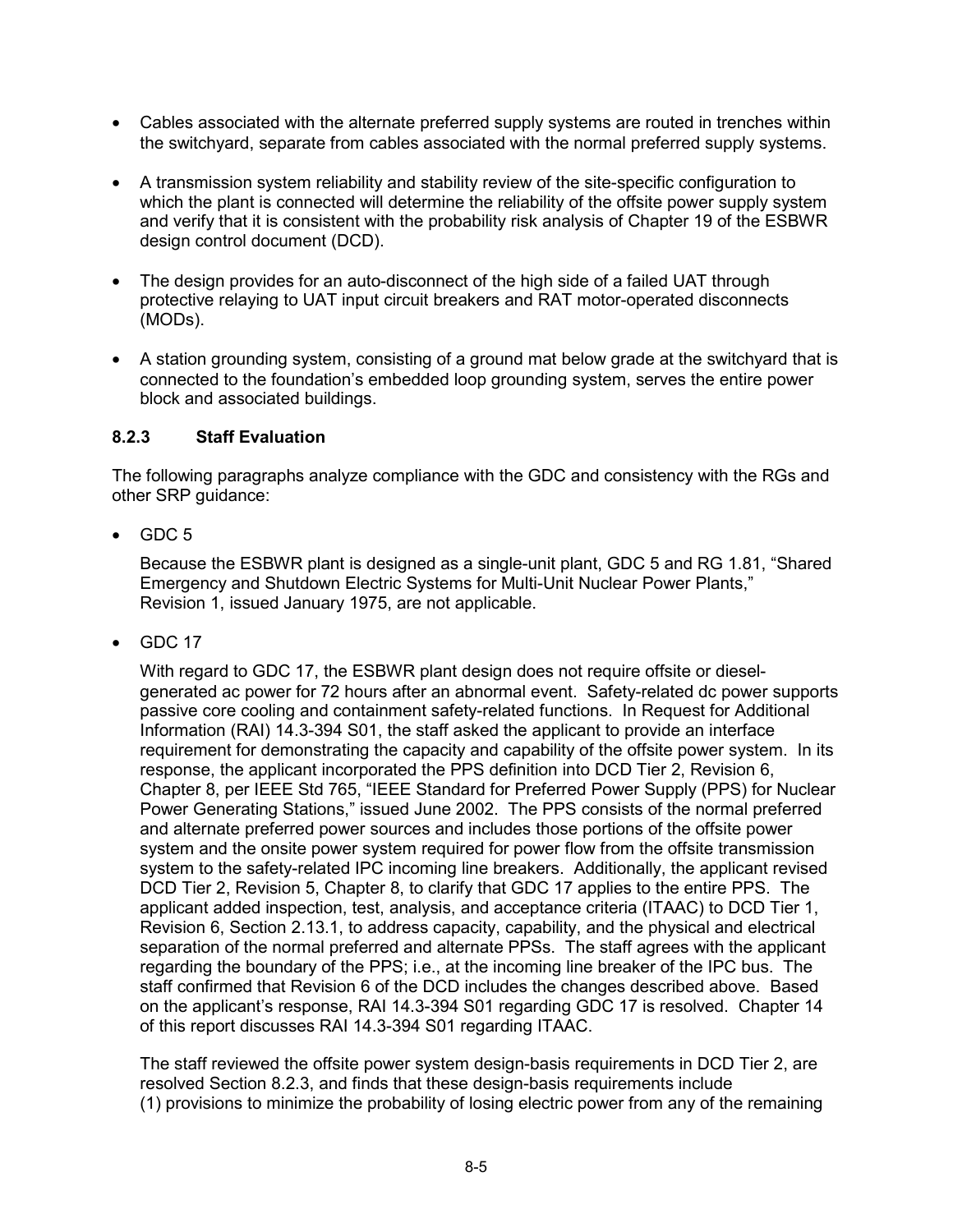supplies as a result of, or coincident with, the loss of power generated by the nuclear power unit or loss of power from the onsite electric power supplies, (2) physical independence, and (3) for availability. These design bases are consistent with the requirements of GDC 17 and therefore the staff finds offsite power system design-basis requirements acceptable. Based on the above, the staff finds that the ESBWR standard design complies with GDC 17 with respect to two independent and separate offsite power sources.

For the degraded and overvoltage protection evaluation, refer to Section 8.3.1 of this report.

• GDC 18

In RAI 8.2-15, the staff asked the applicant to discuss how it will comply with GDC 18 for the portion of the offsite system (MOD, UAT high-side breaker, UAT, PIP bus, 6.9/0.48-kilovolt (kV) transformer for normal PPS, and MOD, RAT, PIP bus, 6.9/0.48-kV transformer for the alternate PPS) that is within the DCD's scope. In response, the applicant stated that the above-mentioned equipment is part of the PPS and will be covered by procedures for testing and maintenance, as described by combined license (COL) Information Items 13.5-2-A and 13.5-6-A. These procedures will state the frequency requirements for tests and maintenance. Based on the applicant's response, RAI 8.2-15 is resolved. The staff finds that the ESBWR standard plant design complies with the requirements of GDC 18.

• GDC 33, 34, 35, 38, 41, and 44

The potential risk contribution of a design-basis event is minimized because a passive reactor design does not require ac power sources for such events. Passive reactor designs incorporate passive safety-related systems for core cooling and containment integrity and, therefore, do not depend on the electric power grid connection and grid stability for safe operation. They are designed to automatically establish and maintain safe shutdown conditions after design-basis events for 72 hours, without operator action, following a loss of both onsite and offsite ac power sources. Therefore, the ESBWR offsite power system design is not required to meet the requirements of GDC 33, 34, 35, 38, 41, and 44.

• 10 CFR 50.63

Section 15.5.5 of this report provides the staff's evaluation of the ESBWR coping capability with an ac-independent approach and finds it to be acceptable. Therefore, the ESBWR design also meets the requirements of 10 CFR 50.63. The EBSWR SBO evaluation is further discussed in Section 8.4.2.1 of this report.

• 10 CFR 50.65(a)  $(4)$ 

The maintenance rule requires a licensee to evaluate grid reliability as part of the maintenance risk assessment before performing grid-risk-sensitive maintenance activities. As described in DCD Tier 2, Revision 9, Section 17.4.1, the maintenance rule program is part of the operational reliability assurance program covered by COL Information Item 17.4- 2-A, which is evaluated in Section 17.4 of this report.

• RG 1.32

The offsite power system is not Class 1E. Therefore, RG 1.32 is not applicable to the ESBWR offsite power system.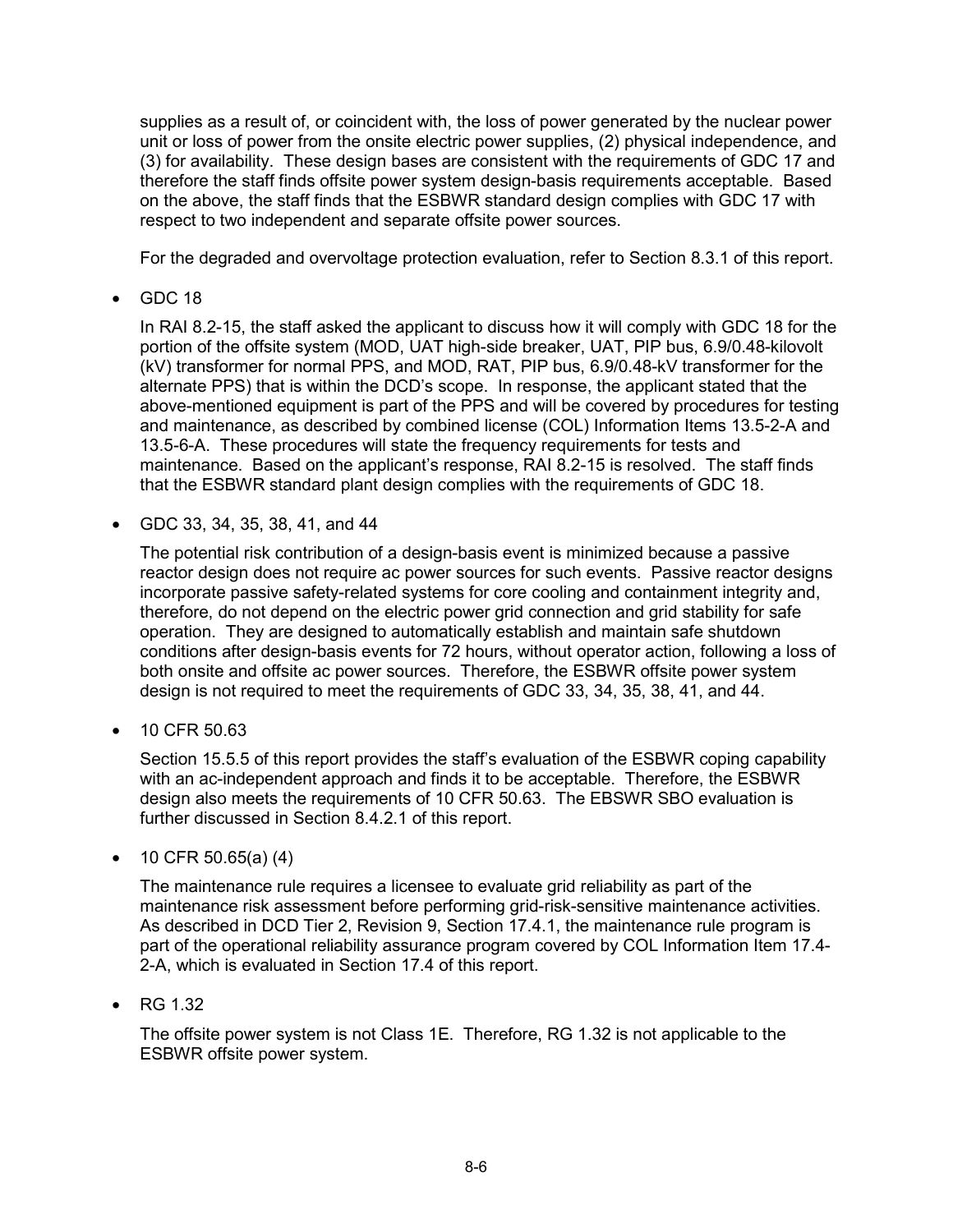• RG 1.155

No ac power is required to achieve safe shutdown for the ESBWR. The ESBWR uses battery power to achieve and maintain safe shutdown. The safety-related batteries have sufficient stored capacity, without their chargers, to independently supply the safety-related loads continuously for 72 hours. This meets the ac independent coping capability guidelines of RG 1.155. (The SBO evaluation is further discussed in Sections 8.4.2.1 and 15.5.5 of this report.)

• RG 1.160

As described in DCD Tier 2, Revision 9, Section 17.4.1, the maintenance rule program is part of the operational reliability assurance program covered by COL Information Item 17.4- 2-A, which is evaluated in Section 17.4 of this report.

• RG 1.182

As described in DCD Tier 2, Revison 8, Section 17.4.1, the maintenance rule program is part of the operational reliability assurance program covered by COL Information Item 17.4- 2-A, which is evaluated in Section 17.4 of this report.

• RG 1.204

Section 8.3.1 of this report discusses this topic. The design is consistent with the guidance of RG 1.204.

• BTP 8-3 and BTP ICSB-11

This topic is site-specific and will be addressed by the COL applicant (COL Information Item 8.2.4-9-A). See Section 8.2.4 of this report.

• BTP 8-6 and BTP PSB-1

This topic is addressed in DCD Tier 1, Revision 9, Section 2.13.1, and is evaluated in Section 14.3.6 of this report.

• SECY-90-016

This paper contains the Commission's approval for the evolutionary advanced light-water reactors (ALWRs) to have an alternate ac power source of diverse design capable of powering at least one complete set of normal shutdown loads to cope with SBO. This topic is not applicable to the ESBWR design, since no ac power is required to achieve safe shutdown, as discussed in the SBO evaluation in Section 8.4.2.1 of this report.

• SECY-91-078

This paper relates to (1) the inclusion of an alternate power source for nonsafety-related loads in an evolutionary plant design and (2) at least one offsite circuit to each redundant safety division, to be supplied directly from one of the offsite power sources with no intervening nonsafety buses, in such a manner that the offsite source can power the safety buses if any nonsafety bus fails. As discussed in Section 8.4.2.2 of this report, the ESBWR design meets recommendation 1, above. The ESBWR design does not have to meet recommendation 2, because the design does not rely on active systems for safe shutdown.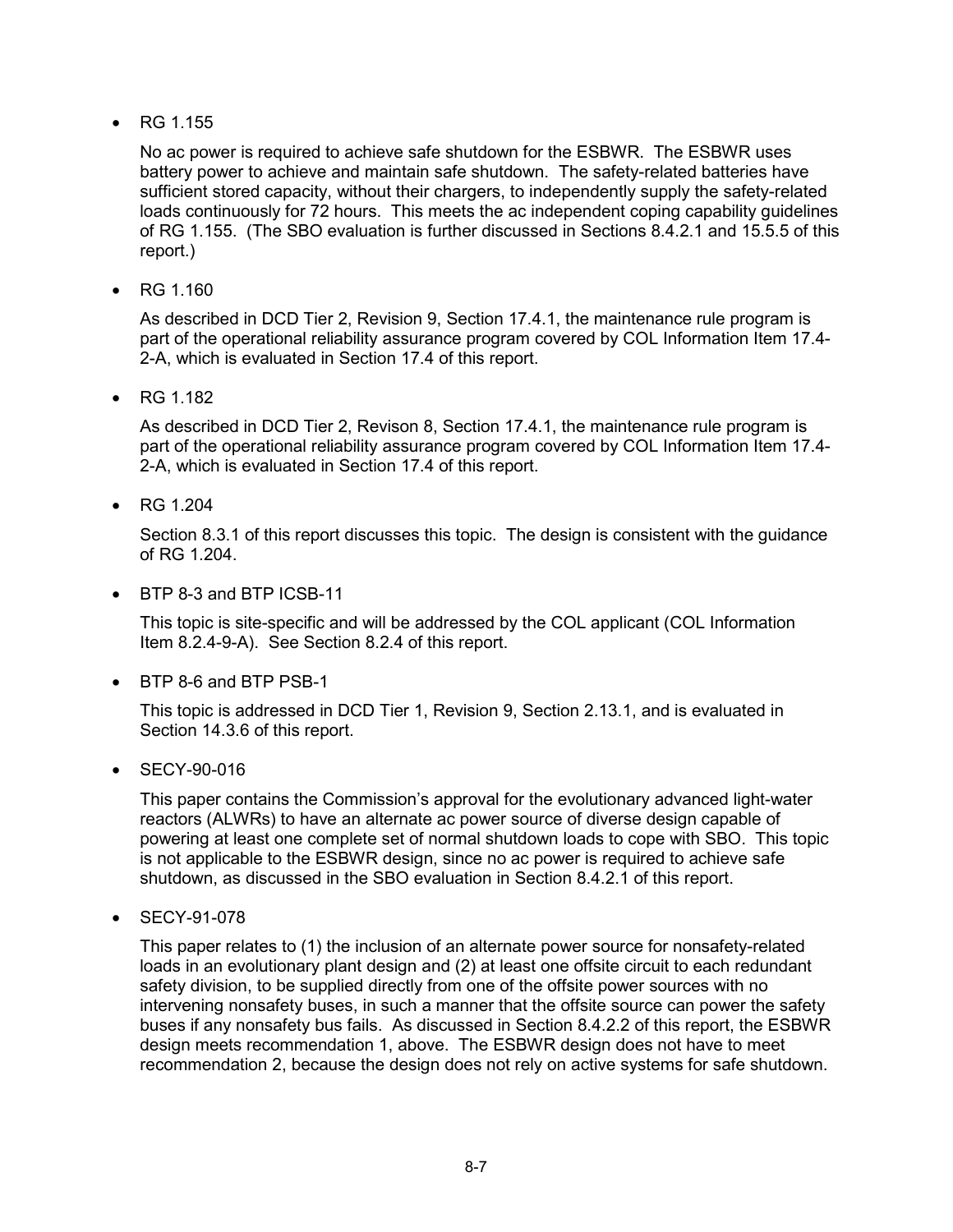• SECY-94-084 and SECY-95-132

These papers relate to the use of alternate ac power sources and the application of RTNSS at ALWRs provided with passive safety systems. An alternate ac power source is not required to achieve safe shutdown in a passive design as discussed in Section 8.4.2.1 of this report as part of the SBO evaluation. The portions of the offsite power system which have RTNSS functions; i.e. the 6.9 kV PIP buses, are discussed in Sections 8.4.2.3 and 22 of this report.

### **8.2.4 Combined License Unit-Specific Information**

The applicant stated that a COL applicant will address the following items:

- 8.2.4-1-A Transmission System Description
- 8.2.4-2-A Switchyard Description
- 8.2.4-3-A Normal Preferred Power
- 8.2.4-4-A Alternate Preferred Power
- 8.2.4-5-A Protective Relaying
- 8.2.4-6-A Switchyard DC Power
- 8.2.4-7-A Switchyard AC Power
- 8.2.4-8-A Switchyard Transformer Protection
- 8.2.4-9-A Stability and Reliability of the Offsite Transmission Power Systems
- 8.2.4-10-A Interface Requirements

These COL items identify ten items related to the offsite power system that the COL applicant will address. The staff agrees that these items are site specific and therefore appropriately addressed by the COL applicant. In addition, these COL items for the offsite power system, provided they are adequately addressed, provide reasonable assurance that the offsite power system meets the requirements of GDC 17. Therefore, the staff finds these COL information items acceptable.

### **8.2.5 Conclusions**

The staff considers the applicant's description to be acceptable on the basis that it provides sufficient information on the scope of the offsite system and that the system meets the requirements discussed above. Further, the staff finds the design-bases requirements for the offsite power system to be acceptable. Therefore, the staff concludes that the design of the offsite power system for the ESBWR is acceptable and meets the requirements of GDC 17 and 18.

### **8.3 Onsite Power System**

### **8.3.1 Alternating Current Power System**

### **8.3.1.1** *Regulatory Criteria*

The onsite ac power system consists of a Class 1E and a non-Class 1E system that, in conjunction, provide reliable ac power to the electrical loads of the various Class 1E and non-Class 1E systems. These loads enhance an orderly shutdown under emergency (not accident) conditions. Additional loads for investment protection can be manually loaded on the standby power supply systems. The staff's review covers the descriptive information, analyses, and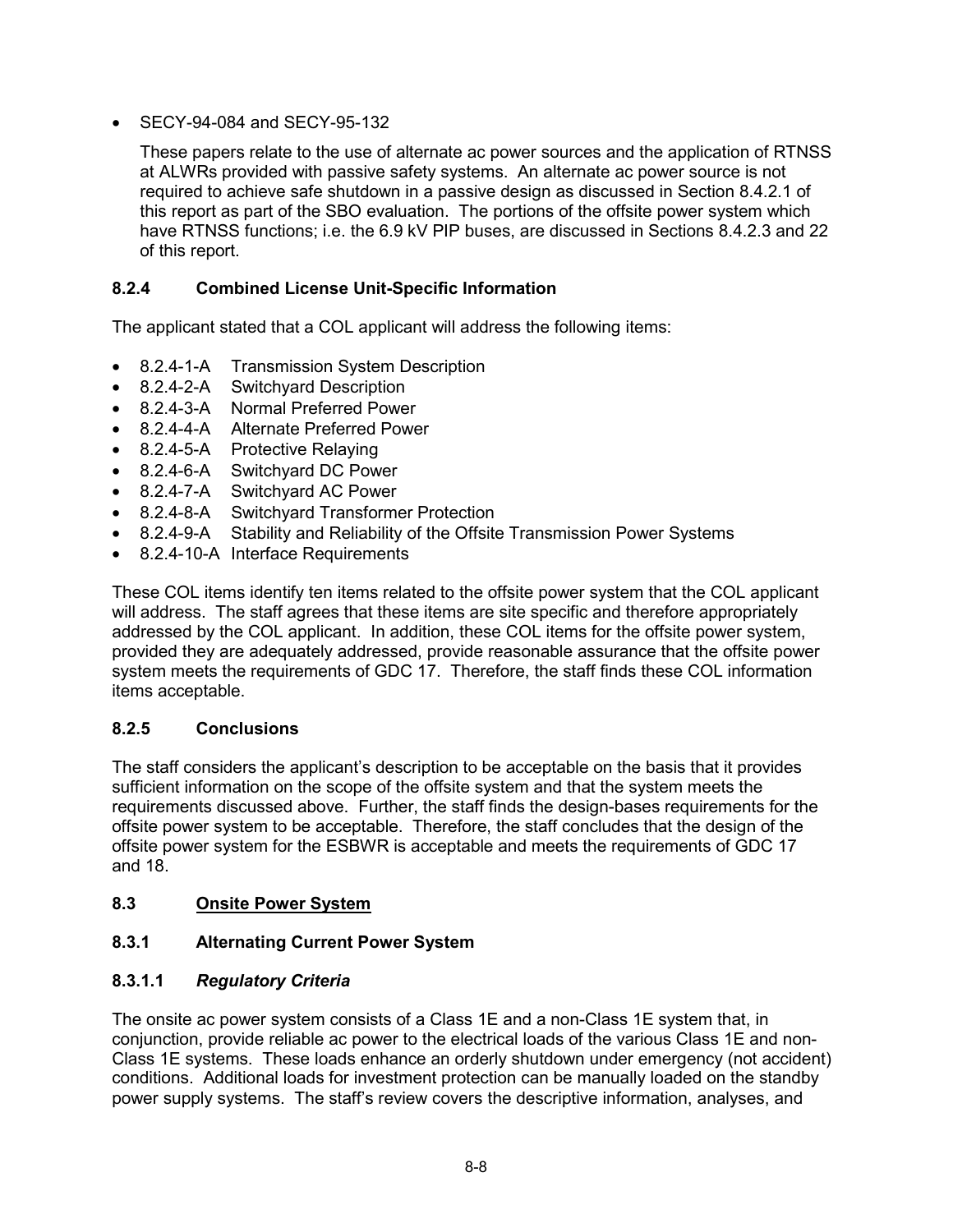referenced documents for the ac onsite power system, as well as the applicable recommendations from the SRP and appropriate standards and design criteria, as follows:

- GDC 2, as it relates to SSCs of the ac power system being capable of withstanding the effects of natural phenomena without losing the ability to perform their safety functions
- GDC 4, as it relates to SSCs of the ac power system being capable of withstanding the effects of missiles and environmental conditions associated with normal operation, maintenance, testing, and postulated accidents
- GDC 5, as it relates to the sharing of SSCs of the ac power systems
- GDC 17, as it relates to the onsite ac power system's (1) capacity and capability to permit functioning of SSCs important to safety, (2) independence, redundancy, and testability to perform its safety function, assuming a single failure, and (3) provisions to minimize the probability of losing electric power from any of the remaining supplies as a result of, or coincident with, the loss of power generated by the nuclear power unit or the loss of power from the transmission network
- GDC 18, as it relates to the inspection and testing of the onsite power systems
- GDC 33, 34, 35, 38, 41, and 44, as they relate to the operation of the onsite electric power system, encompassed in GDC 17, to ensure that the safety functions of the systems described in these GDC are accomplished
- GDC 50, "Containment Design Basis," as it relates to the design of containment electrical penetrations containing circuits of the ac power system and the capability of electric penetration assemblies in containment structures to withstand a loss-of-coolant accident (LOCA) without loss of mechanical integrity, as well as the external circuit protection for such penetrations
- 10 CFR 50.63, as it relates to the establishment of a reliability program for emergency onsite ac power sources and the use of the redundancy and reliability of DG units as a factor in limiting the potential for SBO events
- 10 CFR 50.65(a) (4), as it relates to the assessment and management of the increase in risk that may result from proposed maintenance activities before performing such activities

SRP Section 8.3.1 provides guidance on how an application can meet the above regulations.

- GDC 5 is satisfied as it relates to the sharing of SSCs of the ac power system and the following guidelines:
	- RG 1.32, as it relates to the sharing of SSCs of the Class 1E power system at multiunit stations
	- RG 1.81, as it relates to the sharing of SSCs of the ac power system, Regulatory Positions C.2 and C.3
- GDC 17 is satisfied, as it relates to the onsite ac power system's (1) capacity and capability to permit functioning of SSCs important to safety, (2) independence, redundancy, and testability to perform its safety function, assuming a single failure, and (3) provisions to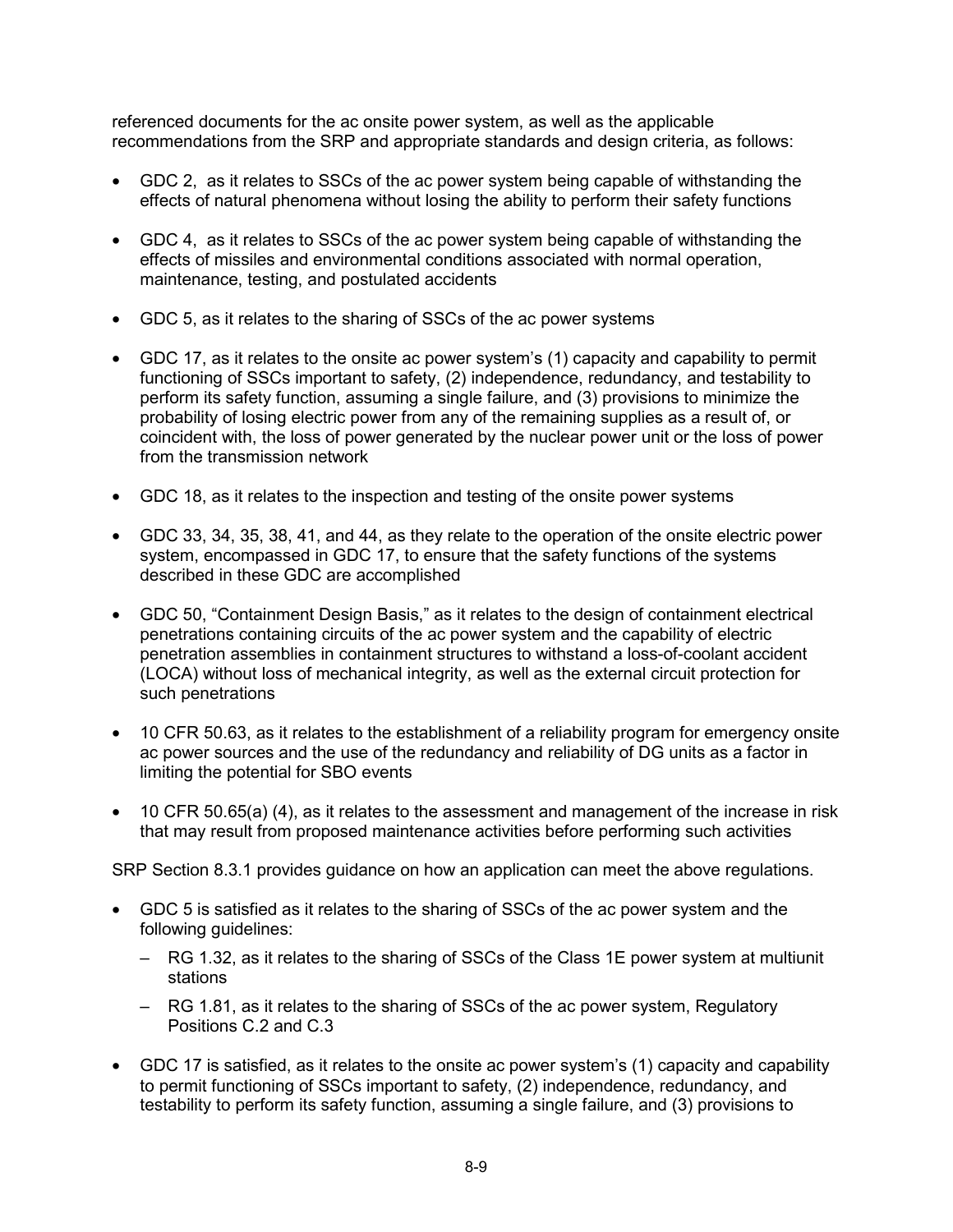minimize the probability of losing electric power from any of the remaining supplies as a result of, or coincident with, the loss of power generated by the nuclear power unit or the loss of power from the transmission network, in conformance with the following guidelines:

- RG 1.6, "Independence Between Redundant Standby (Onsite) Power Sources and Between Their Distribution Systems (Safety Guide 6)," issued March 1971, as it relates to the independence of the onsite ac power system, Regulatory Positions D.1, D.2, D.4, and D.5
- RG 1.9, "Selection, Design, Qualification, and Testing of Emergency Diesel Generator Units Used as Class 1E Onsite Electric Power Systems at Nuclear Power Plants," Revision 3, issued July 1993 (also IEEE Std 387, "IEEE Standard Criteria for Diesel-Generator Units Applied as Standby Power Supplies for Nuclear Power Generating Stations," issued 1984)
- RG 1.32, as it relates to design criteria for onsite ac power systems (also IEEE Std 308, "IEEE Standard Criteria for Class 1E Power Systems for Nuclear Power Generating Stations")
- RG 1.53, "Application of the Single-Failure Criterion to Nuclear Power Plant Protection Systems," Revision 2, issued November 2003, as it relates to the application of the single-failure criterion to safety systems (also IEEE Std 279, "IEEE Standard: Criteria for Protection Systems for Nuclear Power Generating Stations," and IEEE Std 603, "IEEE Standard Criteria for Safety Systems for Nuclear Power Generating Stations")
- RG 1.75, "Criteria for Independence of Electrical Safety Systems," Revision 3, issued February 2005, as it relates to the onsite ac power system (also IEEE Std 384, "IEEE Standard Criteria for Independence of Class 1E Equipment and Circuits")
- RG 1.153, "Criteria for Safety Systems," Revision 1, issued June 1996, as it relates to criteria for electrical portions of safety-related systems (also IEEE Std 603)
- RG 1.155, as it relates to the use of onsite emergency ac power sources for SBO
- RG 1.204, as it relates to the lightning and surge protection for the onsite ac power system (also IEEE Std 665, "IEEE Guide for Generating Station Grounding"; IEEE Std 666, "IEEE Design Guide for Electric Power Service Systems for Generating Stations"; IEEE Std 1050, "IEEE Guide for Instrumentation and Control Equipment Grounding in Generating Stations"; and IEEE Std C62.23, "IEEE Application Guide for Surge Protection of Electric Generating Plants")
- GDC 18 is satisfied, as it relates to the testability of the onsite ac power system and the following guidelines:
	- RG 1.32, as it relates to the capability for testing the onsite ac power system (also IEEE Std 308)
	- RG 1.47, "Bypassed and Inoperable Status Indication for Nuclear Power Plant Safety Systems," issued May 1973, with respect to indicating the bypass or inoperable status of portions of the protection system, systems actuated or controlled by the protection system, and auxiliary or supporting systems that must be operable for the protection system and the system it actuates to perform their safety-related functions
	- RG 1.118, "Periodic Testing of Electric Power and Protection Systems," Revision 3, issued April 1995, as it relates to the capability for testing the onsite ac power system (also IEEE Std 338, "IEEE Standard Criteria for the Periodic Surveillance Testing of Nuclear Power Generating Station Safety Systems")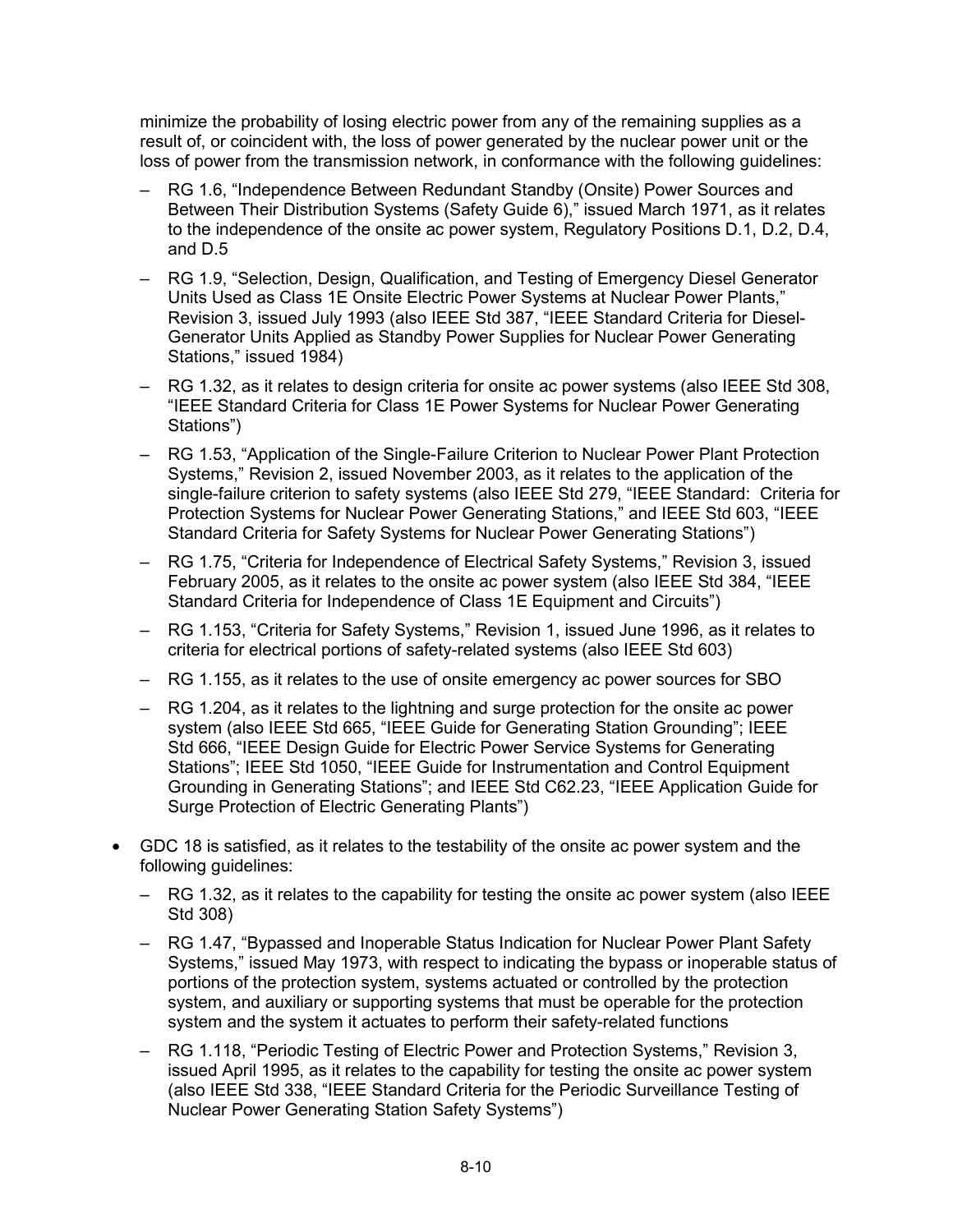- RG 1.153, as it relates to the onsite ac power system (also IEEE Std 603)
- GDC 33, 34, 35, 38, 41, and 44 are satisfied as they relate to the operation of the onsite electric power system, encompassed in GDC 17, to ensure that the safety functions of the systems described in these GDC are accomplished.
- GDC 50, as it relates to the design of containment electrical penetrations containing circuits of the ac power system, is satisfied, in conformance with the guidelines of RG 1.63, "Electric Penetration Assemblies in Containment Structures for Nuclear Plants," issued September 1987, as it relates to the capability of electric penetration assemblies in containment structures to withstand a LOCA without loss of mechanical integrity and the external circuit protection for such penetrations, as well as to ensuring that electrical penetrations will withstand the full range of fault current (minimum to maximum) available at the penetration (see also IEEE Std 242, "IEEE Recommended Practice for Protection and Coordination of Industrial and Commercial Power Systems"; IEEE Std 317, "IEEE Standard for Electric Penetration Assemblies in Containment Structures for Nuclear Power Generating Stations"; and IEEE Std 741, "IEEE Standard Criteria for the Protection of Class 1E Power Systems and Equipment in Nuclear Power Generating Stations")
- 10 CFR 50.63, as it relates to using the redundancy and reliability of DG units as a factor in limiting the potential for SBO events, with acceptance based on meeting the following specific guidelines:
	- RG 1.9, as it relates to the adequacy of the DG surveillance criteria provided to attain and maintain the target reliability levels of DG units
	- RG 1.155, as it relates to using the reliability of emergency onsite ac power sources as a factor in determining the coping duration for SBO (noting that SRP Section 8.4 reviews this determination in detail) and the establishment of a reliability program for attaining and maintaining source target reliability levels.
- 10 CFR 50.65(a)(4), as it relates to the requirements to assess and manage the increase in risk that may result from proposed maintenance activities before performing such activities, with acceptance based on meeting the following specific guidelines:
	- RG 1.160, as it relates to the effectiveness of maintenance activities for onsite emergency ac power sources, including grid-risk-sensitive maintenance activities (i.e., activities that tend to increase the likelihood of a plant trip, increase loss-of-offsitepower (LOOP) frequency, or reduce the capability to cope with a LOOP or SBO)
	- RG 1.182, as it relates to implementing the provisions of 10 CFR 50.65(a)(4) by endorsing Section 11 of Nuclear Management and Resources Council 93-01, "Nuclear Energy Institute Industry Guideline for Monitoring the Effectiveness of Maintenance at Nuclear Power Plants," dated February 22, 2000.

### **8.3.1.2** *Summary of Technical Information*

The main onsite ac power system is a non-Class 1E system. During PG mode, the turbine generator normally supplies electric power to the plant's onsite auxiliary loads through UATs. The plant will be designed to sustain a load rejection from 100-percent power, with the turbine generator supplying the plant's house loads.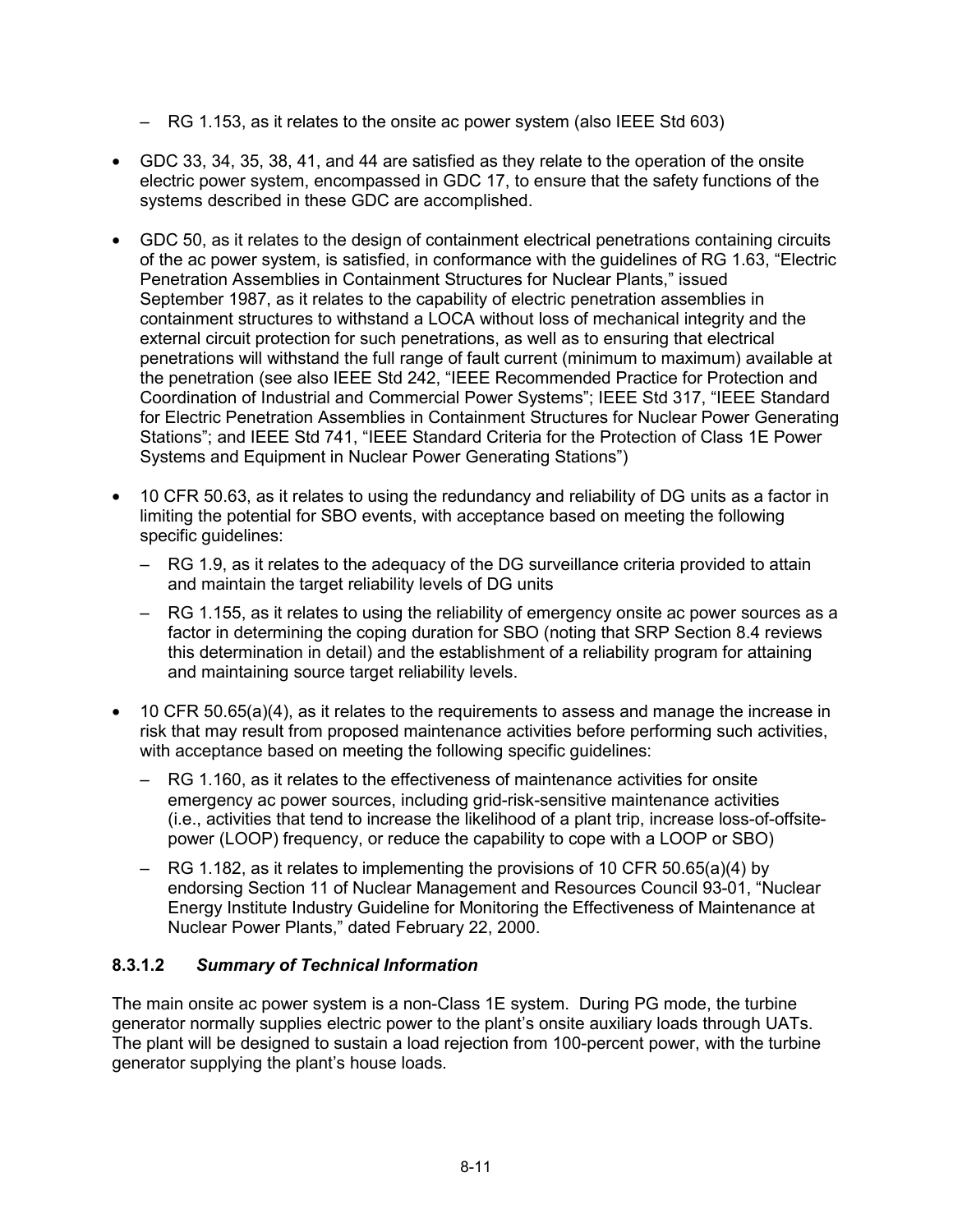During plant startup, shutdown, and maintenance, the generator breaker will be opened. Under this condition, the PPS systems supply the main ac power from the transmission switchyard through the two UATs. Each UAT supplies power to one of the two separate load groups of the onsite ac power system, each with a redundant RAT for backup as the alternate PPS system.

The onsite ac power system consists of the PPS and the onsite standby ac power supply system, as well as the electrical distribution systems. The preferred power systems consist of buses of two different voltage levels (i.e., 13.8-kV PG nonsafety-related buses and 6.9-kV PIP nonsafety-related buses).

- PG nonsafety-related buses have connections to the normal or alternate offsite PPS systems through the UATs or RATs, respectively. The PG nonsafety-related buses are the 13.8-kV unit auxiliary switchgear and associated lower voltage load buses.
- PIP nonsafety-related buses have connections to the normal or alternate offsite PPS systems through the UATs or RATs, respectively, with backup from the standby onsite ac power supply system. Reverse power relaying prevents backfeed to the standby onsite ac power supply system. The PIP nonsafety-related buses are the 6.9-kV PIP buses and associated lower voltage load buses, exclusive of the safety-related IPC 480-V ac buses.

The PG nonsafety-related buses feed nonsafety-related loads that are required exclusively for unit operation and are usually powered from the normal preferred power through the UATs. If the normal PPS system is not available, these buses are automatically transferred to the alternate PPS system through a fast transfer scheme. On restoration of the normal PPS, these buses are manually or automatically transferred to the normal PPS system, depending on the selection of manual or automatic transfer mode, or they remain powered from the alternate preferred power source.

The PIP nonsafety-related buses feed nonsafety-related loads generally required to remain operational at all times or when the unit is shut down. In addition, the PIP buses supply ac power to the safety-related buses, which are IPC buses. The PIP buses are backed up by the onsite standby power supply systems. These buses can also be powered from the alternate PPS through an automatic bus transfer, in the event that the normal PPS is unavailable. On restoration of the normal PPS, these buses are manually or automatically transferred to the normal PPS system, depending on the selection of manual or automatic transfer mode, or they remain powered from the alternate preferred power source.

### **8.3.1.2.1 Electrical Distribution System**

#### **Medium-Voltage Alternating Current Power Distribution System**

The medium-voltage ac power distribution system consists of four 13.8-kV PG buses and two 6.9-kV PIP buses. The UATs and RATs, at 13.8 kV and 6.9 kV, supply the medium-voltage ac power to the PG and PIP buses. Each of the four PG buses is powered from one of the two UATs, or if the UATs are unavailable, from one of the two RATs. The incoming circuit breakers for each PG bus are electrically interlocked to prevent simultaneous connections of UATs and RATs to the PG bus.

Two 6.9-kV PIP buses (PIP-A and PIP-B) provide power for the nonsafety-related PIP loads, so that the unit can remain operational at all times or during shutdown. In addition, the PIP buses supply ac power to the safety-related load through the IPCs. PIP-A and PIP-B buses are each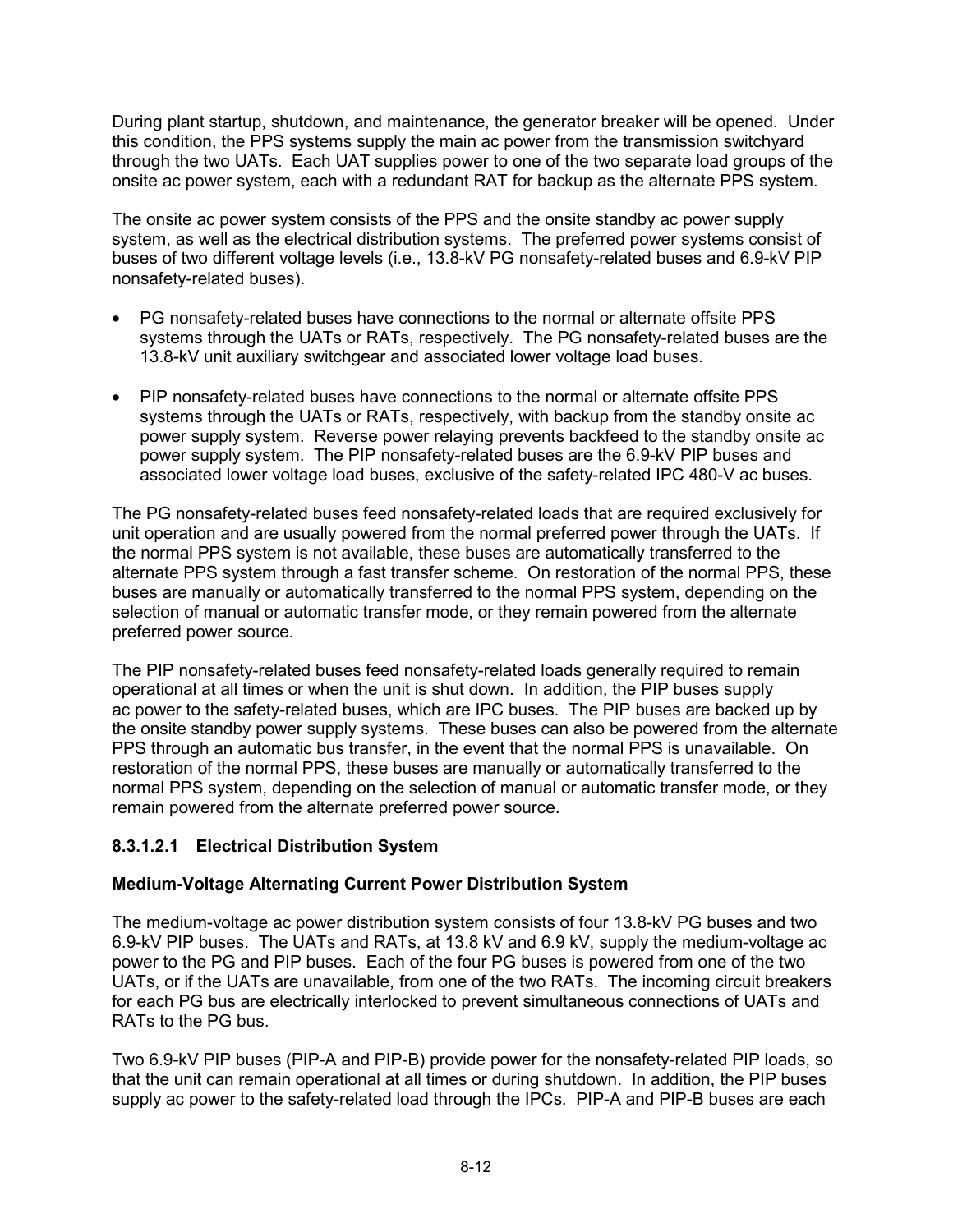backed up by a separate onsite standby ac power supply system. Each PIP bus will be powered from the normal PPS system through the UAT. If the normal PPS system is unavailable, these buses will be automatically transferred to the alternate PPS system by a fast transfer scheme. When the normal and alternate PPS systems are not available, the 6.9-kV PIP buses will be automatically transferred to the standby power supply system. Upon restoration of the normal PPS system, these buses are manually transferred to the normal preferred system. The incoming circuit breakers for the normal and alternate PPS are electrically interlocked to prevent simultaneous connections of UATs and RATs to the PIP buses.

#### **Low-Voltage Alternating Current Power Distribution System**

The low-voltage ac power distribution system consists of the onsite electric power distribution circuits that operate at 480 V through 120 V from the power center transformers. The lowvoltage ac power distribution system includes power centers, motor control centers (MCCs), distribution transformers, and distribution panels, as well as the associated protective relaying and local instrumentation and control. The power centers are single-fed or double-ended, depending on the redundancy requirements of the loads powered by a given power center. Different buses supply power to the double-ended power center transformers of the PIP buses. Each double-ended power center transformer of the PIP buses will be supplied from different buses, and each will be powered by its normal power supply through its power supply main breaker, with the alternate power supply breaker open. The normal and alternate supply circuit breakers to the power center are electrically interlocked to prevent simultaneous supply to the power center by normal and alternate power supply systems.

#### **Isolation Power Centers**

The PIP nonsafety-related buses power the IPCs through step-down transformers, 6.9/0.48 kV, which receive backup power from the standby DGs. The four IPCs, one each for Divisions 1, 2, 3, and 4, are double-ended and can be powered from either of the PIP buses. The normal and alternate source main breakers of each IPC are electrically interlocked to prevent powering the IPC from the normal and alternate sources simultaneously. The IPCs are safety-related and are located in the seismic Category I reactor building in their respective divisional areas. The IPCs supply power to safety-related loads of their respective divisions. These loads consist of the safety-related battery chargers and rectifiers.

The normal and alternate power supply circuits from the PIP buses to the IPC buses are physically separated by distance or physical barriers, so as to minimize, to the extent practical, the likelihood of simultaneous failure under design-basis conditions. The normal power supply circuit-breaker control power, instrumentation, and control circuits are electrically independent and are physically separated from alternate power supply circuit-breaker control power, instrumentation, and control circuits by distance or physical barriers, to minimize, to the extent practical, the likelihood of simultaneous failure under design-basis conditions.

Each IPC will have undervoltage and underfrequency protective relays to protect against degraded voltage and frequency conditions to provide alarms and facilitate IPC bus isolation and transfer functions, using two-out-of-three logic to prevent spurious actuation.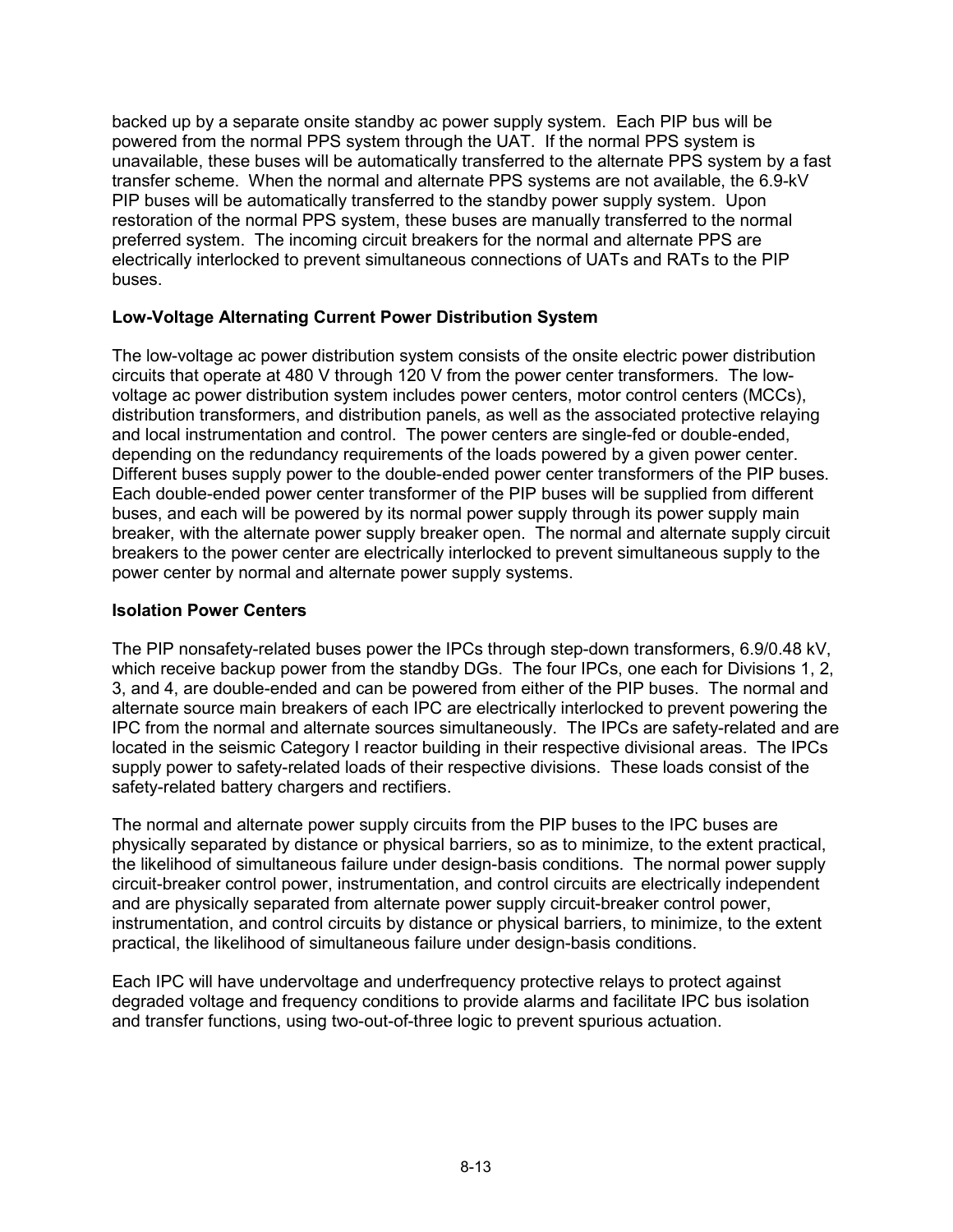### **Motor Control Centers**

MCCs supply ac power to motors, control power transformers, process heaters, motor-operated valves, and other small electrically operated auxiliaries, including 480 V-to-208 V/120 V and 480 V-to-240 V/120 V transformers. MCCs are assigned to the same load group as the power center that supplies their power.

### **8.3.1.2.2 Safety-Related Uninterruptible Alternating Current Power Supply System**

The safety-related UPS system provides safety-related 120-V ac power to four independent divisions of safety system logic and control, the reactor protection system (RPS), and the safetyrelated loads requiring uninterruptible power. Each UPS division has two rectifiers, two battery banks, and two inverters. Each rectifier receives 480-V ac power from the IPC of the same division and converts it to 250-V dc power. The 480-V ac/250-V dc rectifier and a safety-related 250-V battery bank, connected through its diodes to a common inverter, convert 250-V dc power to uninterruptible single-phase 120-V ac power. Upon loss of ac power to the IPCs, the safety-related UPS load will be powered automatically by its respective division's safety-related battery through the inverter. The two inverters in each safety-related division will be configured for parallel redundant operation to allow load sharing and the equal discharge of the division's safety-related batteries. Each inverter normally carries approximately 50 percent of the load. If one inverter fails, 100 percent of the load is picked up by the remaining inverter for a period of time greater than 36 hours but less than 72 hours. If both inverters in a division are lost, the associated 120-V ac UPS buses are deenergized. An alarm will sound in the main control room (MCR) for any of the alternate operating lineups.

The plant design and system layout of the UPS provide physical separation of the equipment, cabling, and instrumentation essential to plant safety. The equipment of each division of the safety-related UPS distribution system will be located in an area separated physically from the other divisions. No provisions exist for the interconnection of the safety-related UPS buses of one division with those of another division or nonsafety-related power. All components of safety-related UPS ac systems are housed in seismic Category I structures.

Four divisions of safety-related UPSs provide 120-V ac power for the qualified distributed control and instrumentation system (Q-DCIS) loads/logic components and other safety-related loads requiring uninterruptible power. Two divisions (1 and 2) of safety-related power supply the scram pilot valve solenoids in the RPS, and the same two divisions supply power to the main steam isolation valve solenoids.

Plant staff can conduct routine maintenance on equipment associated with the safety-related UPS system. Inverters, rectifiers, and solid-state switches can be inspected, serviced, and tested channel by channel without tripping the RPS logic.

### **8.3.1.2.3 Nonsafety-Related Uninterruptible Alternating Current Power Supply System**

The nonsafety-related UPS provides uninterruptible ac power for nonsafety-related equipment needed for continuity of plant operation. The five nonsafety-related UPS systems each provide UPS ac power to five load groups (load groups A, B, C, technical support center (TSC)-A, and TSC-B). Two of the UPS systems (A and B) each have two of the following: rectifiers, battery banks, inverters, solid-state transfer switches, manual transfer switches, and regulating transformers. The rectifier and battery bank, connected through the diode to a common inverter, convert to 120-V ac power. The third UPS system (C) has a single set of the power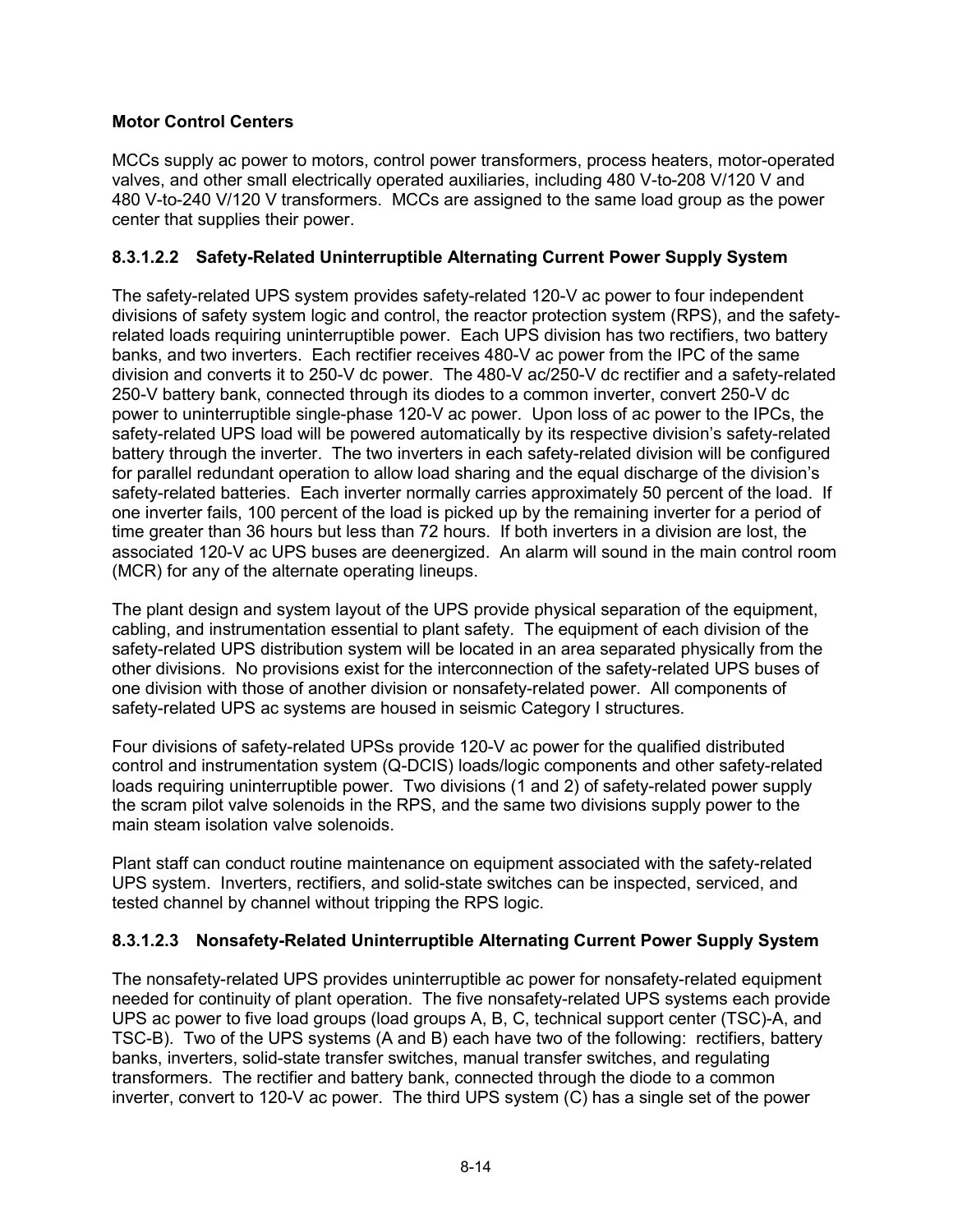supply, which consists of a battery bank, rectifier, solid-state transfer switch, manual transfer switch, and regulating transformer. Upon loss or failure of the inverter, a static transfer switch automatically transfers nonsafety-related UPS loads from the inverter to a direct ac power supply through the 480-V/120-V regulating transformer.

The normal power supply for each of the nonsafety-related UPS will be through the rectifier and inverter from a nonsafety-related 480-V ac power center. If the 480-V ac power supply fails, transfer from the 480-V ac power supply to the nonsafety-related 250-V dc battery bank occurs automatically. An alarm in the MCR activates when an alternate lineup of the nonsafety-related UPS occurs. The 480-V ac power centers, which provide power to the nonsafety-related battery chargers, are connected to PIP buses that are backed up by onsite standby DGs.

Two dedicated nonsafety-related UPS systems supply ac power to the TSCs in a two-load group configuration. Uninterruptible power for each TSC will normally be supplied from a 480- V ac power center in the same load group. If the normal power supply (through the rectifier and inverter from the 480-V ac power center) fails, a static transfer switch automatically transfers the UPS loads to a direct ac power supply through the regulating transformer. If the 480-V ac power supply fails, a transfer from the 480-V ac power center to the nonsafety-related 125-V dc battery bank, through the inverter, occurs automatically.

### **8.3.1.2.4 Onsite Standby Alternating Current Power Supply System**

The onsite standby ac power system, powered by the two onsite standby DGs, will not be relied on to perform any safety-related function or safe shutdown and, thus, is classified as nonsafetyrelated. The standby power supply system provides a backup ac power supply to the PIP nonsafety-related buses in the event of a loss of normal and alternate preferred ac power supplies. The PIP buses provide power for various auxiliary and investment protection load groups and safety-related IPCs. An undervoltage relay trips the circuit breaker to the preferred ac power supply and trips major loads on the PIP bus, except for the standby DG auxiliary 480- V power center feeder, before closing the standby ac source breaker. The standby DG starts automatically on loss of bus voltage. When the standby DG reaches full speed and voltage, the standby source breaker will be closed. The large motor loads are connected sequentially and automatically to the PIP bus, after closing the onsite standby ac source breaker.

The source incoming breakers on the PIP buses are interlocked to prevent the inadvertent connection of the onsite standby DG and preferred ac power sources to the PIP buses at the same time. The standby DG, however, can be manually paralleled with the PPS for periodic testing of the generator. Each onsite standby DG operates independently of the remaining standby DG and will be connected to the PIP bus during testing or bus transfer. Each of the onsite standby DGs conforms to the following criteria:

- Capable of starting, accelerating, and supplying its loads in the proper sequence necessary for PIP without exceeding an unacceptable voltage drop
- Capable of reaching full speed and rated voltage within 2 minutes after receiving a signal to start, and being fully loaded within the acceptable time that will not challenge the standby DG capacity
- Has a continuous power rating greater than the sum of the loads of PIP bus and safetyrelated battery chargers that could be powered concurrently during hot standby, normal plant cooldown, or plant outages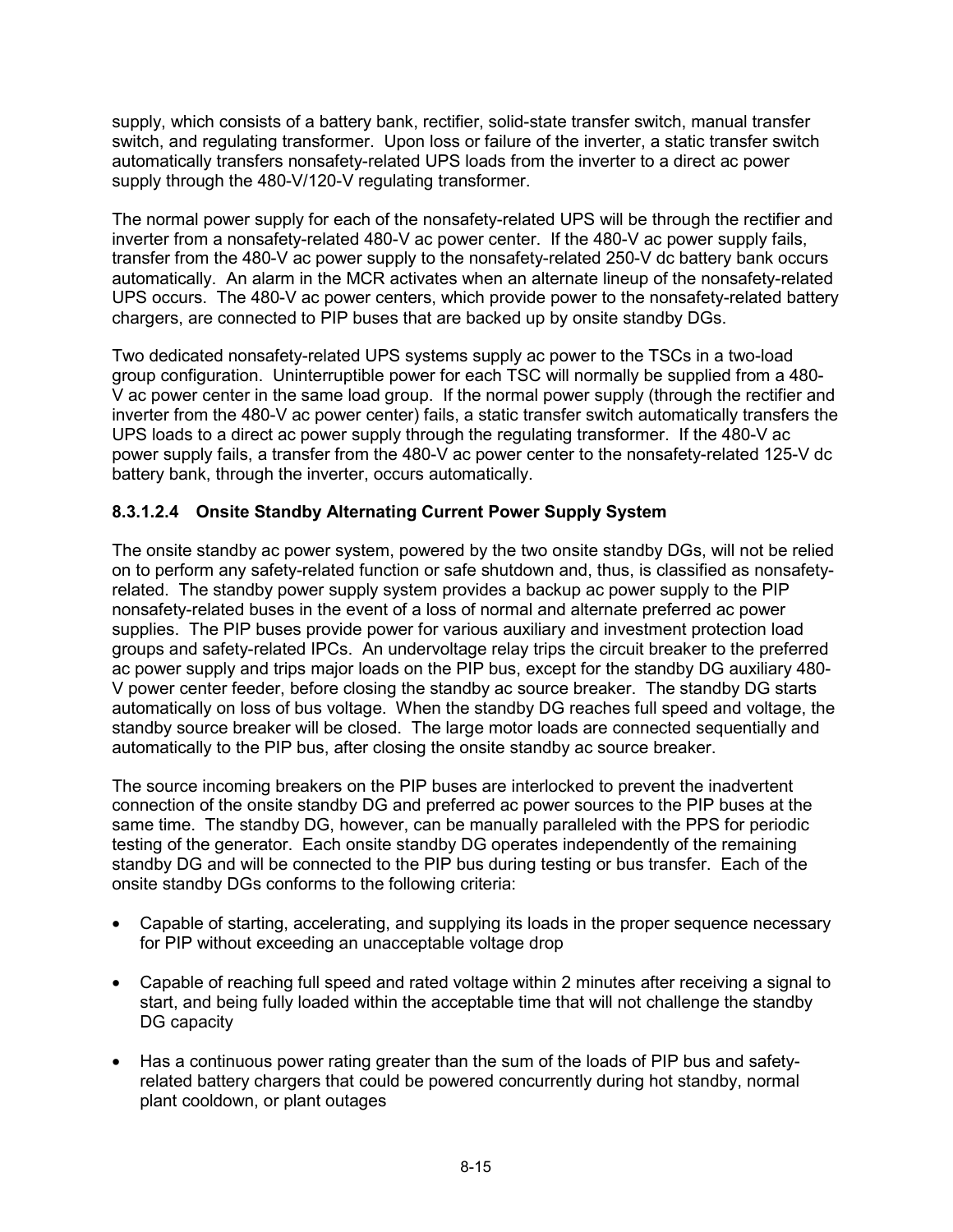• Has the capability for the generator exciter and voltage regulator system to provide full voltage control during operating conditions, including postulated fault conditions

The standby DG will be shut down and the standby DG breaker will be tripped under the following conditions during all modes of operation and testing:

- Overspeed
- Motoring of generator
- **Overload**
- Loss of excitation
- Overtemperature
- Ground fault
- Undervoltage
- Overvoltage
- Underfrequency
- Internal fault in generator (differential relay)

The protective functions for these fault conditions of the standby DG and the generator breaker and other off-normal conditions trigger alarms and other indications in the MCR.

Each onsite standby ac power supply can be started or stopped manually from the MCR. Operator action may transfer start/stop control and bus transfer control to a local control station.

The standby ac power supplies are RTNSS systems and their RTNSS functions are discussed in Section 8.4.2.3 of this report.

#### **8.3.1.2.5 Ancillary Alternating Current Diesel Generators**

Two nonsafety-related ancillary DGs provide 480V ac power to meet the post-72-hour power requirements following an extended loss of all other ac power sources. The ancillary DGs are RTNSS systems and their RTNSS functions are discussed in Section 8.4.2.3 of this report.

Each ancillary DG output will be connected to a 480-V ancillary diesel bus. The ancillary DGs are seismic Category II, as are their associated auxiliaries, controls, electrical distribution buses, and fuel oil tanks. The ancillary DGs and associated equipment are housed in a seismic Category II structure. The ancillary power will not be required to support safety-related loads for the first 72 hours following the loss of all other ac power sources.

The ancillary DGs also have the capability to support prestart and starting functions for the onsite standby DGs, if they failed to start upon initial demand and required a delayed start. Power can also be supplied to the nonsafety-related 125-V dc battery chargers, with their batteries disconnected, to power equipment such as the protective relaying and breaker controls required for restoring offsite or onsite standby DG power to the ESBWR systems and equipment.

These 480-V ancillary diesel buses are normally powered by the offsite power supply systems or onsite standby DGs through the PIP buses and the 6900/480-V step-down transformers. On sensing undervoltage to their buses or a low ancillary diesel room temperature, the 480-V ac ancillary diesel bus feeder breaker will trip and send a start signal to the ancillary DG. The signal starts the ancillary DG and closes the ancillary generator power supply breaker.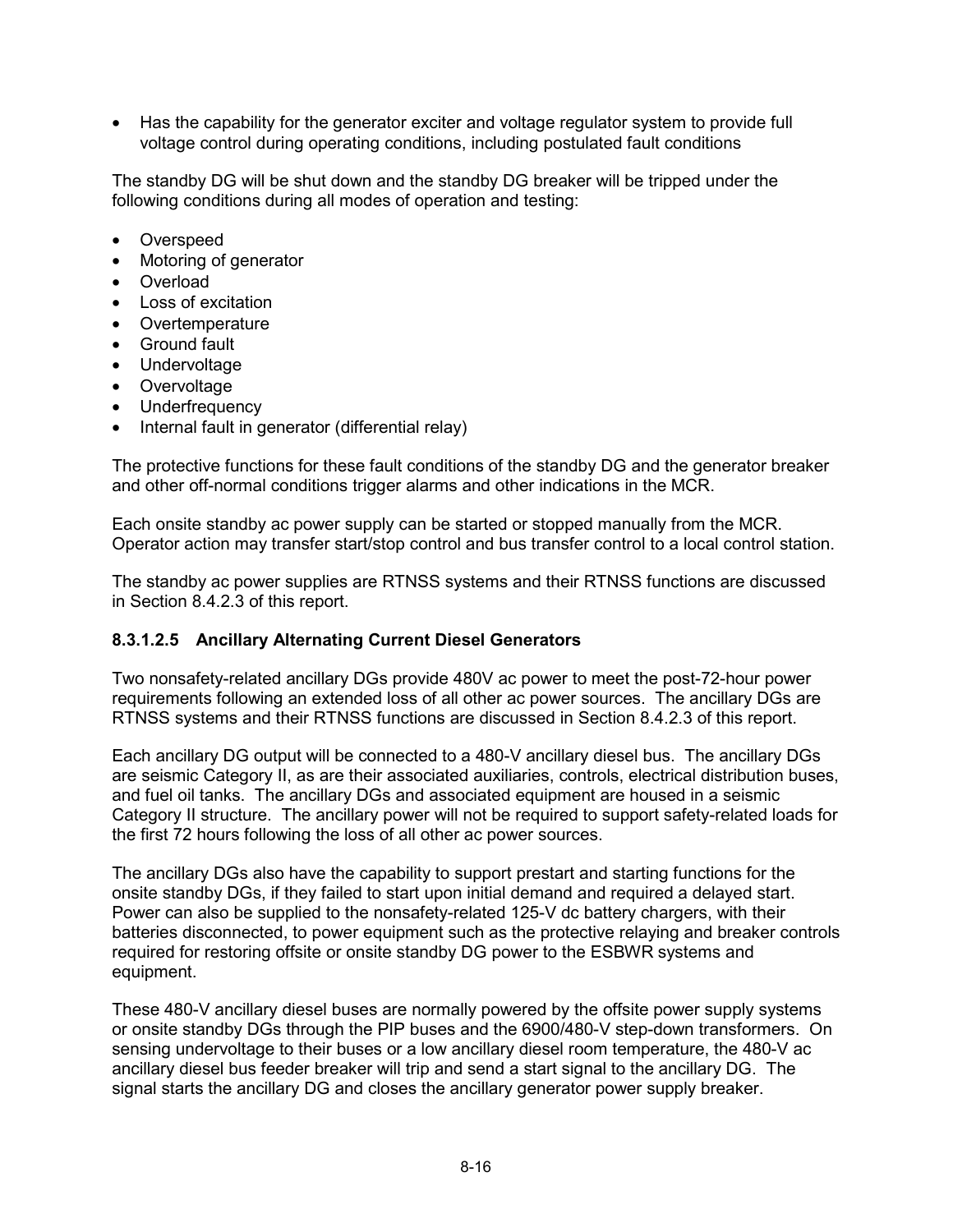## **8.3.1.2.6 Electric Heat Tracing**

The electric heat tracing system provides freeze protection, where required, for outdoor service components and for warming process fluids, if required, either indoors or outdoors. The heat tracing will be safety-related and will be powered from safety-related distribution buses, if heat tracing is required for proper operation of a safety-related system. Safety-related heat tracing will be assigned to the appropriate division of safety-related power. Nonsafety-related heat tracing will be supplied from the same power center or MCC as the components protected.

### **8.3.1.2.7 Cathodic Protection**

A cathodic protection system will be provided to the extent required. Its design will be plant– specific, be tailored to the site conditions, and meet the requirements of the National Association of Corrosion Engineers standards. COL Information Item 8A.2.3-1-A states that the COL applicant will provide the minimum requirements for the design of the cathodic protection system.

### **8.3.1.2.8 Safety-Related Systems Description**

- 1. Physical Separation and Independence
	- Electrical equipment will be separated in accordance with RG 1.75, GDC 17, and IEEE Std 384.
	- Separation and independence of safety-related equipment will be achieved by using separate safety-related structures, barriers, or a combination thereof.
	- To meet the provisions of policy issue SECY-89-013, "Design Requirements Related to the Evolutionary Advanced Light Water Reactors (ALWRs)," issued January 1989, which relates to fire tolerance, the design calls for 3-hour-rated fire barriers among areas of different safety-related divisions throughout the plant, except in the primary containment and the control room complex.
	- The safety-related electrical equipment will be located in separate seismic Category I rooms in the reactor building to ensure electrical and physical separation among the divisions.
	- Electrical and control equipment, panels and racks, and cables and raceways grouped into separate divisions are identified by color-coding, so that their electrical divisional assignment will be apparent and so that an observer can visually differentiate between safety-related equipment and wiring of different divisions, and between safety-related and nonsafety-related equipment and wiring.
	- Independence of the electrical equipment and raceway systems, among the different divisions, will be maintained primarily by a firewall-type separation, where feasible, and by spatial separation.
- 2. Design Bases and Criteria
	- Plant design specifications for electrical equipment require that such equipment be capable of continuous operation with equipment terminal voltage fluctuations of plus or minus (±) 10 percent of rated voltage limits.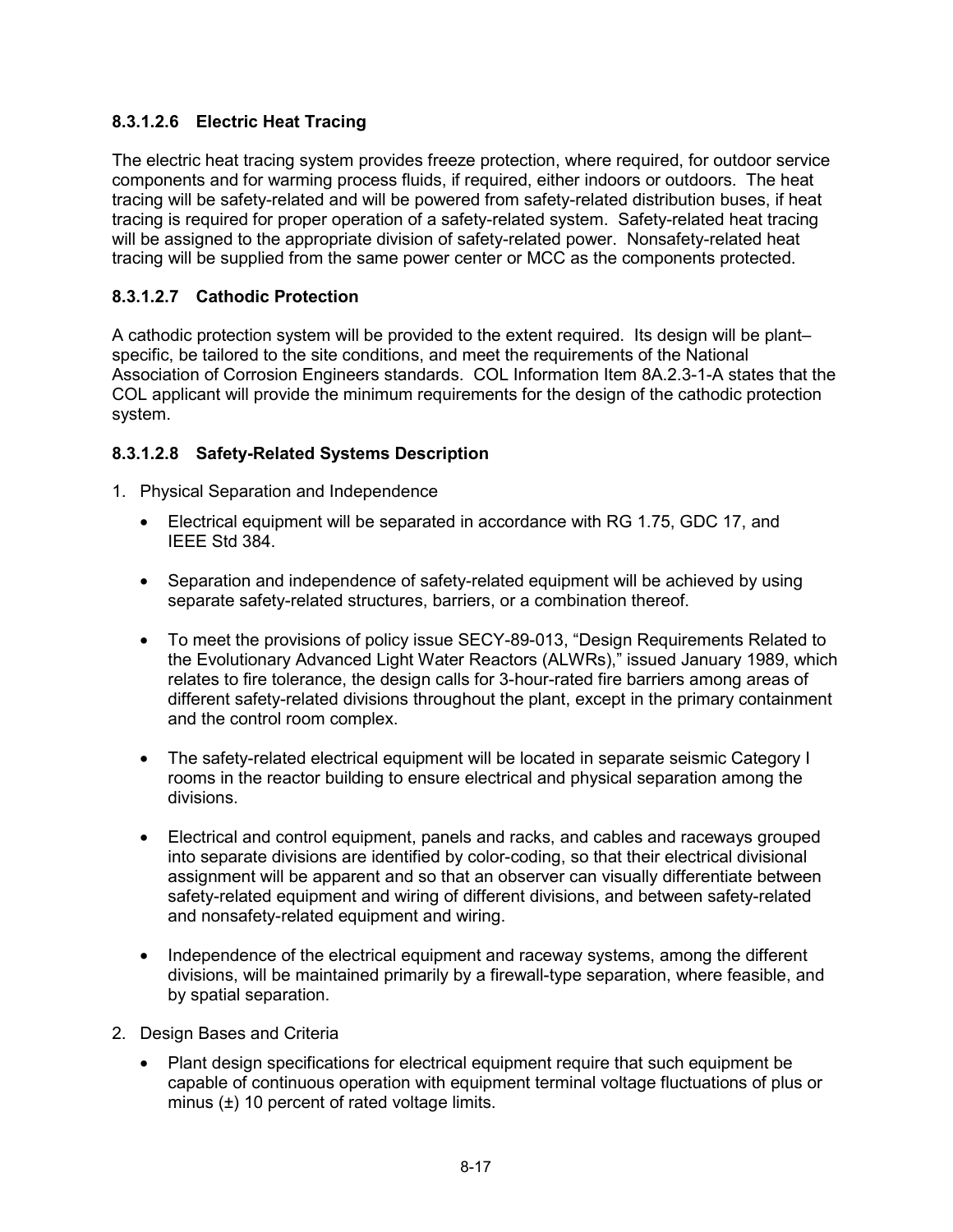- Power supply systems will be capable of supplying the power of voltage and frequency within acceptable tolerances.
- The interrupting capacity of distribution panels will be at least equal to the maximum available fault current to which the panels are exposed under all modes of operation. Circuit breakers and their applications are in accordance with American Nuclear Standards Institute specification, ANSI C37.50-1989, "1989 Switchgear – Low-Voltage AC Power Circuit Breakers Used in Enclosures – Test Procedures".
- Refurbished circuit breakers shall not be used in either safety-related or nonsafetyrelated circuitry in the ESBWR design. New circuit breakers shall be specified in all ESBWR purchase specifications. (NRC Bulletin (BL) 88-10, "Nonconforming Molded-Case Circuit Breakers," issued November 1988, and Information Notice 88-46, "Licensee Report of Defective Refurbished Circuit Breakers," issued July 1988, identify problems with defective refurbished circuit breakers.)
- 3. Testing

The design provides for periodic testing of the channel from the sensing devices through actuated equipment to ensure that safety-related equipment will function in accordance with design requirements and the requirements of RG 1.118 and IEEE Std 338.

### **8.3.1.2.9 Electrical Circuit Protection Description**

Protective relays will be used to isolate a fault. Protective relay schemes and direct acting trip devices will be provided throughout the onsite power system to do the following:

- Isolate faulted equipment, circuits, or both from the power system
- Prevent damage to equipment
- Protect personnel
- Minimize system disturbances
- Maintain continuity of the power supply
- 1. Grounding
	- The electrical grounding system will comply with the guidelines provided in IEEE Std 665-1995 and IEEE Std 1050-1996. The electrical grounding system comprises the following:
		- Instrument and computer grounding network
		- Equipment grounding
		- Plant grounding grid
		- Lightning protection network for protection of transformer and equipment located outside buildings

The plant instrumentation will be grounded through a separately insulated radial grounding system composed of buses and insulated cables. The instrumentation grounding system will be connected to a discrete point of the station grounding grid at a dedicated instrumentation grounding rod by exothermic welding. The instrumentation grounding system will be insulated from all other grounding and surge protection circuits, up to the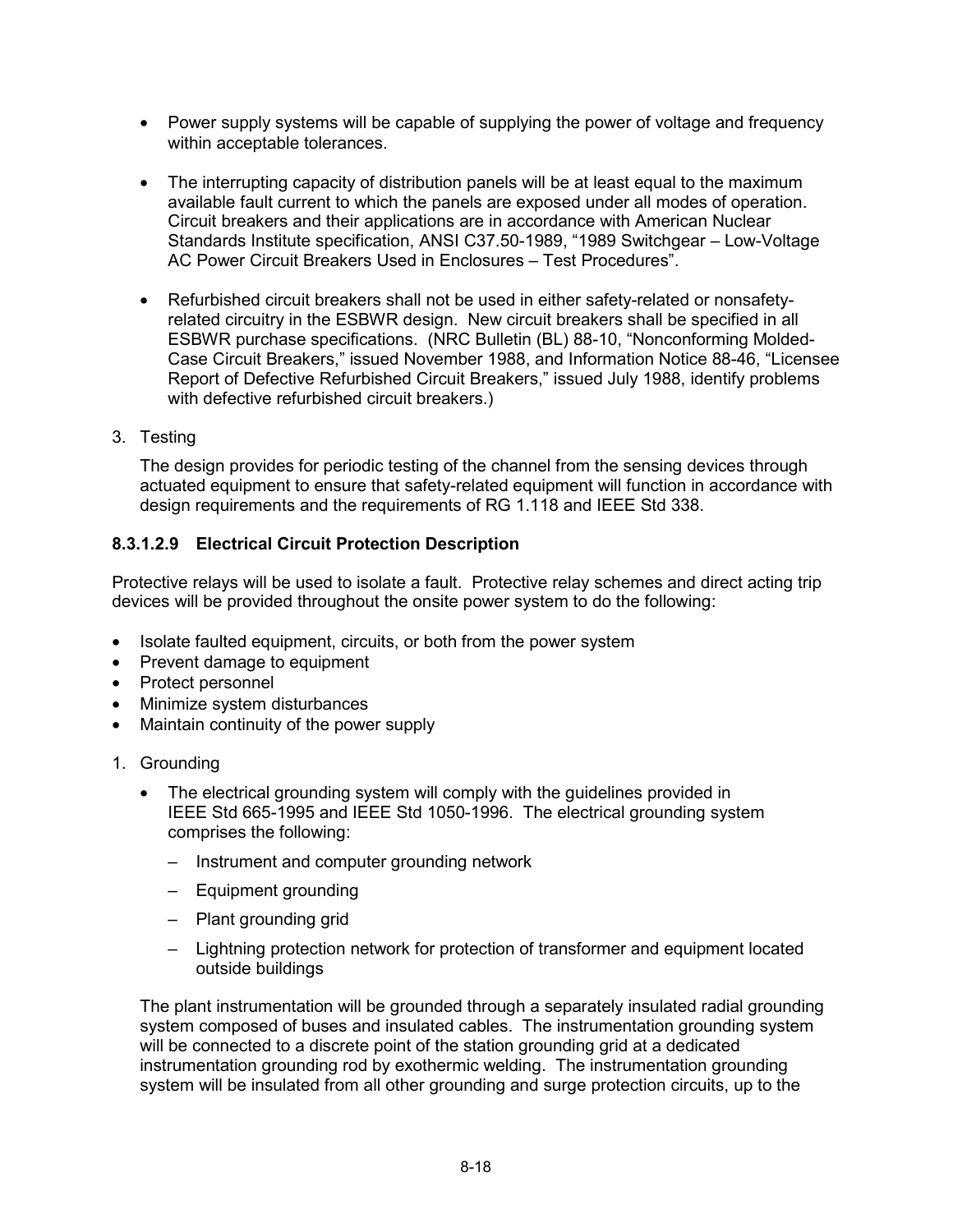point of connection at the ground grid. A separate instrumentation grounding system will be provided for plant analog and digital instrumentation systems.

The equipment grounding network will be such that all major equipment, structures, and tanks are grounded with two diagonally opposite ground connections. The ground bus of all switchgear assemblies, MCCs, and control cabinets will be connected to the station ground grid through at least two parallel paths. Bare copper risers will be furnished for all underground electrical ducts and equipment and for connections to grounding systems within buildings. One bare copper cable will be installed with each underground electrical duct run, and all metallic hardware in each manhole will be connected to the cable.

A plant grounding grid, consisting of bare copper cables, limits step and touch potentials to safe values under all fault conditions. The buried grid will be connected to the ground mat at the switchyard and connected to systems within the buildings by a bare copper loop, which encircles each building.

The plant's main generator will be grounded with a neutral grounding device to limit the magnitude of fault current resulting from a phase-to-phase fault. Although the impedance of the neutral grounding device limits the maximum phase current under short-circuit conditions, it does not limit the current to a value less than that for a three-phase fault at its terminals.

The onsite, medium-voltage ac distribution system will be resistance-grounded at the neutral point of the low-voltage windings of the UATs and RATs. The neutral point of the generator windings of the onsite standby ac power supply will be through neutral grounding resistors, sized for continuous operation in the event of a ground fault.

The neutral point of the low-voltage ac distribution systems will be either solidly or impedance grounded to ensure proper coordination of ground fault protection. The dc systems are ungrounded.

2. Lightning Protection

The lightning protection system covers all major plant structures and will be designed to prevent direct lightning strikes to the buildings, electric power equipment, and instruments. It consists of air terminals, bare downcomers, and buried grounding electrodes. Lightning arresters will be provided for each phase of all tie lines connecting the plant electrical systems to the switchyard and offsite lines. These arresters will be connected to the highvoltage terminals of the main step-up transformers, UATs, and RATs. Plant instrumentation located outdoors or connected to cabling running outdoors has surge suppression devices to protect the equipment from lightning-induced surges.

3. Bus Protection

The incoming circuit breakers to the medium-voltage (13.8-kV and 6.9-kV) bus will be equipped with inverse-time overload, ground fault, bus differential, undervoltage, and degraded voltage protection.

Feeder breakers for power centers and the medium-voltage motors will be equipped with instantaneous, inverse-time overload, and ground fault protection.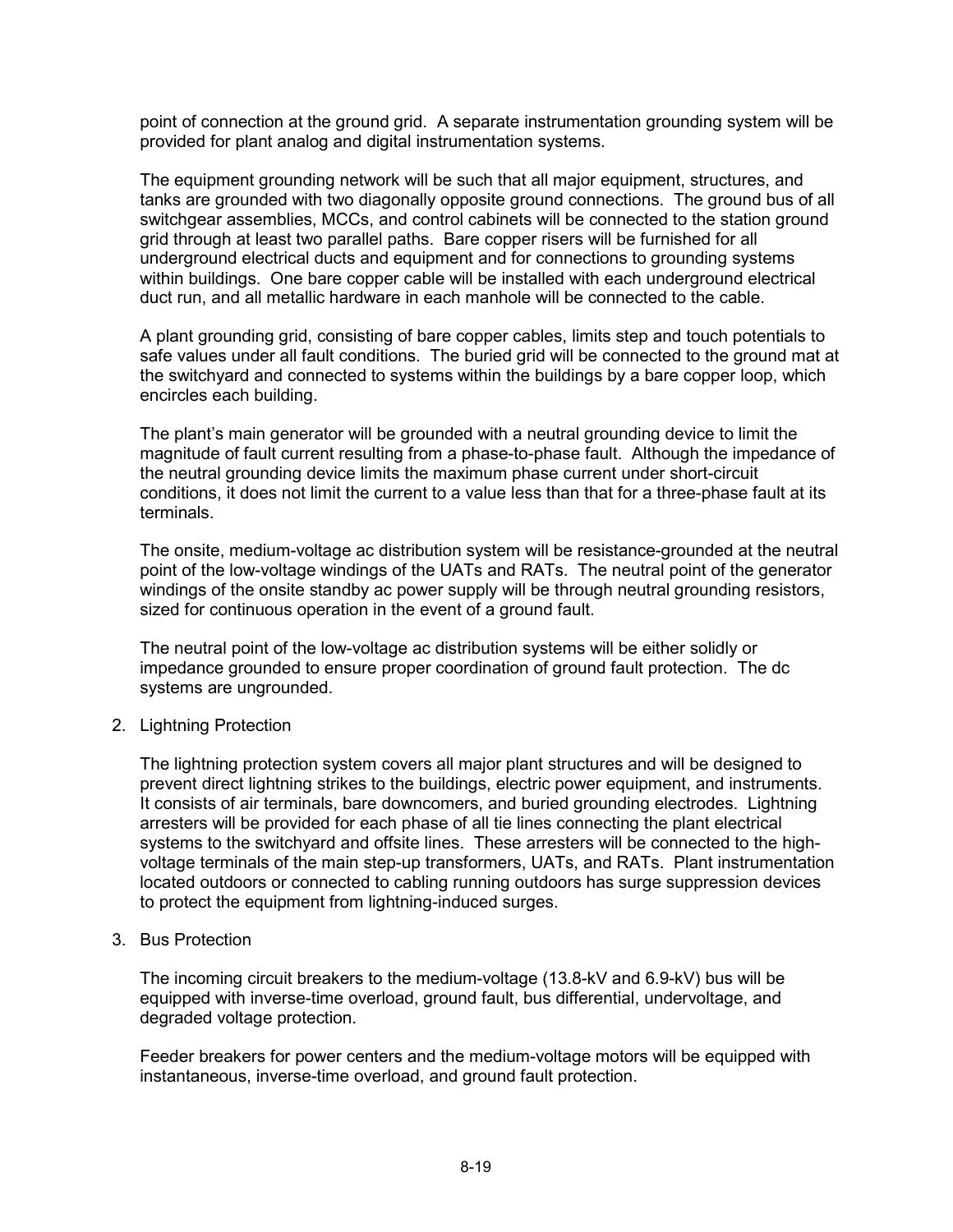Feeder breakers for 480-V MCC buses will be equipped with long-time and short-time overload and ground fault protection.

The IPC buses will be equipped with inverse-time overload and ground fault protection. In addition, loss of voltage, degraded voltage, and underfrequency protection serve to isolate these buses from the nonsafety-related system under degraded conditions of voltage and frequency.

The 480-V MCCs will be equipped with instantaneous and inverse-time overload protection. The 480-V power center motor feeder breakers have instantaneous, inverse-time overload and ground fault protection.

4. Containment Electric Penetrations

Separate electrical penetrations are provided for circuits of each safety-related division and for nonsafety-related circuits. The circuits of each electrical penetration are of the same voltage class. Redundant overcurrent interrupting devices are provided for electrical circuits routed through containment penetrations, if the maximum available fault current will be greater than the continuous rating of the penetration. This avoids penetration damage in the event of failure of any single overcurrent device to clear a fault within the penetration or beyond it. Electrical penetration assemblies of different safety-related divisions are separated by 3-hour-rated fire barriers, are in separate rooms, or are located on separate floor levels. Separation by distance without barriers will be allowed only in the inerted containment. Separation between divisional and nondivisional penetrations will be in accordance with IEEE Std 384. Grouping of circuits in penetration assemblies follows the same raceway voltage groupings. Electrical penetrations design bases include compliance with GDC 50 and following the guidance of RG 1.63.

#### **8.3.1.2.10 Load Shedding and Sequencing on Plant Investment Protection Buses Description**

Load shedding, bus transfer, and sequencing on the 6.9-kV PIP buses are initiated on loss of bus voltage. Only loss of preferred power (LOPP) to the 6.9-kV PIP bus trips the loads on the bus. The standby DG protective relaying (voltage and frequency) logic and control system for the electric power distribution system generates PIP bus ready-to-load signals.

Onsite standby DGs are of sufficient size to accommodate required loads with an acceptable starting sequence.

• LOPP

The 6.9-kV PIP buses are normally energized from the normal PPS. When the normal PPS system is not available, a fast transfer scheme will be activated to transfer power from the normal preferred supply to the alternate preferred supply. If both PPS systems fail, incoming circuit breakers to the PIP bus will trip, and the loads on the bus will shed through an undervoltage signal. The signal starts the onsite standby DGs and closes the standby power supply breaker with an acceptable level of voltage and frequency. The loads will be started in sequence, as required. Transfer back to the PPS will be a synchronized closure of the feeder breaker by manual action.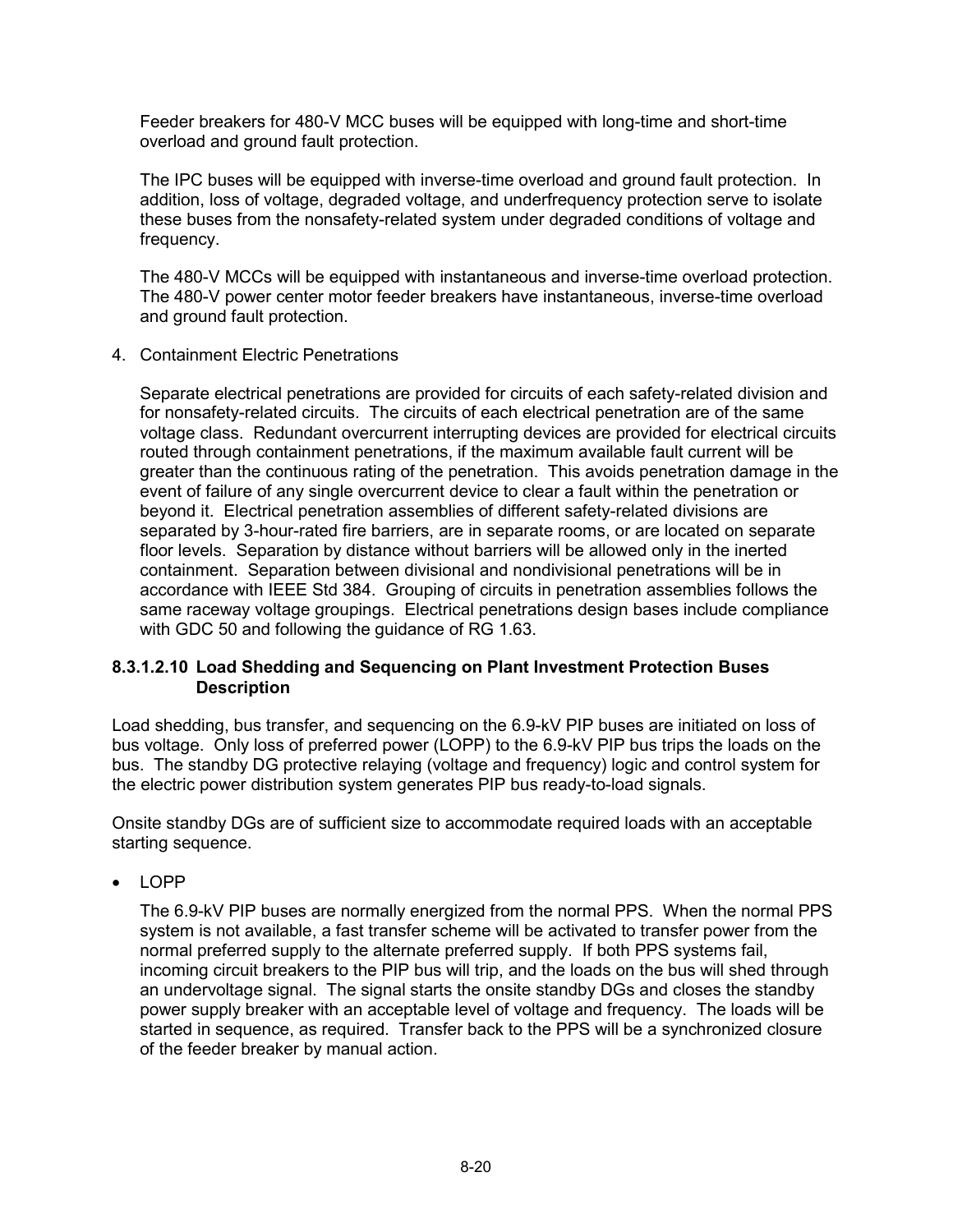• LOCA

A LOCA that occurs without a LOPP has no effect on the onsite ac electrical distribution system. The plant remains on a preferred power source, and the onsite standby diesel generator will not be started.

• LOPP Following LOCA

If the bus voltage (normal or alternate preferred power) is lost during post-accident operation, transfer to the standby onsite ac power source occurs as described in the LOPP section above.

• LOCA Following LOPP

If a LOCA occurs following the loss of both the normal and alternate preferred power supplies, the standby onsite ac power source should have already started from the low bus voltage. As discussed in the LOPP section above, automatic load sequencing will start.

• LOCA when Onsite Standby Is Parallel to Preferred Power Supply System during Testing

If a LOCA occurs when the standby DG is paralleled with either of the PPS systems through the 6.9-kV PIP bus, the standby DG automatically disconnects from the 6.9-kV PIP bus.

• Loss of Normal PPS during Onsite Standby Power Supply System Paralleling Test

If the normal PPS is lost during the standby onsite ac power source paralleling test, the normal PPS breaker and standby DG breaker are automatically tripped and the alternate PPS accepts loads to reenergize the selected bus loads.

• Loss of Alternate PPS during Onsite Standby Power Supply System Paralleling Test

If the alternate PPS is used for load testing the standby DG and the alternate PPS is lost, the alternate PPS breaker and standby DG breaker are automatically tripped. The affected bus will then be transferred back to the normal PPS.

### **8.3.1.2.11 Raceway and Cable Installation**

Power and control cables are specified for continuous operation at conductor temperatures not exceeding 90 degrees Celsius (C) (194 degrees Fahrenheit (F)) and should withstand an emergency overload temperature of up to 130 degrees C (266 degrees F), in accordance with Insulated Cable Engineers Association (ICEA) S 95-658/ National Electrical Manufacturers Association (NEMA) WC-70, "Non-shielded 0-2 kV Cables." The base ampacity rating of the cables will be established as published in IEEE Std 835, "IEEE Standard Power Cable Ampacity Tables," and ICEA P-54-440/NEMA WC-51, "Ampacities of Cable in Open-Top Cable Trays."

Cables are specified to continue to operate at 100 percent relative humidity with a service life expectancy of 60 years. Safety-related cables are designed to survive the LOCA ambient condition at the end of the 60-year lifespan. Certified proof tests are performed on cables to demonstrate a 60-year lifespan, and resistance to radiation, flame, and the environment. The testing methodology ensures that such attributes are acceptable for the 60-year lifespan.

All cables specified for safety-related systems and circuits are moisture- and radiation-resistant, are highly flame-resistant, and evidence little corrosive effect when subjected to heat or flame, or both. Certified proof tests are performed on cable samples.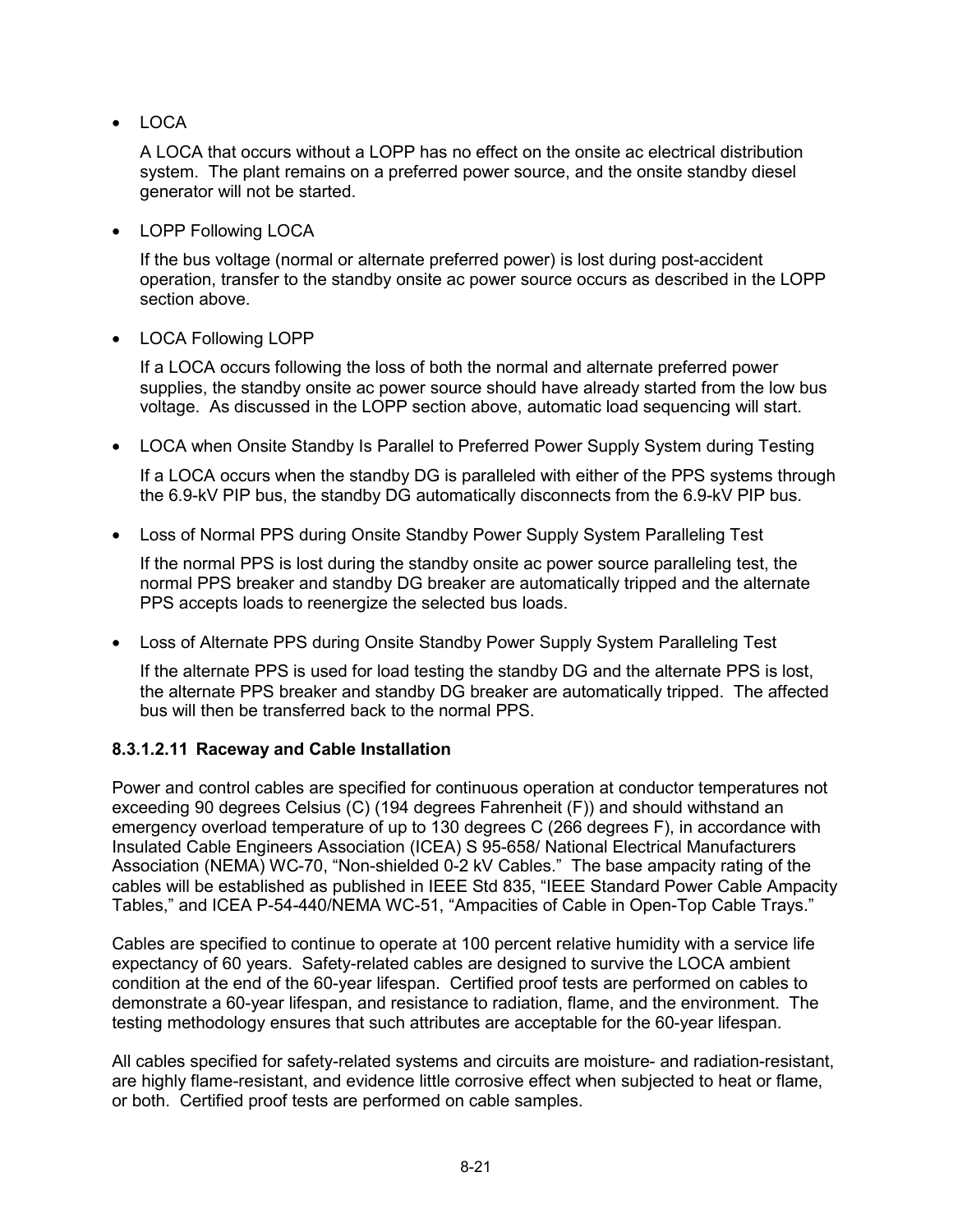Cable tray fill will be limited to 40 percent of the cross-sectional area for trays containing power cables and 50 percent of the cross-sectional area for trays containing instrumentation and control cables. If tray fill exceeds the above maximum fills, the tray fills are justified and documented. Medium-voltage cable tray fill will be a single layer with maintained spacing.

Cable splices in the raceway are prohibited. Cable splices are made only in manholes, boxes, or suitable fittings. Splices in cables passing through the containment penetration assemblies are made in terminal boxes located adjacent to the penetration assembly.

Three-hour fire rated concrete barriers are used among the RATs, the UATs, and the main transformers and spare main transformer, including the containment and collection of transformer oil. The concrete barriers provide separation and independence of the system.

Cables are installed in trays in accordance with their voltage ratings. The raceways are arranged, physically, top to bottom, based on the function and the voltage class of the cables. Each division of safety-related ac and dc system cables will have its own independent and separate raceway system.

### **8.3.1.3** *Staff Evaluation*

Industry experience has shown that the voltage transient during islanding (the main generator supplying station auxiliary loads with offsite power disconnected) after loss of the electrical grid, or a generator voltage regulator malfunction, can propagate through the plant's electrical distribution system, resulting in tripping or a loss of safety-related equipment. In RAI 8.2-14, the staff asked how the ESBWR design accommodates the voltage and frequency transient. In response to RAI 8.2-14, the applicant stated that the plant's safety-related and nonsafetyrelated equipment is designed to accommodate operational voltage and frequency transients, such as the islanding transient, and faulted conditions, such as generator voltage regulator malfunctions. The Forsmark incident, the subject of NRC Information Notice 2006-18, "Significant Loss of Safety-Related Electrical Power at Forsmark, Unit 1, in Sweden," highlights the importance of coordinating the protective trip among the UPS input rectifiers, battery chargers, and inverters. The ESBWR battery chargers and UPS input rectifiers are designed to accommodate the expected islanding transient without tripping. The design includes trip coordination among input rectifiers, battery chargers, and inverters, so that rectifiers and battery chargers trip on excessive high bus voltage and inverters continue to supply the safety-related loads, using stored energy from safety-related batteries. The protective relaying scheme for the ESBWR will be completed as part of the detailed design, to ensure protection for the safetyrelated and nonsafety-related equipment, as required. However, the staff determined that additional details on the UPS (rectifier and inverter) and battery charger (rectifier) response to high bus voltage were needed.

In RAI 8.2-14 S01, the staff asked the applicant how the rectifier and inverter trip are coordinated. Additionally, the staff asked the applicant to explain the impact of excessive high bus voltage on safety-related loads when fed from the regulating transformer during the islanding mode of operation. In its response, the applicant stated that the safety-related battery chargers and UPS input rectifier high dc voltage trips are coordinated, such that the associated inverters do not trip on high dc input voltage during voltage transients on the ac distribution system. The trips are coordinated such that the inverter high dc input voltage trip setpoint will be greater than the associated battery charger and UPS input rectifier high dc output trip setpoints. In addition, the time delay for the inverter high dc input voltage trip will be greater than the time delay for the battery charger and UPS input rectifier high dc output voltage trips.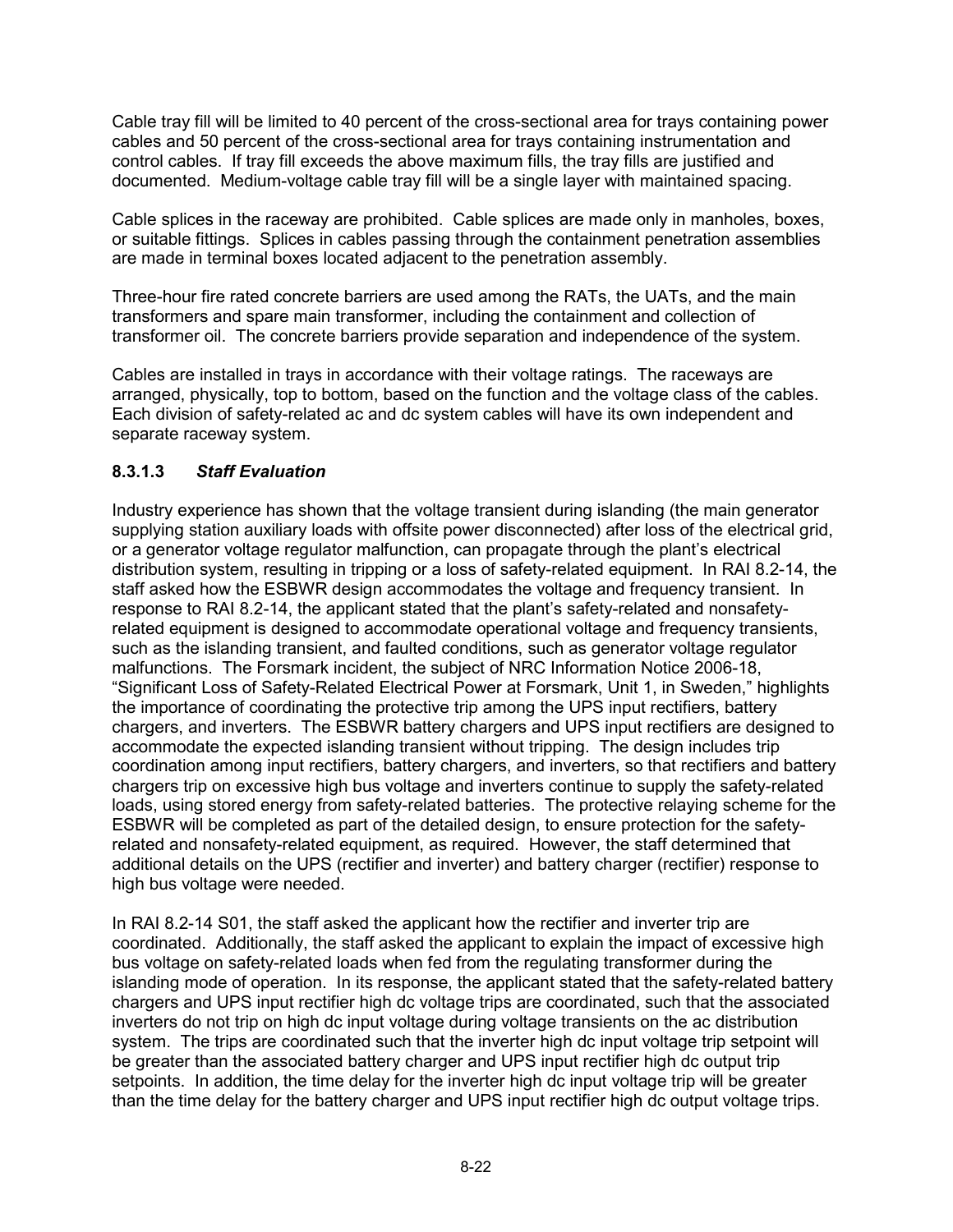In this way, the high dc voltage protection will be coordinated in both magnitude and time, so the battery charger and UPS input rectifier always trip before their dc output voltage reaches the level that would cause an inverter trip on high dc input voltage. This is a functional requirement for the battery charger and UPS equipment; the actual trip magnitude and time margins are a function of the vendor-specific equipment design.

Additionally, the applicant stated that it eliminated the safety-related UPS bypass transformers from the ESBWR design because of the potential for disruptive voltages and frequencies to reach the safety-related loads. The 100-percent redundant UPS rectifiers and inverters within each division negate the need for a bypass transformer. The battery chargers and UPS will be designed to have the required fault clearing and load inrush capability, without the need to switch to a bypass source. Each inverter within a division can be taken out of service for maintenance without the need to deenergize the UPS bus; however, the division will be inoperable according to the technical specifications (TSs). The applicant revised the DCD Tier 1 and Tier 2, Revision 5, to reflect the removal of the safety-related UPS bypass transformer and other changes discussed above. Based on the applicant's response, RAI 8.2- 14 is resolved. The staff confirmed that Revision 6 of the DCD includes the changes described above.

In RAI 14.3-413, the staff asked the applicant to provide an ITAAC to verify the trip coordination of safety-related battery chargers and UPS input rectifiers with inverters. In its response, the applicant revised DCD Tier 1, Revision 5, to include the requirement to verify the trip coordination of the safety-related battery chargers and UPS input rectifiers with inverters. This new DCD Tier 1 ITAAC is based on new information added to DCD Tier 2 that discusses coordination of the rectifier and inverter high dc voltage trips. Based on the applicant's response, RAI 14.3-413 is resolved. Section 14.3.6 of this report discusses RAI 14.3-413 regarding the ITAAC. The staff confirmed that Revision 6 of the DCD includes the changes described above.

In RAI 14.3-394 S01, the staff asked the applicant to provide an interface requirement for demonstrating the capacity and capability of the offsite power system. In its response, the applicant incorporated the PPS definition into DCD Tier 2, Revision 6, Chapter 8, per IEEE Std 765. The PPS consists of the normal and alternate PPSs and includes those portions of the offsite and onsite power systems required for power flow from the offsite transmission system to the safety-related IPC incoming line breakers. Additionally, the applicant revised DCD Tier 2, Revision 5, Chapter 8, to clarify that GDC 17 applies to the entire PPS and added ITAAC in Tier 1, Section 2.13.1, to address capacity, capability, and the physical and electrical separation of the normal and alternate PPS. Based on the applicant's response, RAI 14.3-394 S01 is resolved. Section 14.3.6 of this report discusses RAI 14.3-394 S01 regarding ITAAC. The staff confirmed that Revision 6 of the DCD includes the changes described above.

In RAI 8.2-16, the staff asked the applicant to discuss the protection of the main transformer, UATs, RATs, isolated phase bus, and nonsegregated phase bus. Additionally, the staff asked the applicant to provide the rating of these devices. In its response, the applicant modified DCD Tier 2, Revision 5, Section 8.3.1.1, to add that the main transformer, UATs, and RATs are protected against overcurrent, differential current, ground overcurrent, and sudden overpressure. Additionally, the applicant modified Section 8.3.1.1 to include the protection of the isolated phase bus and nonsegregated bus against overcurrent and bus differential. The ratings of the devices will not be known until the completion of the ESBWR detailed design. However, the response to RAI 14.3-394 S01 added ITAAC Item 9 to DCD Tier 1, Revision 6, Section 2.13.1, to ensure the equipment within the onsite portion of the PPS is rated to supply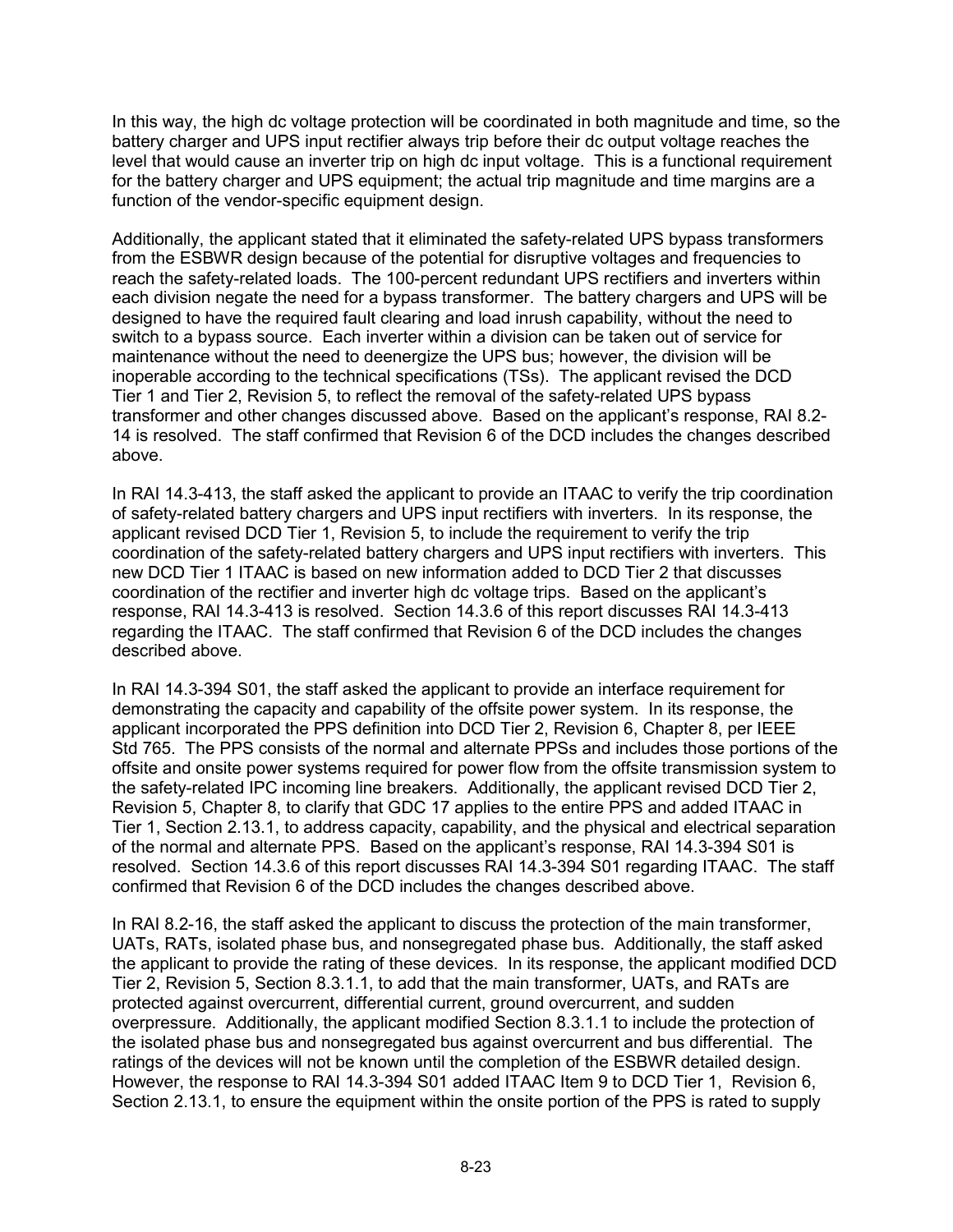necessary load requirements, including power, voltage, and frequency, during design-basis operating modes. This ITAAC confirms that the transformer and buses are sized and rated appropriately. Based on the applicant's response, RAI 8.2-16 is resolved. The staff confirmed that Revision 6 of the DCD includes the changes described above.

In RAI 8.3-60, the staff asked the applicant to clarify several issues concerning degraded voltage conditions. In response, the applicant stated that IPC buses are double-ended, such that each bus can receive power from either standby DG-backed 6.9-kV PIP bus. The IPC buses are equipped with degraded voltage and frequency protection to facilitate bus isolation and transfers. This relaying also serves as a backup to the ac input monitoring built into the safety-related battery chargers and UPS for protection against voltage and frequency transients on the ac supply. Additionally, the applicant revised DCD Tier 2, Revision 5, Section 8.3.1.1.2, to state that IPCs are protected against degraded voltage and frequency conditions by using voltage and frequency relays installed in each IPC to provide alarms and facilitate IPC bus isolation and transfer functions, using two-out-of three logic to prevent spurious actuation. The applicant further stated that degraded voltage and undervoltage protection is provided on the medium-voltage bus incoming line breakers. This provides protection for all medium-voltage buses, low-voltage buses, and connected loads from degraded voltage conditions on the normal and alternate preferred offsite power sources. Underfrequency protection will not be provided on medium-voltage or low-voltage buses. Plant auxiliary loads are able to operate within a ± 5 percent frequency tolerance; the grid underfrequency load shedding scheme will act to maintain the frequency well within this band, or turbine generators on the line will begin to trip within a few seconds. If islanding or connected to the onsite standby DGs, underfrequency relaying associated with these sources will actuate and remove the out-of-tolerance source from the bus. The safety-related frequency protection on the IPC bus will remove it from the source to protect the safety-related loads.

The staff finds that the safety-related loads fed from the IPC bus are battery chargers (rectifiers) and UPSs. The safety-related loads are able to operate within ±10 percent voltage tolerance. The UPS consists of a rectifier and an inverter. Each rectifier receives 480-V ac power from the IPC bus and converts it to 250-V dc power. The 250-V dc is then inverted to 120-V ac (uninterruptible) by the inverters. The degraded voltage scheme will initiate transfer to the alternate PPS (i.e., RAT) if the normal PPS is degraded (i.e., UAT problem). Also, the degraded voltage protection on the isolation bus will remove it from the source if both normal preferred and alternate preferred power supplies are degraded. Under this situation, the inverters continue to supply safety-related loads (e.g., Q-DCIS, scram pilot valves, main steam isolation valve solenoids), using stored energy from the safety-related batteries. Based on the above, the staff finds that the applicant has adequately addressed degraded voltage issues and, therefore, RAI 8.3-60 is resolved. The staff confirmed that Revision 6 of the DCD includes the changes described above.

In RAI 14.3-427, the staff asked the applicant to provide ITAAC for grounding and lightning protection systems. In its response, the applicant added ITAAC, as the staff requested. The applicant also removed from DCD Tier 2, Revision 5, Appendix 8A.1.1, the statement that lightning protection ground rods would be separate from the normal grounding system. The ITAAC verifies that a connection exists between the lightning protection system and the station ground grid. The applicant stated that this change, and allowing the lightning protection ground rods to tie to the ground grid, will make the lightning protection system more robust by providing additional volume to adequately dissipate lightning strikes. The staff finds that the applicant adequately addressed the issue and RAI 14.3-427 is resolved. Section 14.3.6 of this report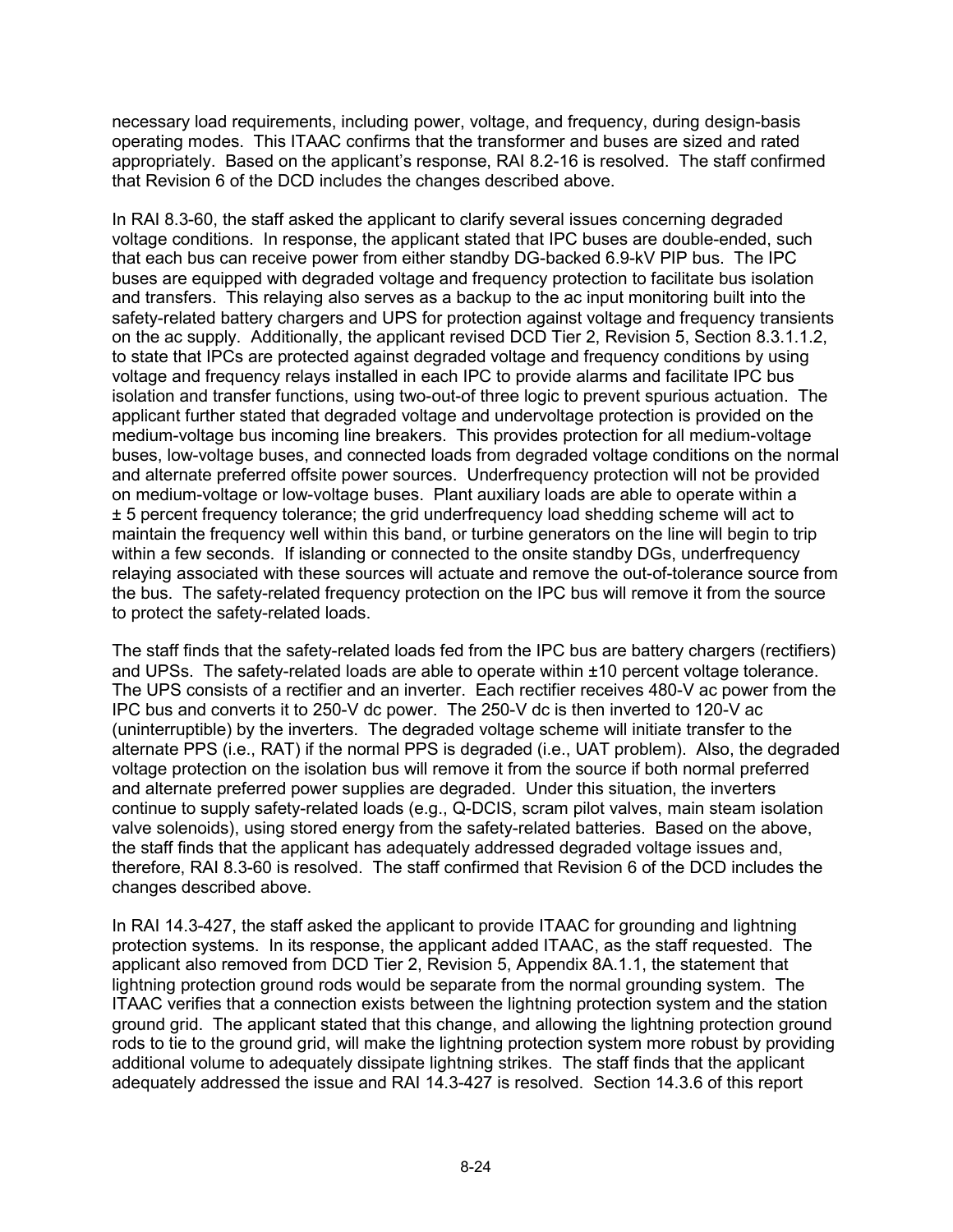discusses RAI 14.3-427 regarding ITAAC. The staff confirmed that Revision 6 of the DCD includes the changes described above.

DCD Tier 2, Revision 6, Section 8.3.3.2, did not address the use of underground cables or cables in a wetted environment. Operating experience has shown that cross-linked polyethylene or high-molecular-weight polyethylene insulation materials are susceptible to water tree formation. Cable failures have a variety of causes: manufacturing defects, damage caused by shipping and installation, and exposure to electrical transients or abnormal environmental conditions during operation. Electrical cables in nuclear power plants are usually located in dry environments, but some cables are exposed to moisture from condensation and wetting in inaccessible locations, such as buried conduits, cable trenches, cable troughs, aboveground and underground duct banks, underground vaults, and direct buried installations. Since underground cables are susceptible to moisture, in RAI 8.3-67, the staff asked the applicant to identify the cables that are inaccessible or routed underground that support equipment and other systems within the scope of 10 CFR 50.65 (the maintenance rule). Additionally, the staff asked the applicant to indicate whether there are any plans to implement a program for testing and inspection of inaccessible or underground power, control, and instrumentation cables, in accordance with Generic Letter (GL) 2007-01, "Inaccessible or Underground Power Cable Failures that Disable Accident Mitigation Systems or Cause Plant Transients," issued February 2007; and the frequency for such testing and inspection, or to provide justification for not developing such a program. In its response, the applicant stated that the standard ESBWR plant design will have its principal plant structures, as listed in DCD Tier 2, Revision 9, Section 1.2.1, connected by a series of tunnel structures that will enable the routing of cables and raceways in areas not subject to water intrusion. For other ESBWR structures not listed in Section 1.2.1 as well as site specific structures requiring electric power, the detail design is within owner's yard scope, not considered part of the standard plant design and is covered by the COL applicants. The applicant identified two ESBWR systems (plant service water system [PSWS] and standby DG fuel oil transfer system) with accident mitigating functions that have power and control cables that are in a potentially wetted environment due to manholes. These two systems are in the COL applicant's yard scope and covered by the COL applicant per the maintenance rule. The applicant revised DCD Tier 2, Revision 6, Subsection 8.3.3.2 and Table 1.10-1 to add a new COL Information Item 8.3.4-2-A. The COL Information Item 8.3.4-2-A requires the identification and monitoring of underground or inaccessible power and control cables to the PSWS and standby DG fuel oil transfer system equipment that have accident mitigating functions. Additionally, the applicant revised DCD Tier 2, Revision 6, Subsection 8.3.3.2 to include the statement, "A water-tree formation retardant is specified when polyethylene cable insulation is selected for medium voltage use. A dry cure process is specified for cable insulation." The staff finds the applicant's addition of COL Information Item 8.3.4-2-A is appropriate to address the issue discussed in GL 2007-01 and COL Information Item 8.3.4-2-A is consistent with the guidance of SRP Section 8.3.1. Additionally, the staff finds that the selection of water-tree formation retardant and dry cure process for cable insulation for medium voltage cable will improve medium voltage cable design for wetted environment. Based on the applicant's response, RAI 8.3-67 is resolved. The staff confirmed that Revision 7 of the DCD includes the changes described above.

The following paragraphs analyze compliance with the GDC and consistency with the RGs and other SRP guidance: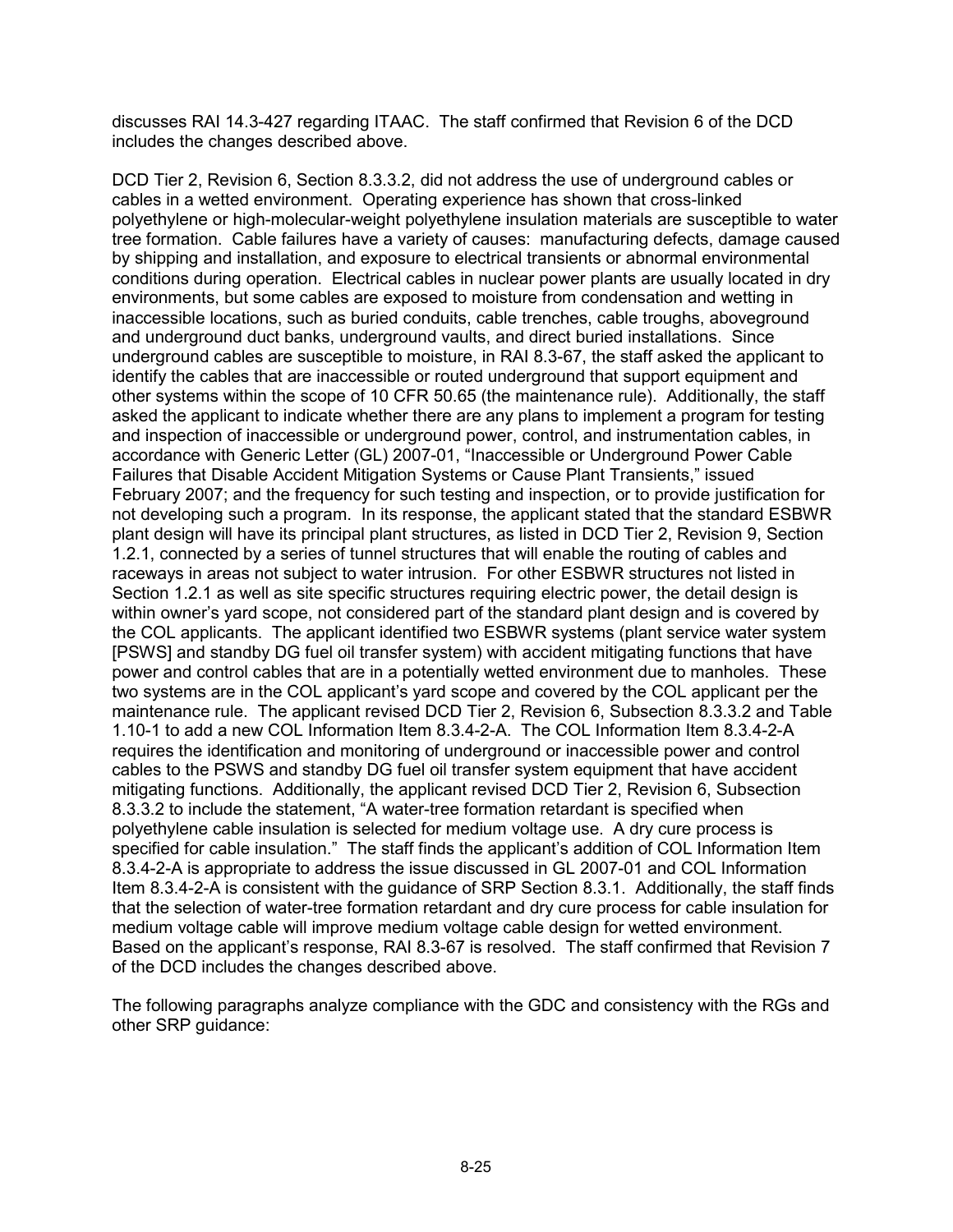### • GDC 2 and GDC 4

All components of the safety-related IPCs and UPS system are housed in seismic Category I structures designed to protect them from natural phenomena. These components are qualified to the appropriate seismic, hydrodynamic, and environmental conditions as part of the qualification program described in DCD Tier 2, Revision 9, Section 3.11 and evaluated in Section 3.11 of this report. The safety-related IPCs and UPS system are in compliance with the requirements of GDC 2 and 4.

• GDC 5, RG 1.81, and RG 1.32

The ESBWR plant is designed as a single-unit plant, and, thus GDC 5, RG 1.81, and RG 1.32 are not applicable.

• GDC 17

The safety-related dc power supply supports passive core cooling and containment safetyrelated functions. The ESBWR design complies with GDC 17 with respect to two independent and separate offsite power supply and onsite standby power supply systems.

• RG 1.6

The standby power sources (i.e. standby DGs) are nonsafety-related. The standby power sources are designed with the required independence. The 120-V UPS systems, together with safety-related IPCs, are designed with the required independence. The design is consistent with the guidance of RG 1.6.

• RG 1.9

The ESBWR design does not require safety-related DGs, and hence, RG 1.9 is not applicable.

• RG 1.32

The design provides for safety-related 120-V UPS systems to support passive core cooling and containment integrity safety functions. The design is consistent with the guidance of RG 1.32.

• RG 1.53

The safety-related 120-V UPS system is designed so that no single active failure in any division of the 120-V UPS system results in conditions that could prevent the safe shutdown of the plant while a separate division is out of service for maintenance. Therefore, the design is consistent with the guidance of RG 1.53.

• RG 1.75

The ESBWR design provides the physical separation and independence of the division of the electrical circuit and equipment comprised of, or associated with, the Class 1E power systems, Class 1E protection systems, systems actuated or controlled by the protection system, and auxiliary or supporting systems that must be operable for the protection system and systems it actuates to perform their safety-related functions. The design provides separation to maintain the independence of sufficient circuits and equipment so that the protective functions required during and following any design-basis event can be accomplished. Also, this design provides physical and electrical separation of safety-related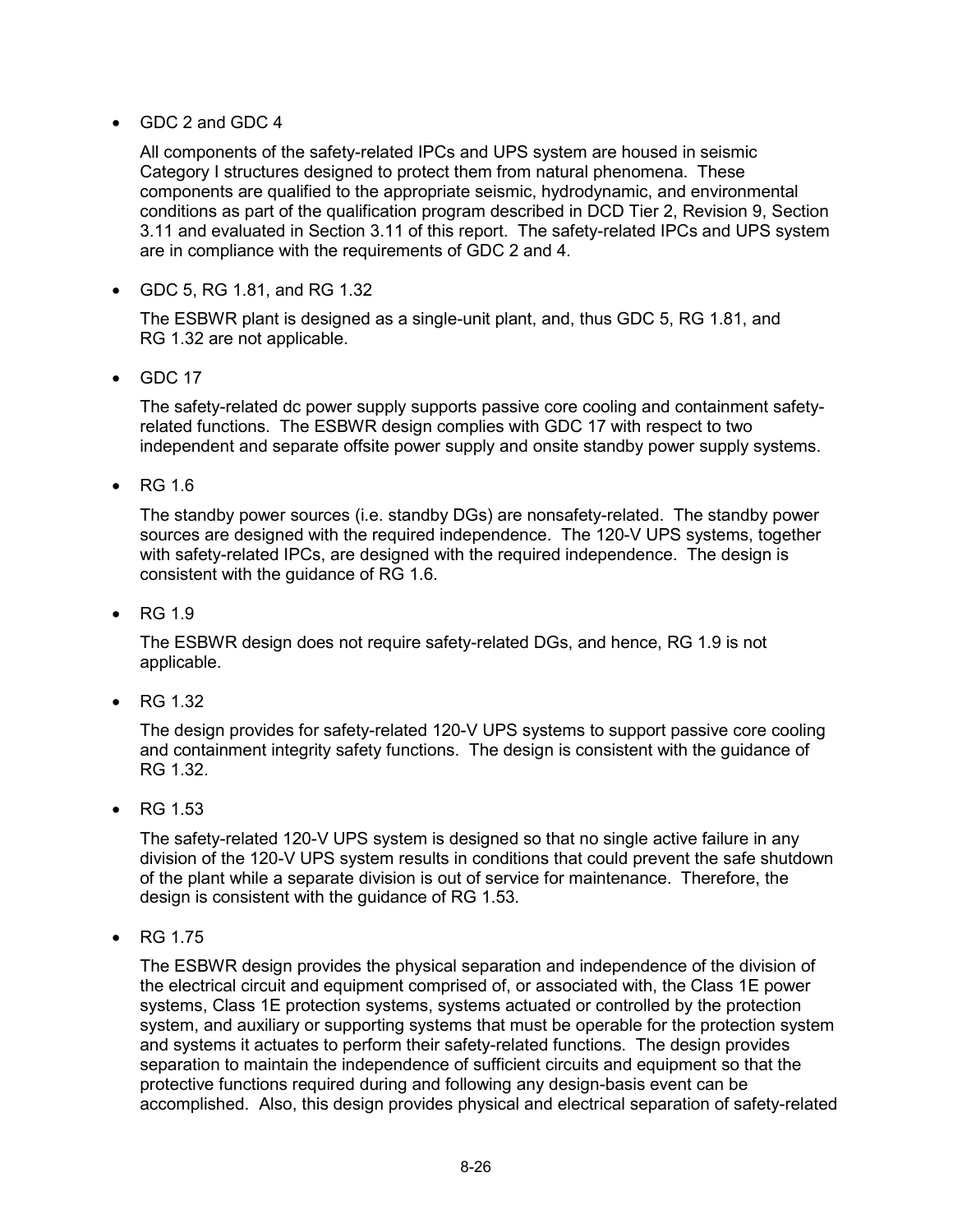circuits from nonsafety-related circuits. Therefore, the ESBWR design is consistent with the recommendations of RG 1.75, which is related to GDC 17.

• RG 1.153

Safe shutdown relies upon the 120-V UPS system and meets the design requirements for redundancy. The redundant safety-related loads are distributed between redundant distribution systems, and power systems are supplied from the related redundant distribution systems. Therefore, the design is consistent with the guidance of RG 1.153.

• RG 1.155

The ESBWR design does not require safety-related emergency DGs, and hence, this RG is not applicable.

• RG 1.204

The lightning arresters are connected to the high-voltage terminals of the main step-up transformers, UATs, and RATs. Plant instrumentation located outdoors or connected to cables running outdoors has surge suppression devices to protect the equipment from lightning-induced surges. The design is consistent with the guidance of RG 1.204.

• GDC 18

The offsite and onsite power systems that supply ac power to SSCs important to safety are testable. Thus, the ESBWR design complies with GDC 18 and is consistent with the guidance of RG 1.32, RG 1.47, RG 1.118, and RG 1.153.

• GDC 33, 34, 35, 38, 41, and 44

The potential risk contribution of a design-basis event is minimized because the passive reactor design does not require ac power sources for such events. Passive reactor designs incorporate passive safety-related systems for core cooling and containment integrity and, therefore, do not depend on the onsite standby power source. They are designed to automatically establish and maintain safe shutdown conditions after design-basis events for 72 hours, without operator action, following a loss of both onsite and offsite ac power sources. Therefore, the ESBWR design is not required to meet the requirements of GDC 33, 34, 35, 38, 41, and 44.

• GDC 50

Redundant overcurrent interrupting devices are provided for electrical circuits routed through containment penetrations if the maximum available fault current is greater than the continuous rating of the penetration. This avoids penetration damage in the event of a failure of any single overcurrent device to clear a fault within the penetration or beyond it. Electrical penetrations are in compliance with GDC 50 and follow the guidance of RG 1.63.

• 10 CFR 50.63

With regard to 10 CFR 50.63, the ESBWR design bases do not rely on an onsite ac power system to achieve and maintain safe shutdown (see the SBO evaluation in Sections 8.4.2.1 and 15.5.5 of this report). RG 1.9 and RG 1.155, regarding a reliability program for emergency onsite ac power source, are not applicable.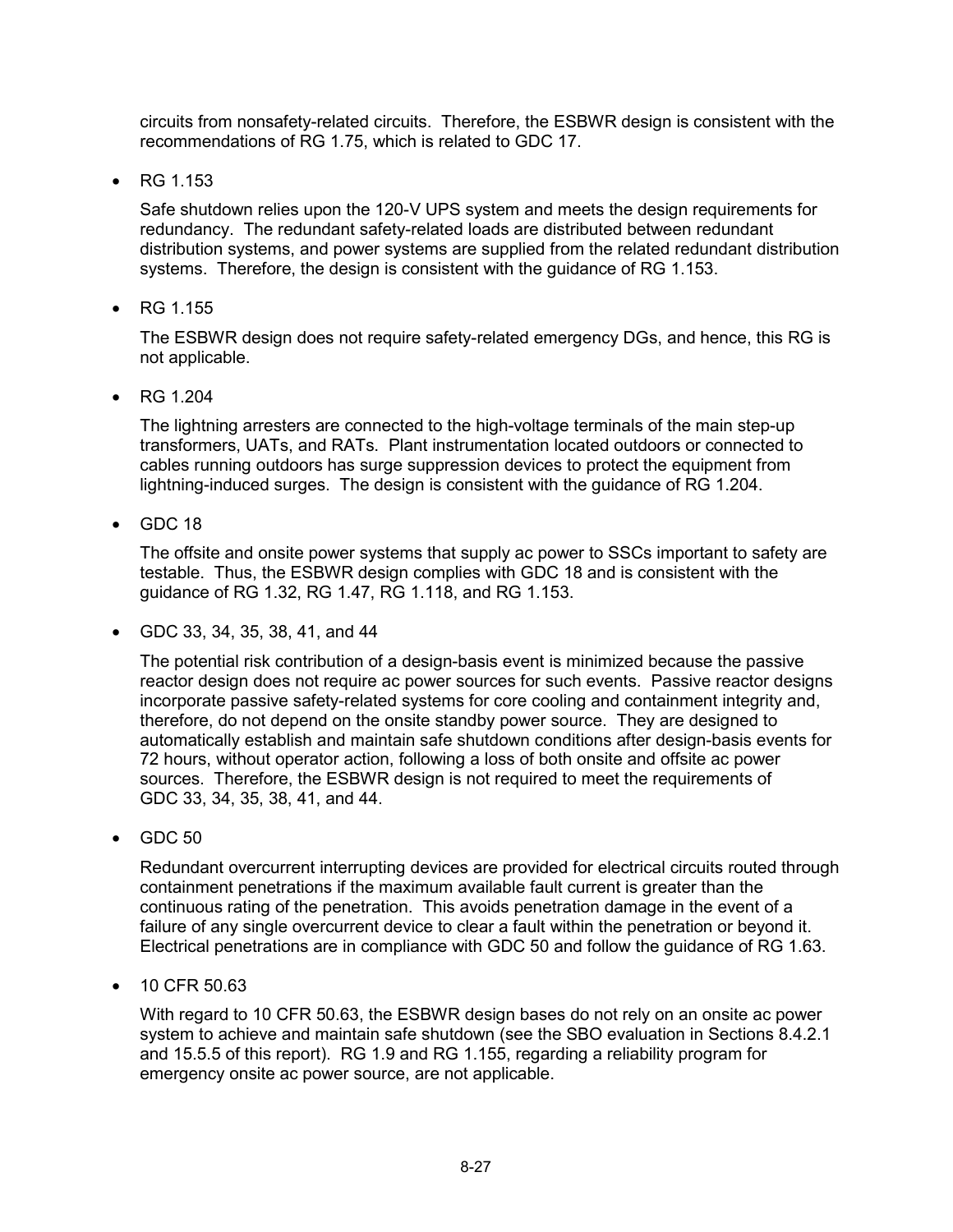• 10 CFR 50.65(a) (4), RG 1.160, and RG 1.182

As described in DCD Tier 2, Section 17.4.1, the maintenance rule program is part of the operational reliability assurance program covered by COL Information Item 17.4-2-A, which is evaluated in Section 17.4 of this report.

The applicant has provided information to demonstrate that the ancillary DG will be capable of providing the post-72-hour power requirements to onsite loads, including the safety-related UPS loads. These and other RTNSS functions of the ancillary DG are discussed in Section 8.4.2.3 of this report. Also, this system design provides the isolation devices to separate the safetyrelated and nonsafety-related systems. Therefore, the staff finds the ancillary ac DGs to be acceptable.

### **8.3.1.4** *Combined License Unit-Specific Information*

The applicant stated that the COL applicant will address the cathodic protection system via COL Information Item 8A.2.3-1-A. Additionally, the COL applicant will address the underground or inaccessible power and control cable monitoring program via COL information item 8.3.4-2-A.

These COL items identify two items related to the ac power system that the COL applicant will address. The staff agrees that these items are site-specific and therefore appropriately addressed by the COL applicant. In addition, these COL items for the ac power system, provided they are adequately addressed, provide reasonable assurance that the ac power system meets the requirements of GDC 17. Therefore, the staff finds this COL information item acceptable.

# **8.3.1.5** *Conclusion*

The staff has reviewed the onsite ac power supply system, including the UPS systems. Based on its review, the staff concludes that the applicant has provided sufficient information to demonstrate that the onsite ac power supply systems are consistent with the guidance of cited RGs and are capable of providing the power supply to onsite loads needed to support the plant's safe operation. The design of the onsite ac power supply systems is acceptable and meets the requirements of GDC 2, 4, 17, 18, and 50.

### **8.3.2 Direct Current Power Systems**

# **8.3.2.1** *Regulatory Criteria*

The dc power systems include those dc power sources (and their distribution systems and auxiliary supporting systems) that supply motive or control power to safety-related and nonsafety-related equipment. The staff's review covers the information, analyses, and referenced documents for the dc onsite power system. Acceptance criteria are based on GDC 2, 4, 5, 17, 18, 33, 34, 35, 38, 41, 44, and 50, and on 10 CFR 50.63, 10 CFR 50.55a(h), and 10 CFR 50.65(a)(4), as they relate to the capability of the onsite electrical power system to facilitate the functioning of SSCs important to safety. SRP Sections 8.1 and 8.3.2 contain specific review criteria.

Acceptance criteria for the evaluation of dc power systems (onsite) are based on meeting the following relevant requirements: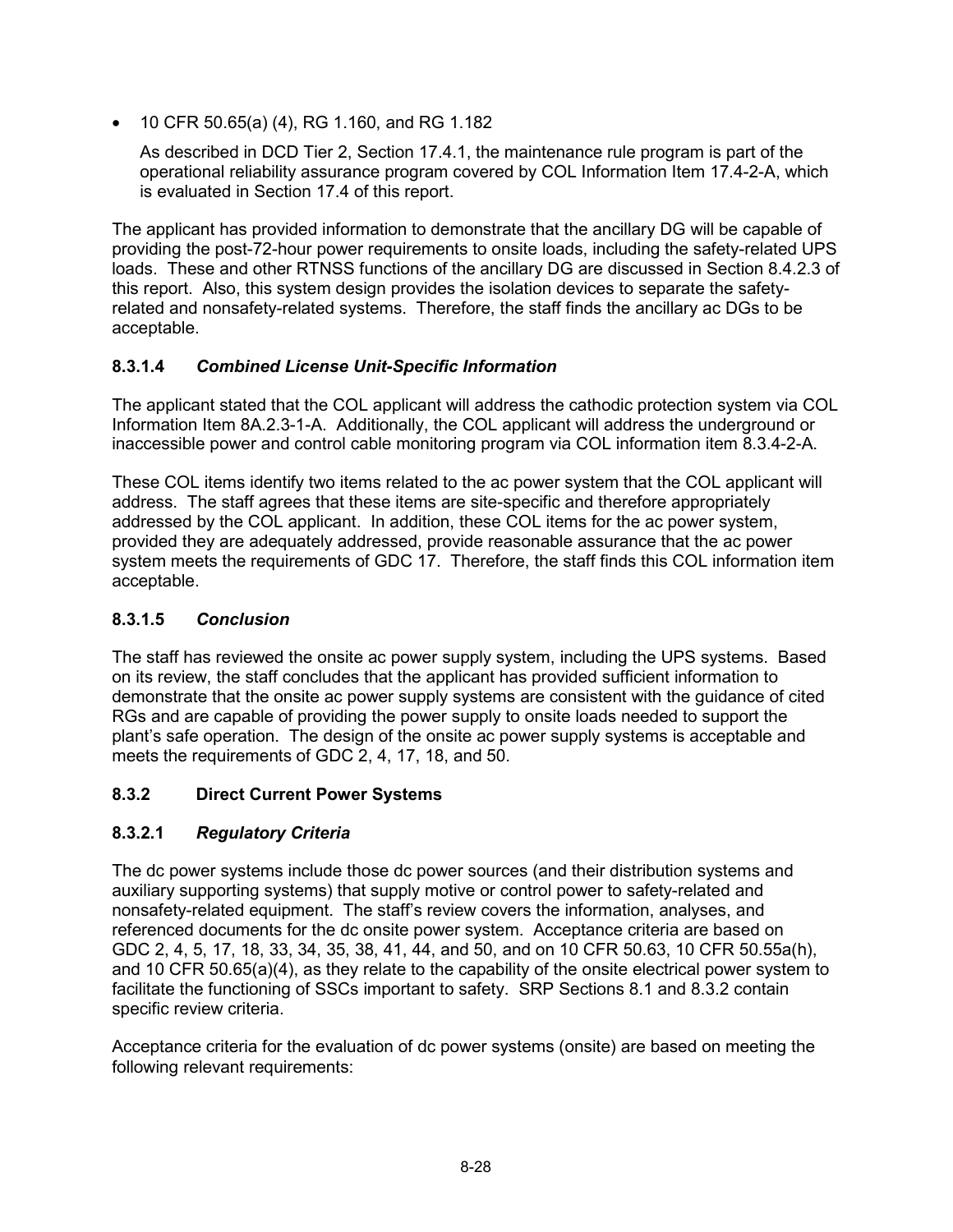- GDC 2, as it relates to the ability of dc power system SSCs to withstand the effects of natural phenomena, such as earthquakes, tornadoes, hurricanes, and floods, as established in Chapter 3 of this report and reviewed by the organizations with primary responsibility for the reviews of plant systems, civil engineering and geosciences, and mechanical engineering
- GDC 4, as it relates to the ability of dc power system SSCs to withstand the effects of missiles and environmental conditions associated with normal operation and postulated accidents, as established in Chapter 3 of this report and reviewed by the organizations with primary responsibility for the reviews of plant systems, materials, and chemical engineering
- GDC 5, as it relates to sharing dc power system SSCs
- GDC 17, as it relates to (1) the capacity and capability of the onsite dc power system to enable the functioning of SSCs important to safety, and (2) the independence and redundancy of the onsite dc power system in performing its safety function, assuming a single failure
- GDC 18, as it relates to the testability of the onsite dc power system
- GDC 33, 34, 35, 38, 41, and 44, as they relate to the operation of the onsite electric power system, encompassed in GDC 17, to ensure that the safety functions of the systems described in GDC 33, 34, 35, 38, 41, and 44 are accomplished
- GDC 50, as it relates to the design of containment electrical penetrations containing circuits of safety-related and nonsafety-related dc power systems
- 10 CFR 50.63, as it relates to the ability of the onsite dc power system to support the plant in withstanding, or coping with and recovering from, an SBO event
- 10 CFR 50.55a (h), as it relates to the incorporation of IEEE Std 603-1991 (including the correction sheet, dated January 30, 1995) and IEEE Std 279 for protection and safety systems
- 10 CFR 50.65(a) (4), as it relates to the assessment and management, before the performance of maintenance activities, of the increase in risk that may result from proposed maintenance activities, including but not limited to, surveillances, post-maintenance testing, and corrective and preventive maintenance (noting that SRP Chapter 17 reviews compliance with the maintenance rule, including verification that appropriate maintenance activities are covered therein)

SRP Section 8.3.2 provides guidance on how an application can meet the above regulations.

- RG 1.6, Regulatory Positions D.1, D.3, and D.4, as they relate to the independence between redundant onsite dc power sources and between their distribution systems
- RG 1.32, as it relates to the design, operation, and testing of the safety-related portions of the onsite dc power system, noting that, except for sharing safety-related dc power systems in multiunit nuclear power plants, RG 1.32 endorses IEEE Std 308-2001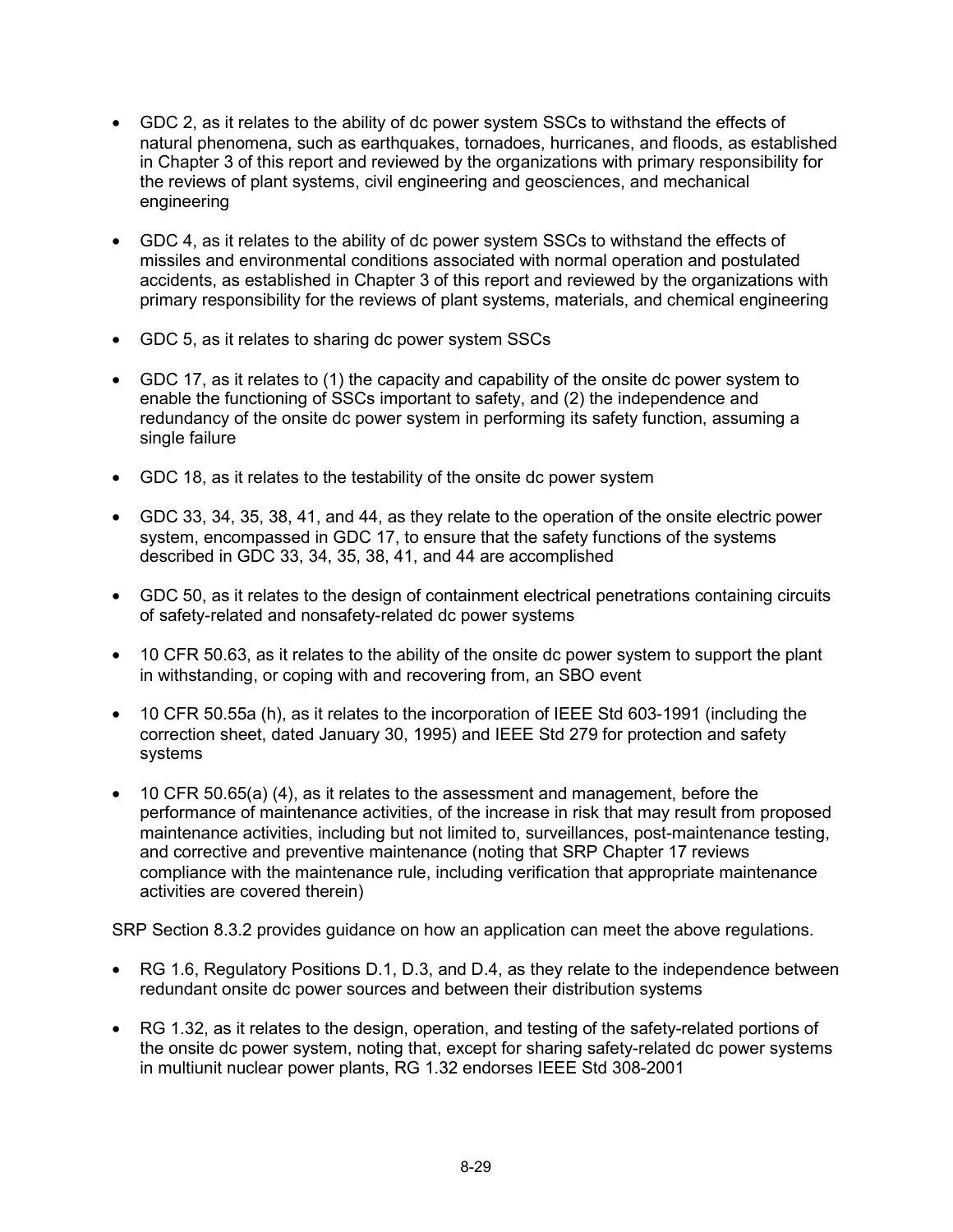- RG 1.75, as it relates to the physical independence of the circuits and electrical equipment that comprise or are associated with the onsite dc power system
- RG 1.81, as it relates to the sharing of SSCs of the dc power system, noting that Regulatory Position C.1 states that multiunit sites should not share dc systems
- RG 1.128, "Installation Design and Installation of Vented Lead-Acid Storage Batteries for Nuclear Power Plants," issued October 1978, as it relates to the installation of vented leadacid (VLA) storage batteries in the onsite dc power system
- RG 1.129, "Maintenance, Testing, and Replacement of Large Lead Storage Batteries for Nuclear Power Plants," issued February 1978, as it relates to maintenance, testing, and replacement of vented lead-acid (VLA) storage batteries in the onsite dc power system
- RG 1.118, as it relates to the capability to periodically test the onsite dc power system
- RG 1.153, as it relates to the design, reliability, qualification, and testability of the power, instrumentation, and control portions of safety systems of nuclear plants, including the application of the single-failure criterion in the onsite dc power system, noting that, as endorsed by RG 1.153, IEEE Std 603 provides a method acceptable to the staff to evaluate all aspects of the electrical portions of the safety-related systems, including basic criteria for addressing single failures
- RG 1.53, as it relates to the application of the single-failure criterion
- RG 1.63, as it relates to the capability of electric penetration assemblies in containment structures to withstand a LOCA without loss of mechanical integrity and the external circuit protection for such penetrations
- RG 1.155, as it relates to the capability and the capacity of the onsite dc power system to withstand an SBO, including batteries associated with the operation of the alternate ac power source(s) (if used)
- RG 1.160, as it relates to the effectiveness of maintenance activities for dc power systems
- The quidelines of RG 1.182, as they relate to conformance to the requirements of 10 CFR 50.65(a) (4) for assessing and managing risk when performing maintenance

#### **8.3.2.2** *Summary of Technical Information*

The onsite dc power systems consist of safety-related and nonsafety-related power systems. Each system consists of an ungrounded battery bank, battery chargers, and dc distribution equipment.

The design provides for eight independent safety-related Class 1E 250-V dc batteries, two each for Divisions 1, 2, 3, and 4. They provide four divisions of independent and redundant onsite dc power supplies for safety-related loads, monitoring, and emergency lighting for the MCR and the remote shutdown area.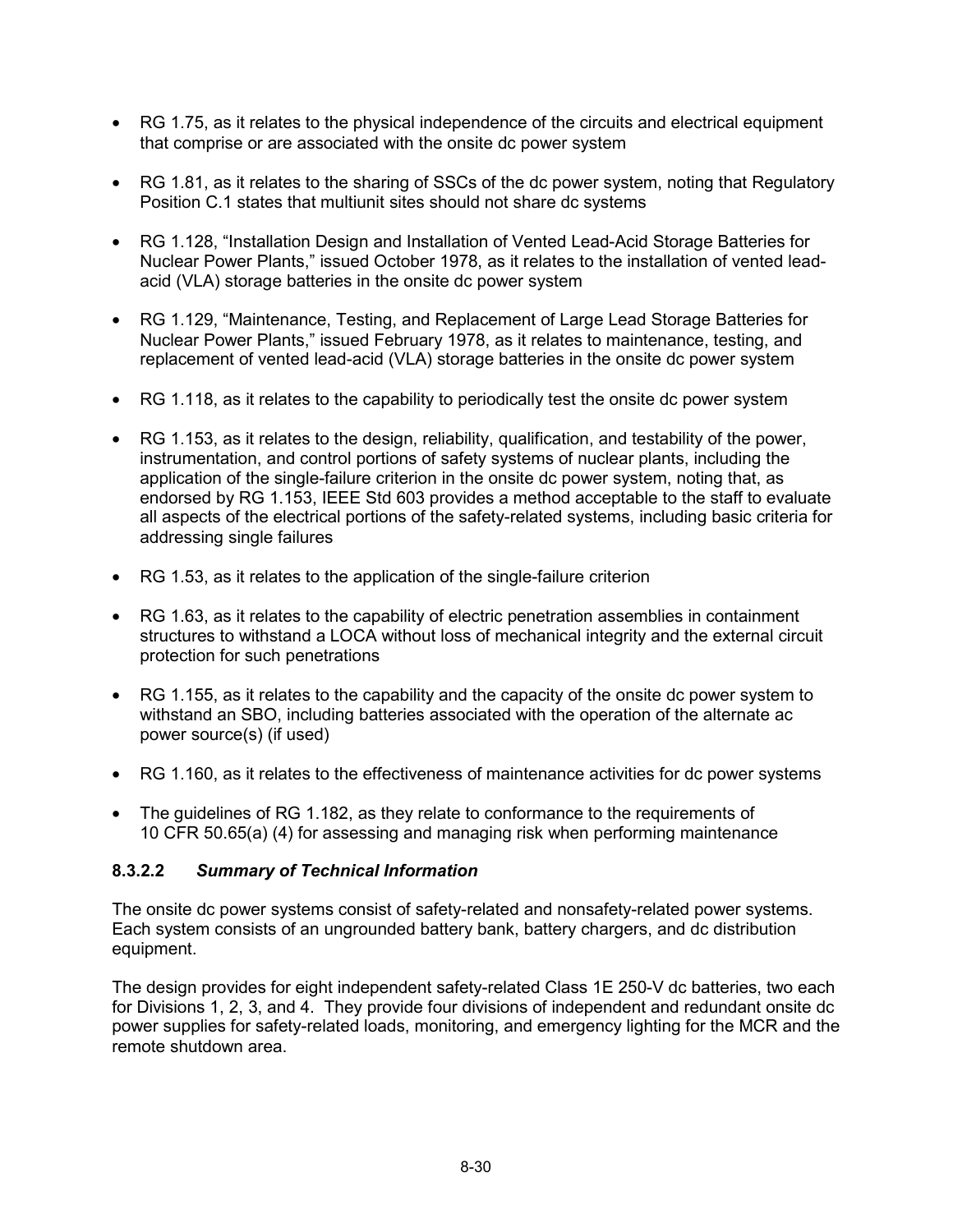The design provides for seven independent nonsafety-related dc batteries, consisting of five 250-V dc and two 125-V dc batteries. The nonsafety-related dc systems supply dc power for control and switching, switchgear control, TSC, instrumentation, and station auxiliaries.

The Class 1E dc system also supplies power for the safe shutdown of the plant without the support of battery chargers, during a loss of all ac power sources coincident with a DBA. The system will be designed so that no single failure will result in a condition that will prevent the safe shutdown of the plant.

The non-Class 1E dc system provides power to the plant's non-Class 1E control and instrumentation equipment and loads that are required for plant operation and investment protection. Operation of the non-Class 1E dc supply system will not be required for plant safety.

### **8.3.2.2.1 Safety-Related Direct Current System**

Safety-related Divisions 1, 2, 3, and 4 each consists of two separate 250-V dc battery banks. Each battery bank supplies dc power to the loads through the safety-related inverter for at least 72 hours following a design-basis event. Each of the safety-related battery systems has a 250- V battery bank, battery charger, main distribution panel, and ground detection panel. One divisional battery charger will be used to supply each group dc distribution panel and its associated battery. The divisional battery charger will be fed from its divisional 480-V isolation power center.

Each division has a standby charger as backup to either of the battery banks of its respective division.

The 250-V dc systems supply dc power to Divisions 1, 2, 3, and 4 and are designed as safetyrelated equipment, in accordance with IEEE Std 308 and IEEE Std 946, "IEEE Recommended Practice for the Design of Safety-Related dc Auxiliary Power Systems for Nuclear Power Generating Stations." The design ensures that no single active failure in any division of the system results in conditions that prevent the safe shutdown of the plant while a separate division is out of service for maintenance.

The plant design and circuit layout of the dc systems provide physical separation of equipment, cabling, and instrumentation essential to plant safety. Each 250-V dc battery will be separately housed in a ventilated room apart from its charger, distribution, and ground detection panels. Equipment of each division of the dc distribution system will be located in an area separated physically from the other divisions. All components of safety-related 250-V dc systems are housed in seismic Category I structures.

Each division has two 250-V safety-related batteries, and each battery supplies power to its safety-related inverter for at least 72 hours following a DBA. The minimum dc system battery bank terminal voltage at the end of the discharge period will be 210 V (1.75 V per cell). The maximum equalizing charge voltage for safety-related batteries will be site-specific and specified by the battery vendor and as allowed by the voltage rating of the connected loads (inverters). The UPS inverters are designed to supply 120-V ac power with dc input less than the minimum discharged voltage of 210-V dc and greater than the maximum equalizing charge voltage, which is site specific, as specified by the battery vendor. The COL applicant will specify the safety-related battery float voltage and equalizing voltage values, as described in COL Information Item 8.3-4-1-A.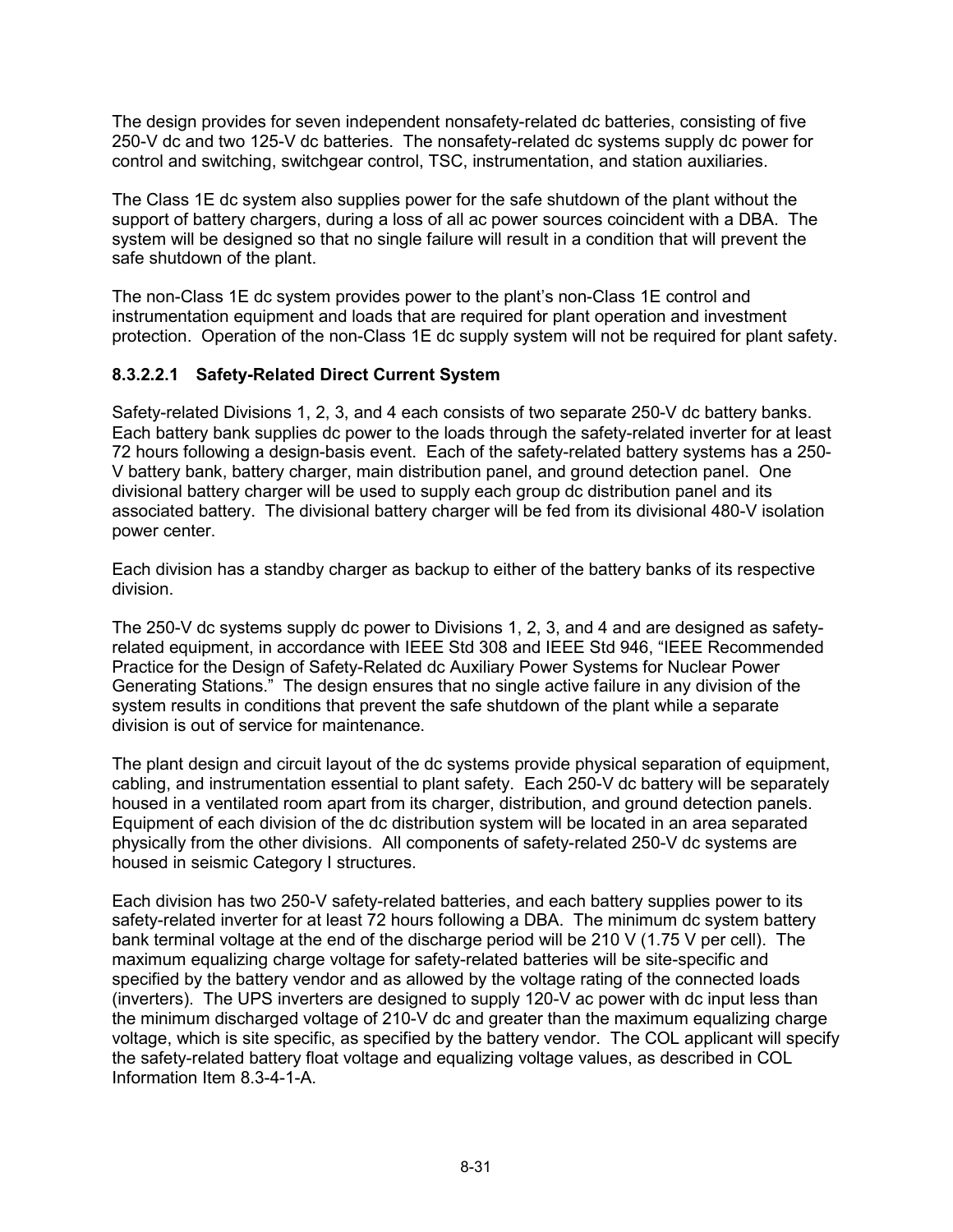The safety-related battery chargers are full-wave, silicon-controlled rectifiers. The housings are freestanding, National Electrical Manufacturers Association (NEMA) [Standards Publication 250- 2003, "Enclosures for Electrical Equipment (1000 Volts Maximum)"] Type 1, and are ventilated. The chargers are suitable for float charging the batteries and operate from a 480-V, threephase, 60-hertz (Hz) supply. The power for each divisional battery charger will be supplied by that division's dedicated IPC. Each battery charger will be capable of recharging its battery from the design minimum charge to a fully charged condition within 24 hours, while supplying the full load associated with the individual battery. The battery chargers are the constant voltage type, adjustable between 240 V and 290 V, with the ability to operate as battery eliminators.

The battery eliminator feature will be incorporated as a precautionary measure to protect against the effects of inadvertent disconnection of the battery. The battery chargers are designed to function properly and remain stable if the battery is disconnected. Variation of the charger output voltage is less than  $\pm 1$  percent, with or without the battery connected. The maximum output ripple for the charger is 30 millivolt root mean square with the battery, and less than 2 percent root mean square without the battery.

The battery chargers' output will have a current-limiting design. The chargers are designed to prevent their ac source from becoming a load on the batteries because of power feedback from a loss of ac power. The battery chargers' output voltage will be protected against overvoltage by a high-voltage shutdown circuit. When high voltage occurs, the unit disconnects the auxiliary voltage transformer, which results in charger shutdown. An alarm in the MCR indicates the loss of charger input voltage and charger shutdown.

### **Ventilation**

A safety-related ventilation system will not be required for the batteries to perform their safetyrelated functions. However, battery rooms are ventilated by a system designed to remove the hydrogen gas produced during the charging of batteries. The system will be designed to preclude the possibility of hydrogen accumulation as described in DCD Tier 2, Revision 9, Section 9.4.6.

### **Monitoring and Alarms**

Important system components are either self-alarming on failure or capable of clearing faults, or they are being tested during service to detect faults. All abnormal conditions of important system parameters, such as system grounds, charger failure, and low bus voltage, are alarmed in the MCR, locally, or both.

### **Inspection, Maintenance, and Testing of Direct Current System**

An initial composite test of the onsite dc power system will be a prerequisite to initial fuel loading. This test verifies that each battery capacity will be sufficient to satisfy a design-basis load demand profile under the conditions of a LOCA and a LOPP. Conducted in accordance with IEEE Std 450, "IEEE Recommended Practice for Maintenance, Testing, and Replacement of Vented Lead-Acid Batteries for Stationary Applications," these tests ensure that the battery has the capacity to meet safety-related load demands.

The applicant stated that the ESBWR technical specifications (TS) describe the inservice tests, inspections, and maintenance of the dc power systems, including the batteries, chargers, and auxiliaries.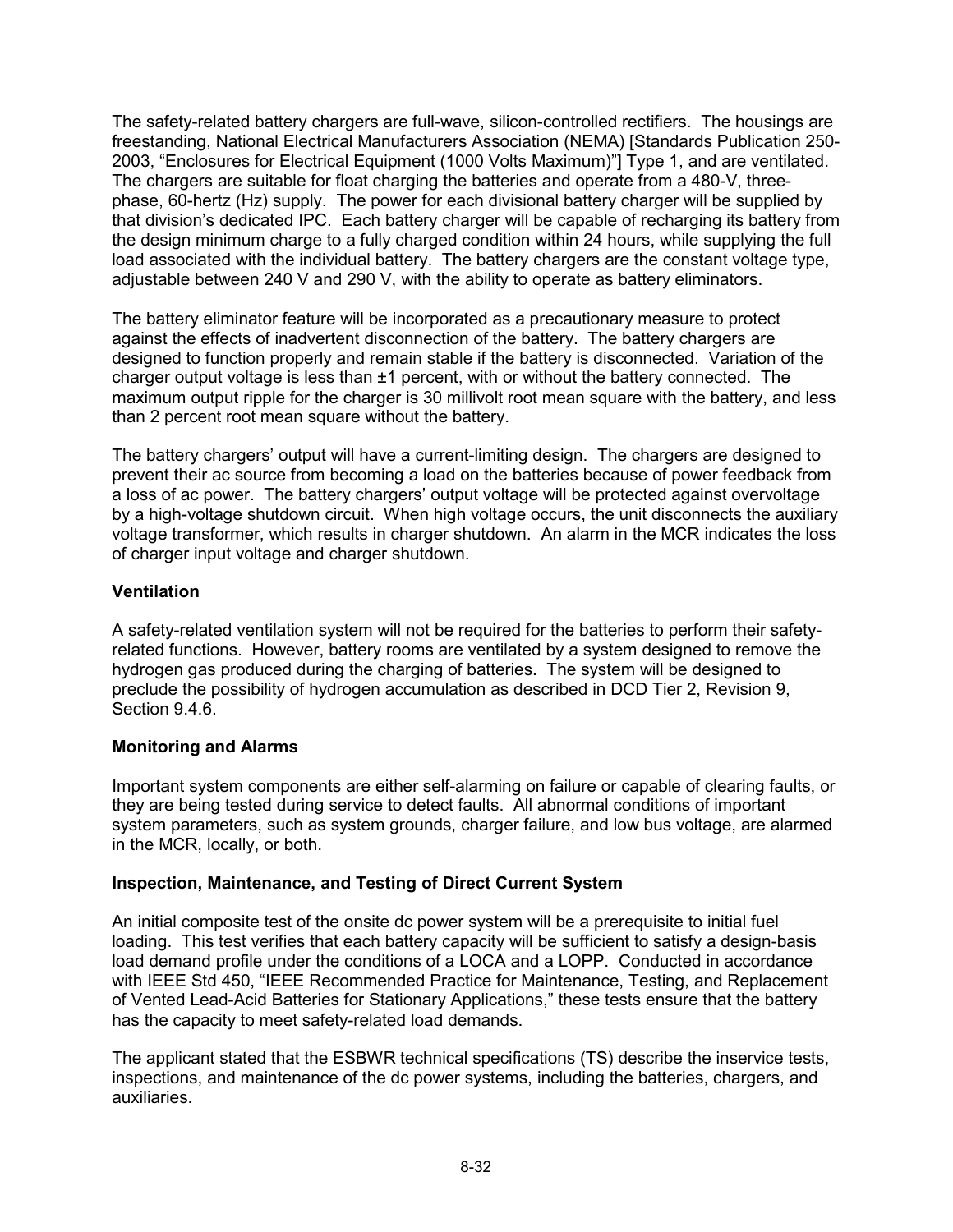### **8.3.2.2.2 Nonsafety-Related Direct Current Systems**

The nonsafety-related dc systems consist of five divisions of 250 V and two divisions of 125 V. The dc systems are ungrounded for reliability. The 125-V batteries provide dc power for nonsafety-related loads. The 250-V battery bank provides dc power for the plant's nonsafetyrelated distributed control and instrumentation system (DCIS) and nonsafety-related dc motors. Each of the dc systems has a battery, battery charger, standby battery charger, main dc distribution bus, and ground detection panel, except the 250-V dc load groups A and B. The A and B load groups each have two normal battery chargers, one standby battery charger, two batteries, a ground detection panel, and two distribution buses. The main distribution buses feed the local dc distribution panels, UPS inverter, and dc MCC. The plant design and circuit layout of the nonsafety-related dc systems provide physical separation of the equipment, cabling, and instrumentation associated with the load groups of nonsafety-related equipment. Each 125-V and 250-V battery will be separately housed in a ventilated room apart from its charger, distribution panel, and ground detection panel. Equipment of each load group of the dc distribution system will be located in an area separated physically from the other load groups.

The 125-V nonsafety-related battery bank will be sized for 2-hour duty cycles at a discharge rate of 2 hours, based on a terminal voltage of 1.75-V per cell at 25 degrees C (77 degrees F). The dc system minimum battery terminal voltage at the end of the discharge period is 105 V. The maximum equalizing charge voltage for the 125-V batteries is specified by the battery vendor.

The 250-V nonsafety-related batteries are sized for 2-hour duty cycles at a discharge rate of 2 hours, based on a terminal voltage of 1.75 V per cell at 25 degrees C (77 degrees F). The dc system minimum battery terminal voltage at the end of the discharge period is 210 V. The maximum equalizing charge voltage for 250-V batteries is specified by the battery vendor.

The nonsafety-related batteries have sufficient stored capacity, without their chargers, to independently supply their loads continuously for at least 2 hours. The batteries are sized so that the sum of the required loads does not exceed the battery ampere-hour rating, or the warranted capacity at end-of-installed-life with 100-percent design demand. The battery banks are designed to permit replacement of individual battery cells.

The nonsafety-related battery chargers are full-wave, silicon-controlled rectifiers or an acceptable alternative design. The housings are freestanding, NEMA Type 1, and are ventilated. The chargers are suitable for float charging the batteries. The chargers operate from a 480-V, three-phase, and 60-Hz ac supply. A separate power center, backed up by the onsite standby DG, supplies each charger. Standby chargers are used to equalize battery charging. Standby chargers are supplied from a different power center than the normal battery charger.

The battery chargers are the constant-voltage type, with the 125-V dc system chargers having a voltage adjustable between 120 V and 145 V, and the 250-V dc system chargers having a voltage adjustable between 240 V and 290 V, with the capability of operating as battery eliminators. The battery eliminator feature will be incorporated as a precautionary measure to protect against the effects of inadvertent disconnection of the battery. The battery chargers are designed to function properly and remain stable when the battery bank is disconnected. Variation of the charger output voltage will be less than ±1 percent, with or without the battery bank connected.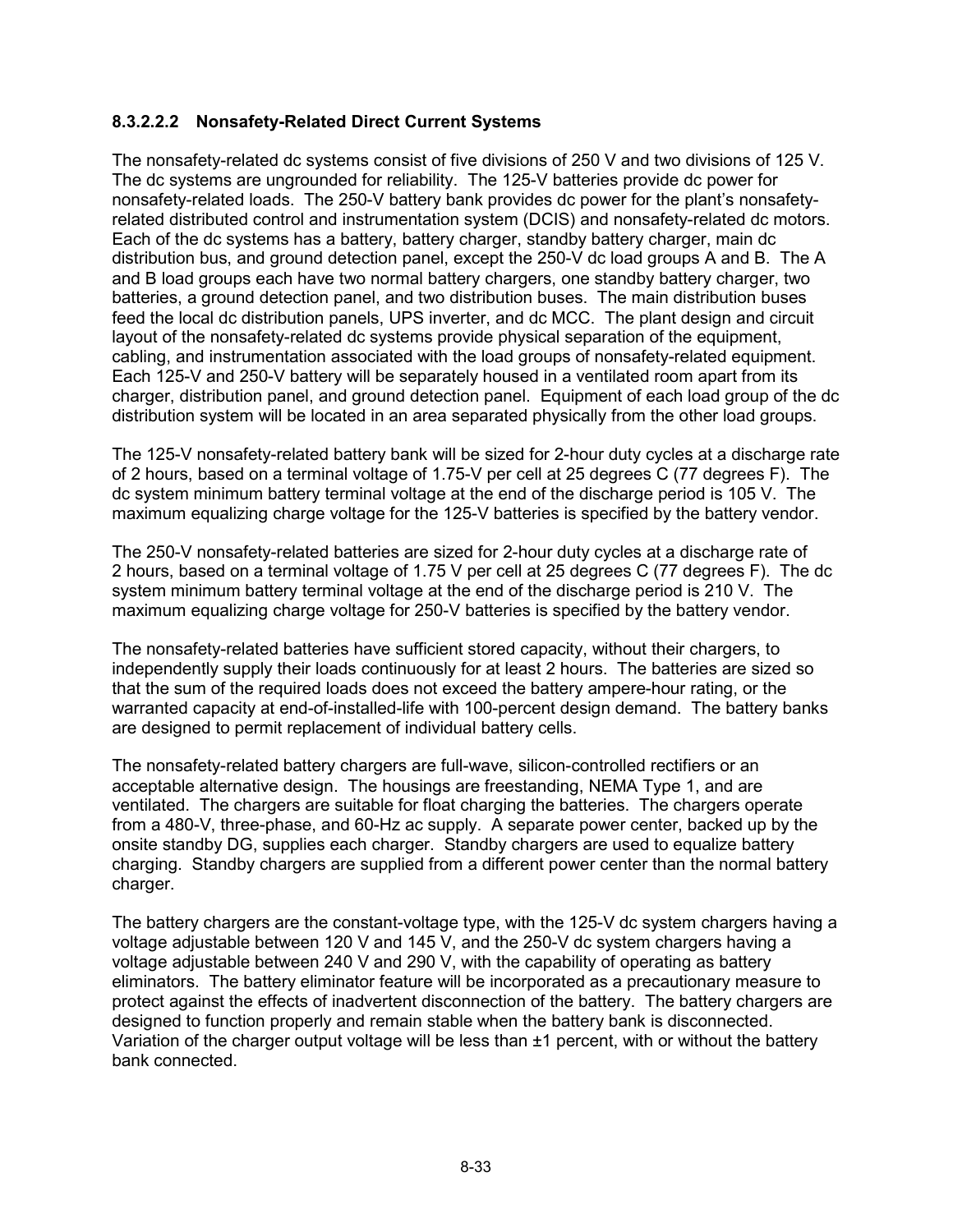The battery chargers are designed to be output-current limiting and to have protection against power feedback from the battery bank to the ac supply system. The battery charger will be equipped with overvoltage protection by a high-voltage shutdown circuit to protect equipment from damage caused by high voltage. An alarm in the MCR indicates a loss of voltage to the charger and charger shutdown. Battery rooms are ventilated by a system designed to remove the hydrogen gas produced during the charging of batteries. The design of the system precludes the possibility of hydrogen accumulation.

# **8.3.2.3** *Staff Evaluation*

The safety-related batteries are specified in DCD Tier 2, Revision 3, to have sufficient capacity, without their chargers, to independently supply the safety-related loads continuously for at least 72 hours. Batteries must be sized for the dc load, in accordance with IEEE Std 485, "IEEE Recommended Practice for Sizing Large Lead Storage Batteries for Nuclear Power Generating Stations," with an expected 20-year service life. In RAI 8.3-49 and RAI 8.3-52 and its supplements, the staff requested the loading profile to evaluate whether the safety-related 250- V batteries are of a size sufficient to meet the design requirements of their connected loads, without the charger support, for the corresponding period of 72 hours. In response to RAI 8.3- 49 and RAI 8.3-52 S01, the applicant indicated that the final loading profile will not be determined until the DCIS loads are established during procurement. Instead, the inspection, maintenance, and testing program states that battery capacity tests will be conducted in accordance with IEEE Std 1188, "IEEE Recommended Practice for Maintenance, Testing, and Replacement of Valve-Regulated Lead-Acid (VRLA) Batteries for Stationary Applications." These tests ensure that the battery has the capacity to meet safety-related load demands. The final load profile will include the analyses and will be tested in accordance with ITAAC, Table 2.13.3-1, Items 3a and 3b, "Acceptance Criteria."

- 3a. Analyses reports of the as-built batteries exist and conclude that two sets of safety-related batteries in each division have the capacity, as determined by the vendor performance specification, to supply its rated constant current, for a minimum of 72 hours without recharging.
- 3b. Test reports conclude that the capacity of each as-built safety-related battery equals or exceeds the analyzed battery design duty cycle capacity.

The applicant also indicated that the safety-related batteries are sized to meet the design requirements of their connected load, without the charger support, for the corresponding period of 72 hours. A preliminary battery size has been selected to meet the estimated maximum design load profile, with the ability to increase the battery size by 50 percent of the estimated battery size. The selected batteries are capable of being sized to meet the above-stated criteria without expansion of the current rooms designated for each division's batteries. The battery bank will be designed to replace any defective cells without an interruption of service. However, the staff found that the applicant did not provide the loading profile to demonstrate that the safety-related 250-V batteries are sized to meet the design requirement of their connected load for the corresponding time period of 72 hours without the charger's support.

In RAI 8.3-52 S03, the staff requested information regarding the batteries' capacity to meet the design requirement of their connected load for the corresponding time of 72 hours without the battery charger's support. RAI 8.3-52 was being tracked as open item in the SER with open items. In response to RAI 8.3-52 S03, the applicant added a new DCD Tier 2, Revision 5, Table 8.3-3 to provide the nominal load requirements for each safety-related division. The applicant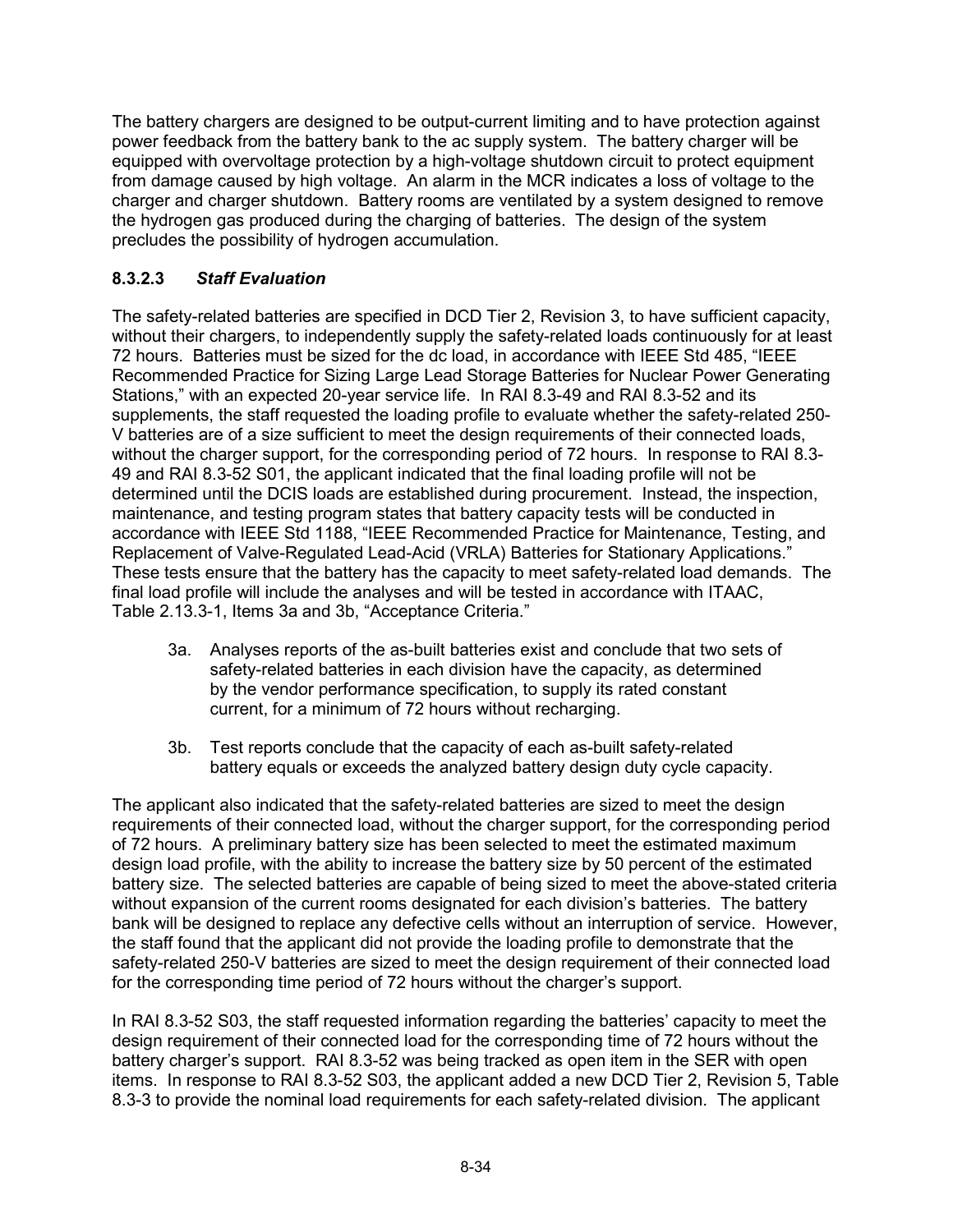also independently submitted a summary of the safety-related battery sizing calculation, including relevant parameters and factors used in the calculation. The load cycle is based on the conservative estimation of the safety-related UPS loads provided in DCD Tier 2, Revision 5, Table 8.3-3. The battery sizing calculation summary confirms that this load cycle incorporates applicable safety-related UPS loads and includes conservative adjustments for inverter efficiency and power factor. DCD Tier 2, Revision 5, Section 8.3.2.1.1, identifies the following additional considerations included in battery sizing: (1) the dc system's minimum battery terminal voltage at the end of the discharge period is 210 V dc (1.75 V per cell), (2) the batteries are sized for the dc load, in accordance with IEEE Std 485, with an expected 20-year service life, and (3) the batteries include a margin to compensate for uncertainty in determining the battery state of charge. The battery sizing calculation summary included these considerations, including the design margin, aging factor, and temperature correction factor, consistent with IEEE Std 485. The temperature correction factor is consistent with the minimum cell temperature of 60 degrees F (15.6 degrees C) specified in DCD Tier 2, Revision 6, Table 8.3-3, Note (3). The calculation also includes a factor for uncertainty in float current monitoring. The staff finds that the battery sizing calculation summary confirms that batteries, based upon the considerations for determining battery size identified in DCD Tier 2, Revision 6, Chapter 8 are sized adequately and sufficiently to supply uninterruptible power for 72 hours. Therefore, the staff concluded that the battery sizing is acceptable. However, the staff determined that additional battery capacity information was needed in the DCD.

In RAI 8.3-52 S04, the staff requested information regarding the battery capacity in amperehours, the specifications for the charger, rectifier, inverter, and regulating transformer, and the UPS protective scheme against faults. In its response, the applicant added a new Table 8.3-4 to DCD Tier 2, Revision 5, which includes nominal values for the battery capacity and the specifications for the charger, inverter, and regulating transformer. The applicant explained that the UPS rectifier specification is considered to be included as part of the overall UPS, as its sizing and specification are dictated by the UPS (inverter) specification found in the new Table 8.3-4. The applicant further stated that the safety-related UPS is protected against overvoltage, undervoltage, overfrequency, underfrequency, overcurrent, and fault current. The UPS protection features are integral to the unit and will be set based on the calculation performed as part of the ESBWR detailed design. Additionally, regulating transformers were deleted in response to RAI 8.2-14 S01, as discussed in Section 8.3.1.3 of this report. The staff found that the applicant provided the requested information and that the battery capacity, charger sizing, and inverter sizing are consistent with the dc load profile. The staff confirmed that Table 8.3-4 was included in Revision 5 of the DCD. Based on the applicant's response, RAIs 8.3-49 and 8.3-52 are resolved.

DCD Tier 2, Revision 5, Section 8.3.2.2.1, stated that the safety-related batteries meet the qualification requirements of IEEE Std 535, "IEEE Standard for Qualification of Class 1E Lead Storage Batteries for Nuclear Power Generating Stations." Section 1.1, "Scope," of IEEE Std 535 states that the standard describes qualification methods for Class 1E VLA batteries and that consideration of other types of batteries are beyond the scope of the standard. Consequently, IEEE Std 535 does not apply to VRLA batteries. In RAI 8.3-63, the staff asked the applicant to explain how these batteries were going to be qualified, including both the methods used and the process flow. In its response, the applicant referred to the change of the ESBWR safety-related batteries to VLA, in response to RAI 8.3-62, which is discussed below. The method of qualifying VLA batteries is discussed in response to RAI 8.3-64. Based on the applicant's response, RAI 8.3-63 is resolved.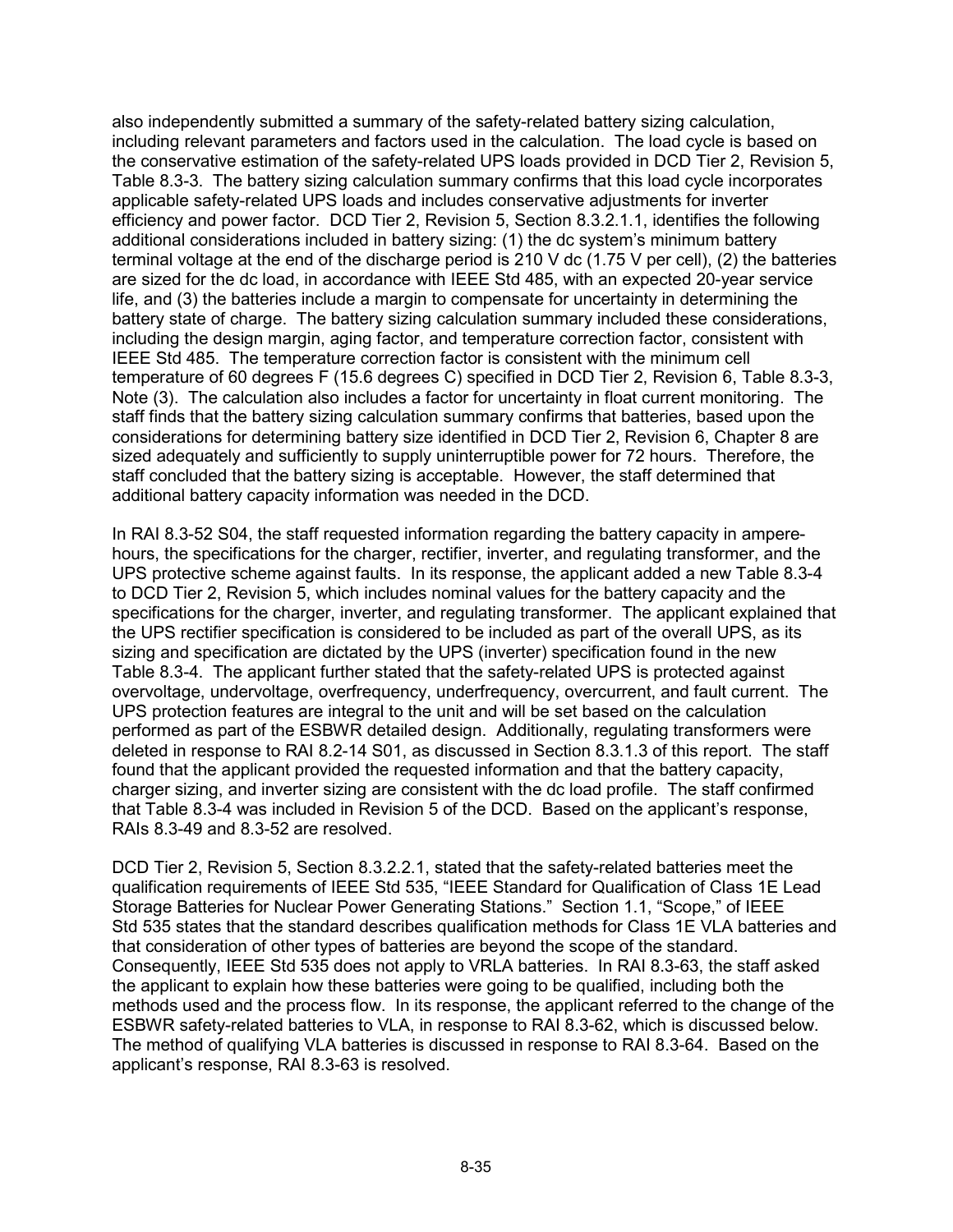DCD Tier 2, Revision 5, Section 8.3.2.2.1, stated that the safety-related batteries meet the qualification requirements of IEEE Std 535, which was written under the assumption of an 8 hour duty cycle. IEEE Std 535 does not apply to duty cycles longer than 8 hours. In RAI 8.3- 64, the staff asked the applicant to identify the methodology to be used to qualify these batteries for an extended duty cycle of 72 hours. Also, the staff asked the applicant to discuss the failure mode(s) for this type of battery for the 72-hour duty cycle. In addition, in RAI 8.3-65, the staff requested the applicant to justify a 20-year battery service life. In response to RAIs 8.3-64 and 8.3-65, the applicant stated that safety-related batteries are qualified to meet IEEE Std 535 by type test, with the exception that the duty cycle is 72 hours, and that supplemental discharge cycle testing is required to meet the harsh environment qualification process of IEEE Std 323- 1974, "IEEE Standard for Qualifying Class 1E Equipment for Nuclear Power Generating Stations." Additionally, the equipment qualification process for batteries includes the evaluation of significant aging mechanisms that are related to failure mechanisms from radiation exposure, time-temperature aging, and cycle aging; age testing for significant aging mechanisms for a 20 year qualified life; seismic tests; and performance testing for the 72-hour duty cycle. The applicant submitted Licensing Topical Report, NEDE-33516P, "ESBWR Qualification Plan Requirements for a 72-Hour Duty Cycle Battery," July 27, 2009. The applicant provided a detailed testing plan in the topical report. The acceptability of the 72-hour duty cycle battery qualification plan is evaluated in the SER for NEDE-33516P. Based on the applicant's response and NEDE-33516P, RAIs 8.3-64 and 8.3-65 are resolved.

The following evaluation documents the compliance of the safety-related dc power supply systems with the regulatory criteria and their consistency with the guidance of the SRP. The ESBWR four-division design allows the systems to sustain a credible single active failure with one division already out of service and the remaining two divisions fully performing their safety function for 72 hours without chargers. The dc power supply systems comply with GDC 2, 4, 17, 18, 33, 34, 35, 38, 41, 44, and 50, and with 10 CFR 50.63 and 10 CFR 50.55a(h), based on conformance with the following RGs:

• RG 1.6

In RAI 8.3-61, the staff asked the applicant to revise the section related to RG 1.6 and discuss how the design meets the RG 1.6 regulatory positions. In its response, the applicant stated that the applicability statement found in DCD Tier 2, Revision 5, Section 8.3.2.2.2, regarding RG 1.6 had an editorial error that stated that RG 1.6 for "Standby (Onsite) Power Sources" is not applicable to the passive ESBWR design. The applicant revised the applicability text at Section 8.3.2.2.2 for RG 1.6. Based on the applicant's response, RAI 8.3-61 is resolved. The staff confirmed that Revision 6 of the DCD includes the change described above. The dc power systems are designed with required independence. Based on the above, the staff finds that the design is consistent with the guidance of RG 1.6.

• RG 1.32

The design provides for safety-related dc power supply systems to support passive core cooling and containment integrity safety functions. The design is consistent with the guidance of RG 1.32.

• RG 1.53

The safety-related dc system is designed so that no single active failure in any division of the 250-V dc system results in conditions that prevent the safe shutdown of the plant while a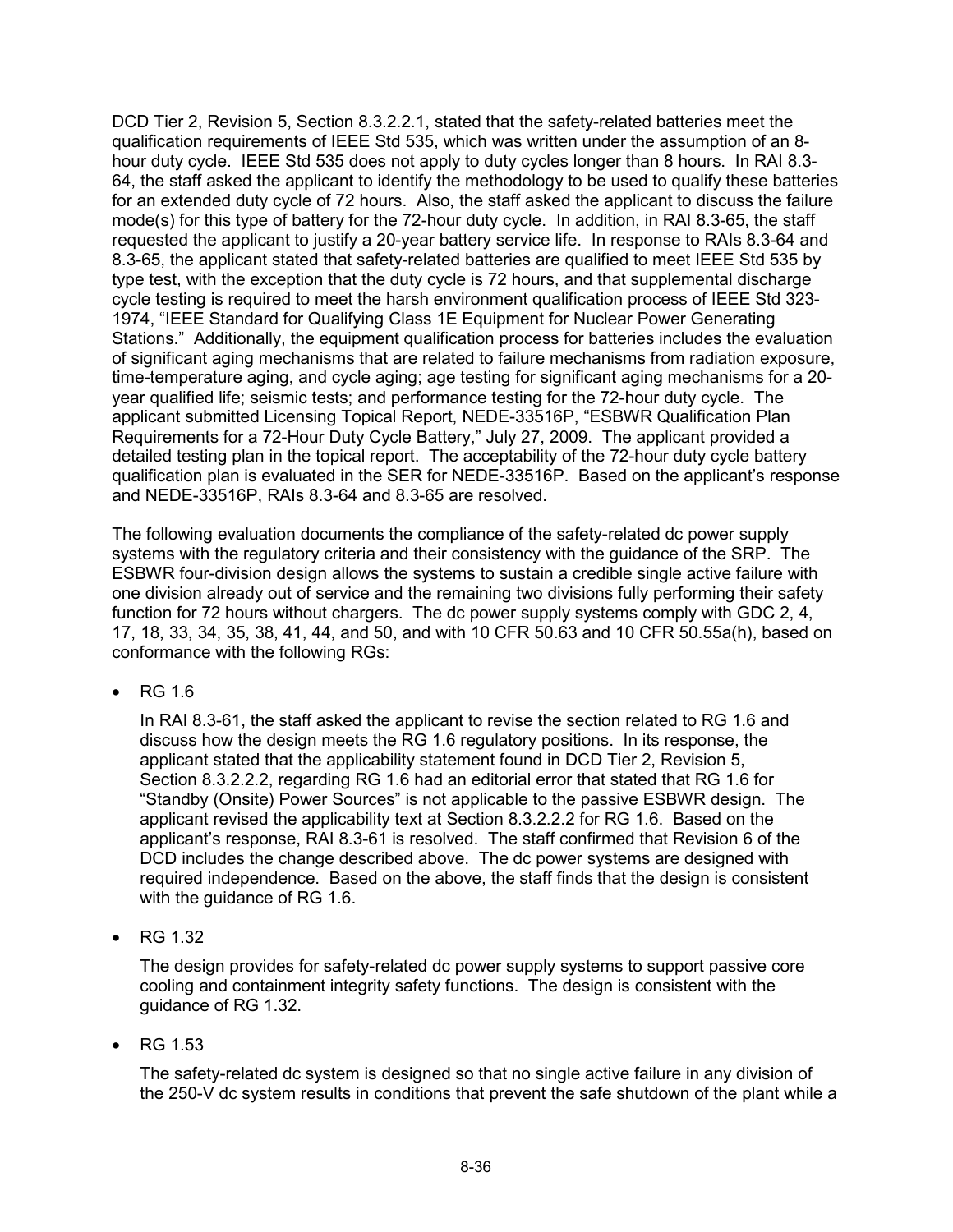separate division is out of service for maintenance. Therefore, the design is consistent with the guidance of RG 1.53.

• RG 1.63

Redundant overcurrent interrupting devices are provided for electrical circuits routed through containment penetrations if the maximum available fault current is greater than the continuous rating of the penetration. Therefore, the design is consistent with the guidance of RG 1.63.

• RG 1.75

Safe shutdown relies upon dc-derived power and meets the design requirements for physical independence. Therefore, the design is consistent with the guidance of RG 1.75.

• RG 1.81

The ESBWR plant will be designed as a single-unit plant, and, thus, GDC 5 and RG 1.81 are not applicable.

• RG 1.128 and RG 1.129

In RAI 8.3-62, the staff asked the applicant to explain how these two RGs are applicable to VRLA batteries. In its response, the applicant revised the DCD to reflect a change for the safety-related batteries to VLA. Therefore, RG 1.128 and RG 1.129 apply to "large lead storage batteries," and their endorsed IEEE standards are applicable to the ESBWR design. The applicant also revised DCD Tier 2, Revision 5, to state that the maximum equalizing charge voltage for safety-related batteries will be site specific and that the COL applicant will specify the safety-related battery float voltage and equalize voltage. The applicant added COL Information Item 8.3.4-1A. The applicant also added two notes (Notes 3 and 4) to Table 8.3-3 to state that 60 degrees F (15.6 degrees C) will be the minimum operable temperature used in the sizing calculation for the safety-related batteries and that the battery sizing calculation used the methodology of IEEE 485, which includes an overall margin that will be conservative and bounding. Based on the applicant's response, RAI 8.3-62 is resolved. The staff confirmed that Revision 6 to the DCD includes the change described above. The staff finds that the battery sizing calculation will be conservative and hence, acceptable. The staff finds that the design is consistent with the guidance of RG 1.128 and RG 1.129.

• RG 1.118

The ESBWR TSs include in-service tests and inspections and the resulting maintenance of the dc power systems, including the batteries, chargers, and auxiliaries. Therefore, the design is consistent with the guidance of RG 1.118.

• RG 1.153

Safe shutdown relies upon dc-derived power and meets the design requirements for redundancy. The redundant safety-related loads are distributed between redundant distribution systems and power systems are supplied from the related redundant distribution systems. Therefore, the design is consistent with the guidance of RG 1.153.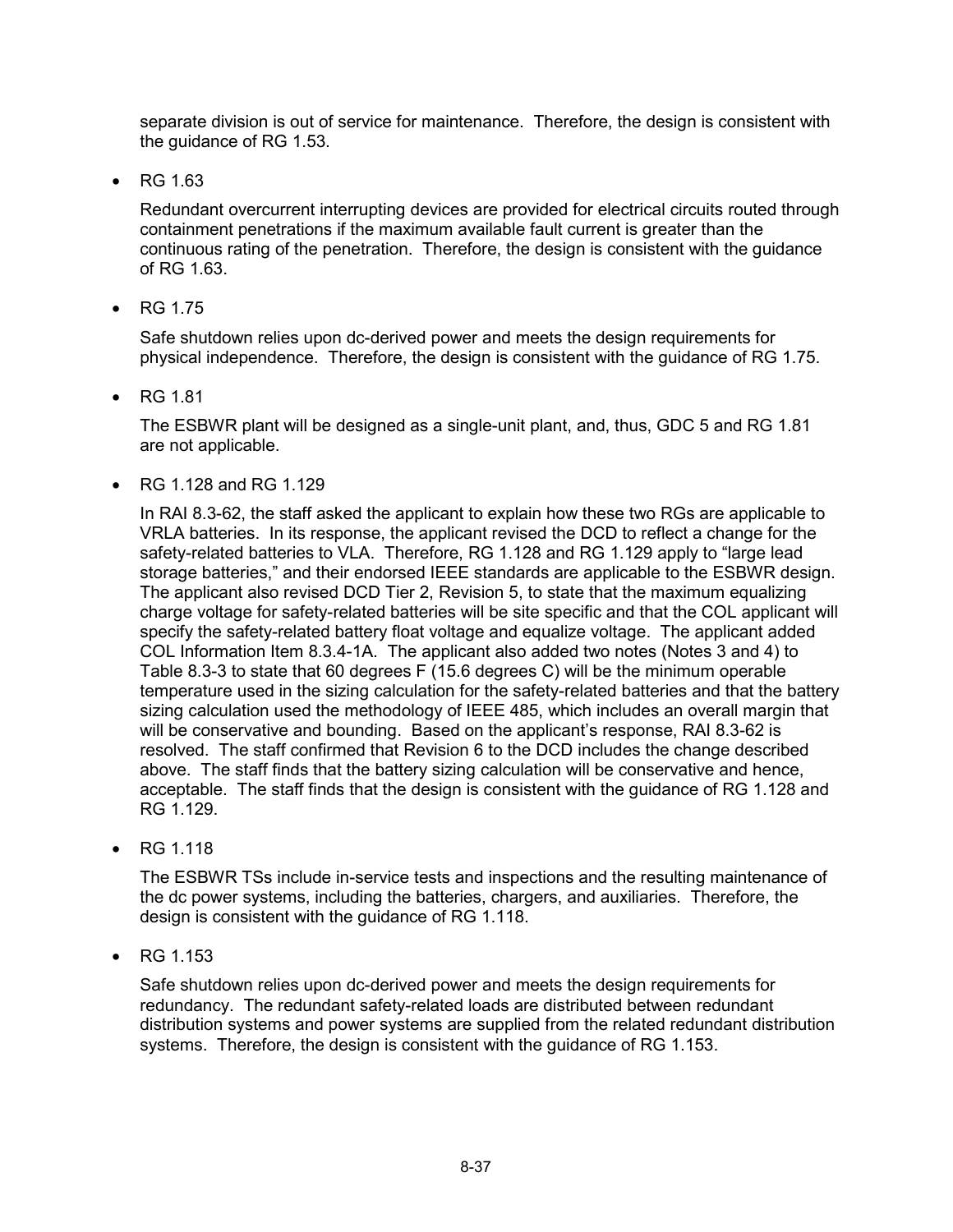• RG 1.155

The ESBWR uses battery power to achieve and maintain safe shutdown. The safety-related batteries have sufficient stored capacity, without their chargers, to independently supply the safety-related loads continuously for 72 hours. Thus, the ESBWR meets the intent of RG 1.155. (See the SBO evaluation in Sections 8.4.2.1 and 15.5.5 of this report.)

• RG 1.160

As described in DCD Tier 2, Revision 9, Section 17.4.1, the maintenance rule program is part of the operational reliability assurance program covered by COL Information Item 17.4- 2-A, which is evaluated in Section 17.4 of this report.

• RG 1.182

As described in DCD Tier 2, Revision 9, Section 17.4.1, the maintenance rule program is part of the operational reliability assurance program covered by COL Information Item 17.4- 2-A, which is evaluated in Section 17.4 of this report.

The ESBWR plant is designed as a single-unit plant, and, thus GDC 5 is not applicable. As described in DCD Tier 2, Revision 9, Section 17.4.1, for 10 CFR 50.65(a)(4), the maintenance rule program is part of the operational reliability assurance program covered by COL Information Item 17.4-2-A, which is evaluated in Section 17.4 of this report.

# **8.3.2.4** *Combined License Unit-Specific Information*

The applicant stated that the COL applicant will address safety-related battery float and equalizing voltage values via COL Information Item 8.3.4-1-A. This COL item identifies an item related to the dc power system that the COL applicant will address. The staff agrees that this item is site-specific and therefore appropriately addressed by the COL applicant. In addition, this COL item for the dc power system, provided it is adequately addressed, provides reasonable assurance that the dc power system meets the requirements of GDC 17. Therefore, the staff finds this COL information item acceptable.

### **8.3.2.5** *Conclusion*

Based on its review, the staff concludes that the applicant has provided sufficient information to demonstrate that the onsite dc power supply systems meet applicable regulatory requirements and are capable of providing the power supply to onsite loads needed to support the plant's safe operation. The design of the onsite dc power supply systems is acceptable and meets the requirements of GDC 2, 4, 17, 18, 33, 34, 35, 38, 41, 44, and 50, and of 10 CFR 50.63 and 10 CFR 50.55a(h).

### **8.4 Safety Analysis Issues**

### **8.4.1 Generic Issues and Operational Experience**

### **8.4.1.1** *Technical Evaluation*

The staff evaluated the generic issues (GI) (Task Action Plan items and new GIs identified in NUREG–0933, "Resolution of Generic Safety Issues," issued August 2008) and operational experience (GLs and BLs) described in the sections below.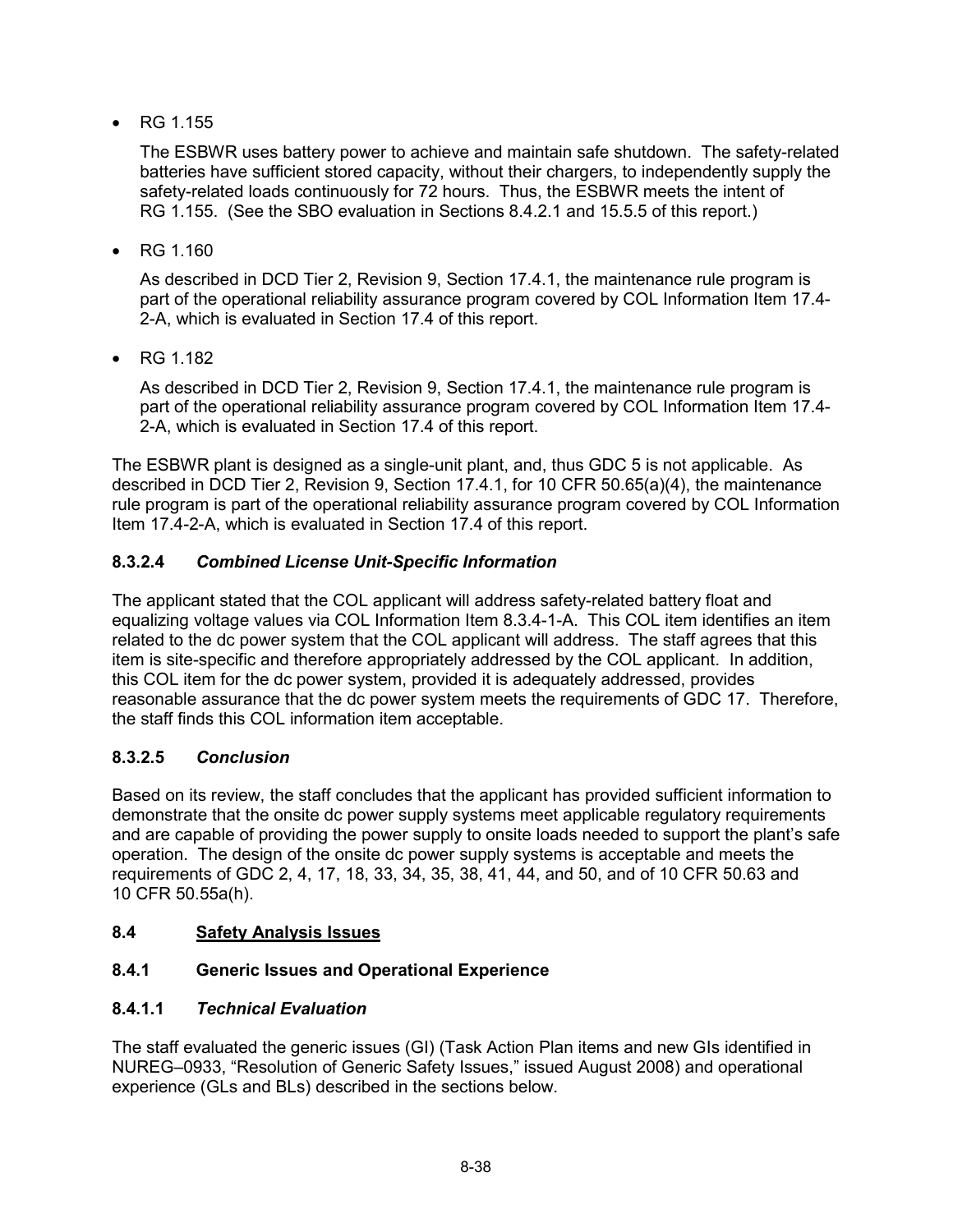### **8.4.1.1.1 Task Action Plan Items**

The staff evaluated the following four Task Action Plan items:

- 5. A-25, "Nonsafety Loads on Class 1E Power Sources"—If nonsafety-related loads are allowed to be connected to the Class 1E power system, it is possible that they may cause degradation by introducing loss of redundancy or another failure mechanism. The 120-V ac emergency lighting in the MCR and in the remote shutdown area is non-Class 1E and is fed from a Class 1E UPS, through series isolation devices that are coordinated with upstream 120-V ac distribution panel circuit breakers. The ESBWR design meets RG 1.75 as discussed in Section 8.3.1.3 of this report. RG 1.75 allows the connection of nonsafety loads to Class 1E (emergency) power sources, if it can be shown that the connection of nonsafety loads will not result in the degradation of the Class 1E system. In the ESBWR design, either of these protective devices is able to interrupt any fault current before initiation of a trip of any upstream protective device. No failure of non-Class 1E equipment or system will degrade the Class 1E system below an acceptable level. Therefore, the issue is resolved.
- 6. A-30, "Adequacy of Safety-Related dc Power Supplies"—New GI 128 addresses the reliability of onsite electrical systems and encompasses GI A-30. See the staff discussion below on GI 128.
- 7. A-35, "Adequacy of Offsite Power Systems"—As applied to the ESBWR, Task Action Plan Item A-35 is associated with minimizing the likelihood of simultaneous failure of both the offsite power supply circuits. The offsite power system of the ESBWR plant is based on the following design bases: Two independent and physically separate offsite circuits supply reliable power to the plant. Electric power from the utility grid to the offsite power system is provided by transmission lines designed and located to minimize the likelihood of failure while ensuring grid reliability. The transmission systems supply the two offsite power circuits through their respective transformers in the switchyard. Any single active failure can affect only one power supply and cannot propagate to the alternate power supply. In addition, the ESBWR design does not require any offsite ac power to achieve and maintain safe shutdown for 72 hours. Therefore, this issue is resolved.
- 8. A-44, "Station Blackout"—GI A-44 was resolved with the publication of 10 CFR 50.63, which requires that LWRs be able to withstand, for a specified duration, and recover from, an SBO. It addresses the likelihood of the loss of all ac power at the site and the potential for severe core damage after an SBO. The ESBWR is designed to shut down safely without reliance on offsite or DG-derived ac power for 72 hours, which exceeds SBO requirements. Section 8.4.2.1 of this report discusses in detail how the design successfully addresses this issue. Therefore, this issue is resolved for the ESBWR standard plant design.

### **8.4.1.1.2 New Generic Issues**

The staff addressed the following two new GIs:

9. GI 128, "Electrical Power Reliability"—GI 128 addresses the reliability of onsite electrical systems and encompasses GI 48, "LCO for Class 1E Vital Instrumentation Buses in Operating Reactors"; GI 49, "Interlocks and LCO for Class 1E Tie Breakers"; and GI A-30, "Adequacy of Safety-Related dc Power Supplies." The staff has reviewed the applicant's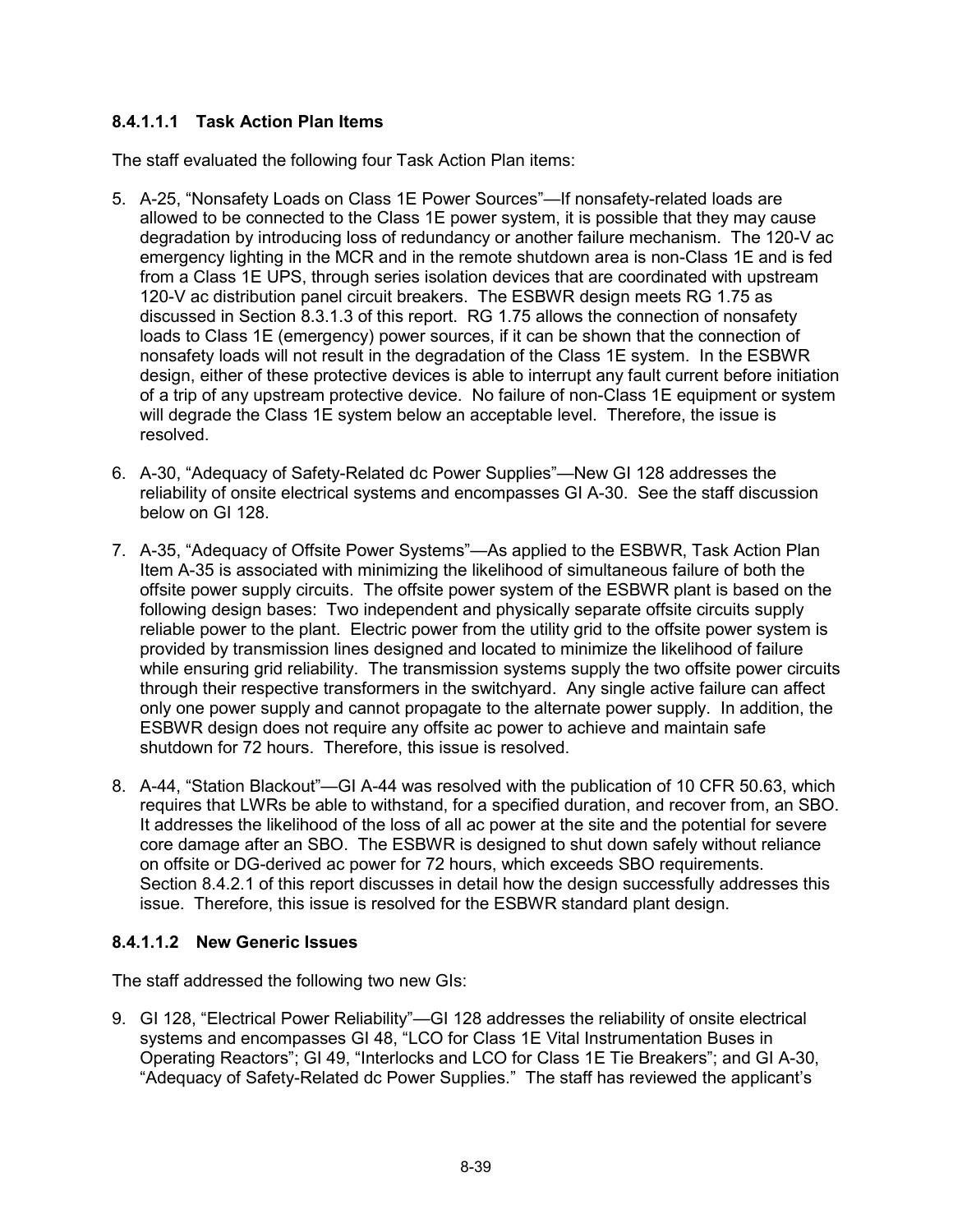submittal and concludes that the ESBWR design addresses GIs 48, 49, and A-30 for the following reasons:

- GI 48—The applicant provided the limiting condition for operation (LCO) in the event of a loss of one or more Class 1E 120-V ac vital instrument buses and associated inverters. The staff finds this LCO acceptable.
- GI 49—The ESBWR design does not include Class 1E tie breakers.
- GI A-30—The staff has evaluated the Class 1E dc distribution system design for the aspects addressed by GI A-30 in Section 8.3.2 of this report and concludes that it is acceptable.

Therefore, GI 128 is resolved for the ESBWR design.

10. GI 107, "Main Transformer Failures"—As applied to the ESBWR, GI 107 is associated with minimizing the effects of transformer oil leaks and resulting fires. The ESBWR has design features to address this issue. Three-hour fire rated concrete barriers are used between the RATs, the UATs and the main transformers and spare main transformer. Pits are provided for the containment and collection of transformer oil should it leak. Also, the main transformers are included in the ESBWR fire hazard analysis in the DCD Tier 2, Revision 9, Section 9A.4.7, which describes the fire protection systems for the main transformer. The staff finds that these systems are consistent with the guidelines of GI 107. Therefore, this issue is resolved.

#### **8.4.1.1.3 Generic Letters**

The staff addressed the following five GLs:

- 11. GL 84-015, "Proposed Staff Actions to Improve and Maintain Diesel Generator Reliability," dated July 2, 1984—This item is not applicable to the ESBWR design, since it does not require a safety-related emergency diesel generator (EDG).
- 12. GL 88-015, "Electric Power System—Inadequate Control over Design Processes," dated September 12, 1988—This GL informs the licensees of the various problems with electrical systems occurring with increasing frequency at nuclear power plants. These problems include onsite distribution system voltages lower than required for proper operation of safety equipment, EDG loading exceeding design, inadequate EDG response to actual loading, overloading Class 1E buses, inadequate breaker coordination, and inadequate fault current interruption capability. Problems associated with EDGs are not applicable to the ESBWR design, since it does not require an EDG. DCD Tier 1, Revision 9, Table 2.13.1-2, discusses the voltage adequacy, breaker coordination, and fault current interrupting capability. DCD Tier 2, Revision 9, Section 8.3.2 discusses degraded voltage and overvoltage. Based on the above, this GL is resolved for the ESBWR design.
- 13. GL 91-006, "Resolution of Generic Issue (GI) A-30—'Adequacy of Safety-Related dc Power Supplies,' Pursuant to 10 CFR 50.54(f)," issued in 1991—GI A-30 is integrated into GI 128. See the staff discussion above on GI 128.
- 14. GL 91-011, "Resolution of GI 48, 'LCOs for Class 1E Vital Instrument buses,' and GI 49, 'Interlocks and LCOs for Class 1E Tie Breakers,' Pursuant to 10 CFR 50.54 (f)," dated July 8, 1991—GI 48 and GI 49 are integrated into GI 128. See the staff discussion above on GI 128.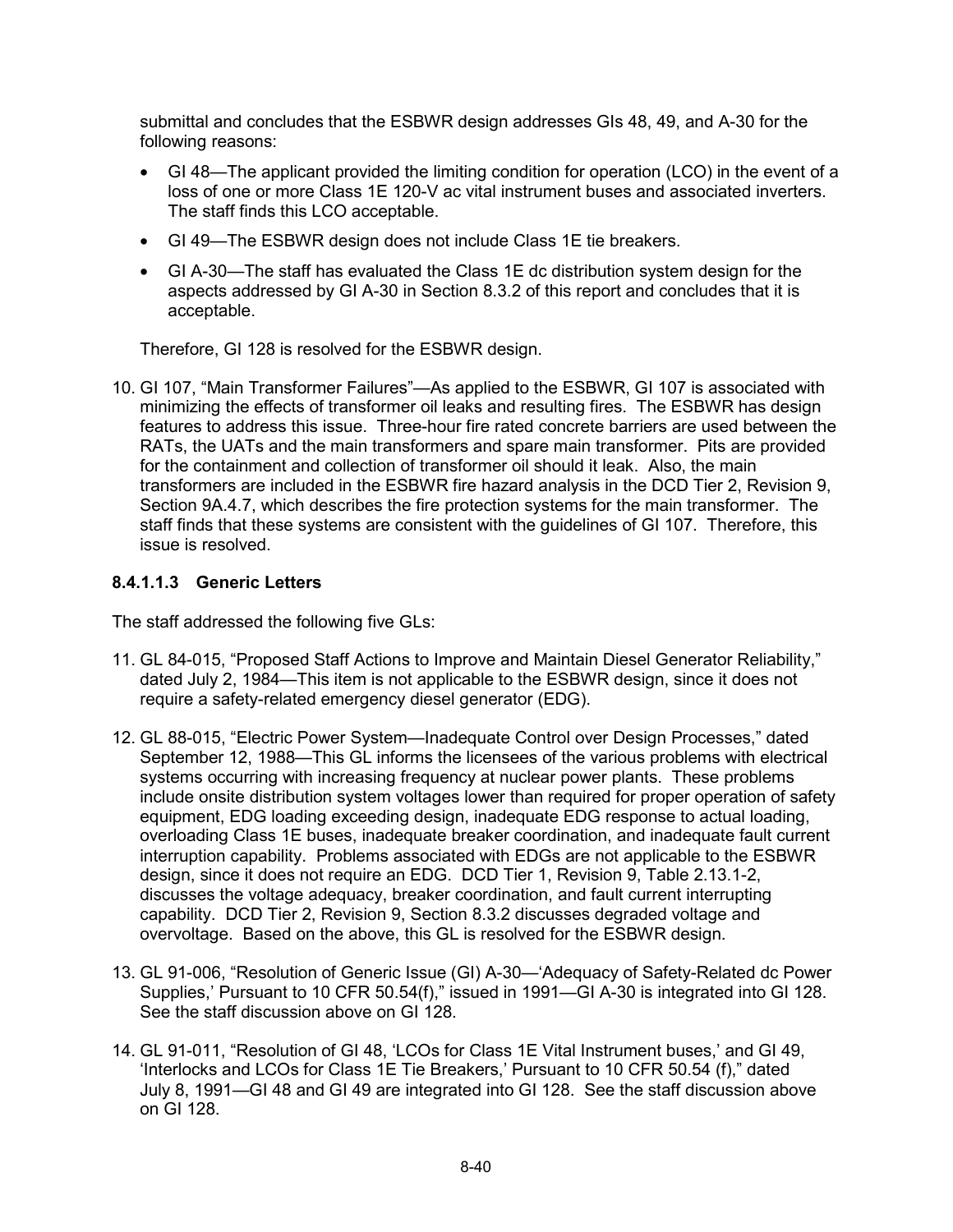15. GL 94-001, "Removal of Accelerated Testing and Special Reporting Requirements for Emergency Diesel Generators," dated May 31, 1994—This item is not applicable to the ESBWR design, since the design does not require an EDG.

### **8.4.1.1.4 Bulletin**

The issue addressed in BL 82-04, "Deficiencies in Primary Containment Electrical Penetration Assemblies," dated December 3, 1982, applies to a specific equipment supplier that is no longer selling primary containment electrical penetration assemblies. The ESBWR will use primary containment electrical penetration assemblies that are qualified to IEEE Std 317 requirements, in accordance with RG 1.63. DCD Tier 2, Revision 9, Section 3.11, discusses the qualification of primary electrical penetrations. Therefore, the issue is resolved.

### **8.4.1.2** *Conclusion*

Based on the above discussion, the staff concludes that the GIs and operational experience issues are resolved for the ESBWR design.

### **8.4.2 Advanced Light-Water Reactor Certification Issues**

The following sections discuss the policy, technical, and licensing issues pertaining to passive designs that relate to the electrical portion of the ESBWR design.

### **8.4.2.1** *Station Blackout*

The term SBO refers to the complete loss of ac electric power to the essential and nonessential switchgear buses in a nuclear power plant. An SBO, therefore, involves the loss of the offsite electric power system ("preferred power system"), concurrent with a turbine trip and the unavailability of the emergency alternating current (EAC) power system. An SBO does not include the loss of available ac power to buses fed by station batteries through inverters or by alternate ac sources specifically provided for SBO mitigation. Because many safety systems necessary for reactor core decay heat removal depend on ac power, an SBO could result in a severe core damage accident. The risk of SBO involves the likelihood and duration of the loss of all ac power and the potential for severe core damage after a loss of all ac power. DCD Tier 2, Revision 9, Section 15.5.5, discusses SBO.

### **8.4.2.1.1 Regulatory Criteria**

The acceptance criteria for evaluating whether a plant is capable of withstanding and recovering from an SBO are based on meeting the relevant requirements of the following regulations:

- GDC 17, as it relates to (1) the capacity and capability of onsite and offsite power systems to permit the functioning of SSCs important to safety in the event of anticipated operational occurrences and postulated accidents and (2) provisions to minimize the probability of losing electric power from the transmission network (grid) as a result of, or coincident with, the loss of power generated by the nuclear power unit or loss of power from the onsite electric power supplies
- GDC 18, as it relates to periodic testing and inspection of offsite and onsite power systems important to safety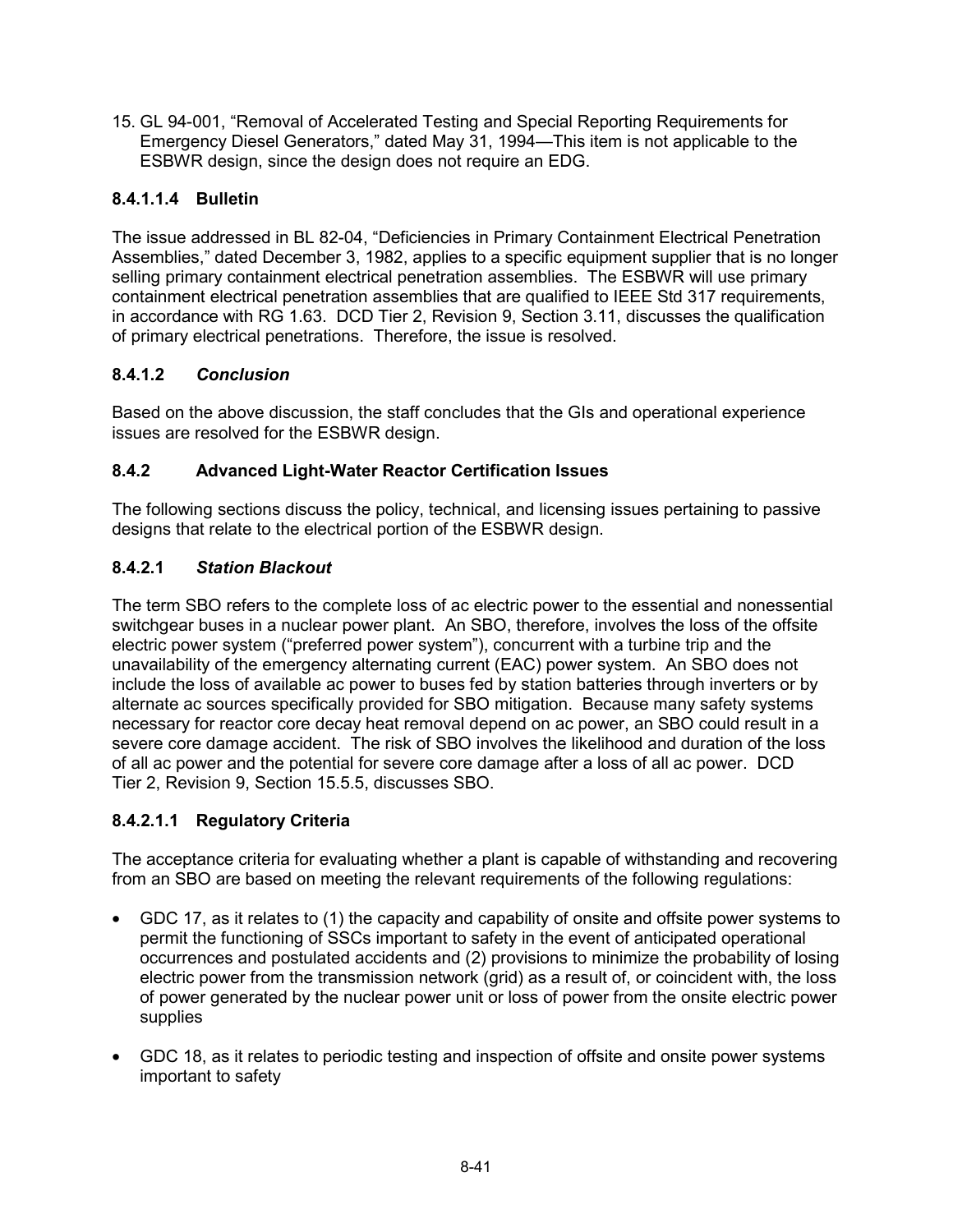- 10 CFR 50.63, as it relates to the capability to withstand and recover from an SBO
- 10 CFR 50.65(a)(4), as it relates to the assessment and management of the increase in risk that may result from proposed maintenance activities before performing the maintenance activities, including, but not limited to, surveillances, post-maintenance testing, and corrective and preventive maintenance. Compliance with the maintenance rule, including verification that appropriate maintenance activities are covered therein, is reviewed under SRP Chapter 17.

SRP Section 8.4 specifies that an application meets the above requirements if the application satisfies the following guidance:

- The guidelines of RG 1.155, as they relate to compliance with the requirements of 10 CFR 50.63
- The guidelines and criteria of SECY-90-016 and SECY-94-084, as they relate to the use of alternate ac power sources and RTNSS at plants provided with passive safety systems
- The guidelines of RG 1.9 and RG 1.155, as they relate to the reliability program implemented to ensure that the target reliability goals for onsite EAC power sources (typically, DG units) are adequately maintained
- The guidelines of RG 1.160, as they relate to the effectiveness of maintenance activities for onsite EAC power sources, including grid-risk-sensitive maintenance activities (i.e., activities that tend to increase the likelihood of a plant trip, increase LOOP frequency, or reduce the capability to cope with a LOOP or SBO)
- The guidelines of RG 1.182, as they relate to conformance with the requirements of 10 CFR 50.65(a) (4) for assessing and managing risk when performing maintenance

### **8.4.2.1.2 Summary of Technical Information**

DCD Tier 2, Revision 9, Section 15.5.5, documents the ESBWR SBO analysis. As a passive plant, the ESBWR does not rely on ac power to achieve hot or stable shutdown. With regard to electrical power topics, the SBO evaluation assumes that the loss of all ac power occurs at time zero. The evaluation also shows that Q-DCIS provides control power, closure, and position indication for containment isolation valves. DCD Tier 2, Revision 9, Section 8.3.2.1.1, describes the power supply.

### **8.4.2.1.3 Staff Evaluation**

DCD Tier 2, Revision 9, Section 15.5.5, documents the ESBWR SBO analysis. This section describes the criteria, assumptions, and analyses used to show that the ESBWR can cope with SBO conditions without ac power for 72 hours. Section 15.5.5 of this report provides the staff evaluation of the ESBWR SBO analysis. This section contains the Chapter 8 staff evaluation applicable to passive plants.

The requirements of 10 CFR 50.63 state that "each light-water-cooled nuclear power plant licensed to operate must be able to withstand for a specified duration and recover from a station blackout." The ESBWR design will not have EAC power sources, and it is not required to evaluate SBO coping duration, as long as the design will be capable of performing safety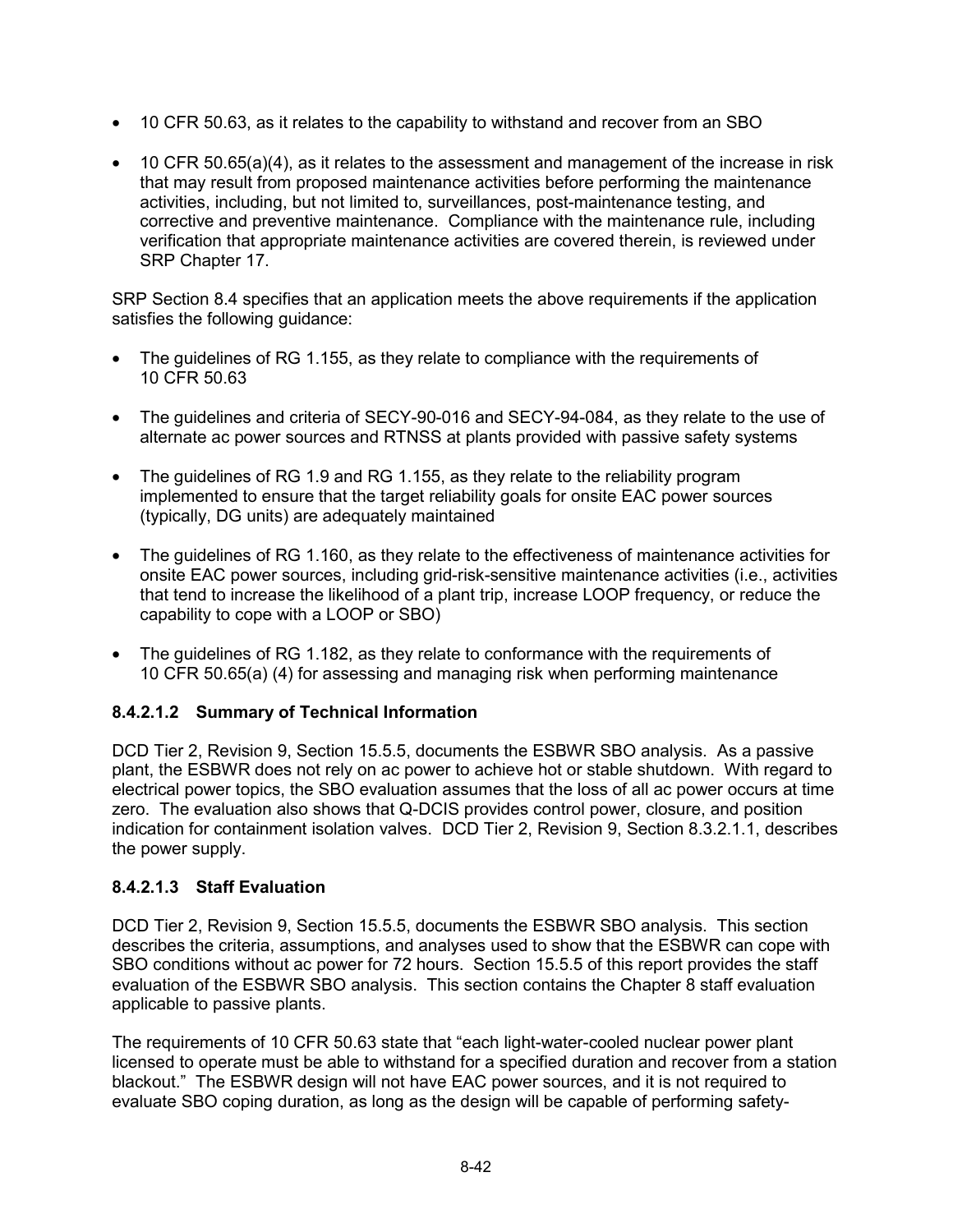related functions for 72 hours without ac power. An alternate ac power source is not necessary for passive plant designs that (1) do not need ac power to perform safety-related functions for 72 hours following the onset of an SBO and (2) meet the guidelines in Section C.IV.9 of RG 1.206, "Combined License Applications for Nuclear Power Plants (LWR Edition)," issued June 2007, regarding RTNSS (refer to Chapter 22 of this report for RTNSS). The ESBWR design minimizes the potential risk contribution of an SBO by not relying on the ac power supply to perform safety-related functions.

The following paragraphs analyze compliance with the regulatory criteria:

• GDC 17

With regard to GDC 17, the ESBWR plant design does not require offsite or dieselgenerated ac power for 72 hours after an SBO event. However, the offsite ac power meets GDC 17 (see the staff evaluation in Section 8.2 of this report). Safety-related dc power supports passive core cooling and containment safety-related functions for 72 hours. Safety-related dc power meets GDC 17 (see the staff evaluation in Section 8.3.2 of this report).

• GDC 18

Safety-related dc power supports passive core cooling and containment safety-related functions. No offsite or diesel-generated ac power is required for 72 hours after an abnormal event. Safety-related dc power meets GDC 18 (see the staff evaluation in Section 8.3.2 of this report).

• 10 CFR 50.63 and RG 1.155

Section 15.5.5 of this report evaluated the ESBWR coping capability with an ac-independent approach and finds it to be acceptable. Therefore, the ESBWR design also meets the requirements of 10 CFR 50.63.

In RAI 8.1-21, the staff asked the applicant to address procedures and training to cope with an SBO. In its response, the applicant stated that, after 72 hours, required loads will be powered from the ancillary DGs, or the standby DGs or offsite power, if available. This is consistent with the ancillary diesels being designated as RTNSS, as described in DCD Tier 2, Revision 9, Appendix 19 A. Emergency procedures will cover the starting and connection of the diesels and restoration of ac power, as required by Section 3.4 of RG 1.155. The development of procedures is described in DCD Tier 2, Revision 9, Section 13.5.2, and is covered by the COL information items found in DCD Tier 2, Revision 9, Section 13.5.3. Training is described in DCD Tier 2, Revision 9, Section 13.2, and COL information items for training are covered in DCD Tier 2, Revision 9, Section 13.2.5. However, these sections do not specifically address SBO events. Instead, they commit to procedures and training for all of the plant's normal, abnormal, and emergency events. This would include SBO. To address this, the applicant added a note in DCD Tier 2, Revision 6, Table 8.1-1, to state that procedures and training for SBO response guidelines, ac power restoration, and severe weather guidelines are developed per Sections 13.2 and 13.5. The staff finds that the applicant adequately addressed the issue and, therefore, RAI 8.1-21 is resolved. The staff confirmed that Revision 6 of the DCD includes the change described above. The staff finds that the description of SBO procedures and training are consistent with the guidelines of RG 1.155.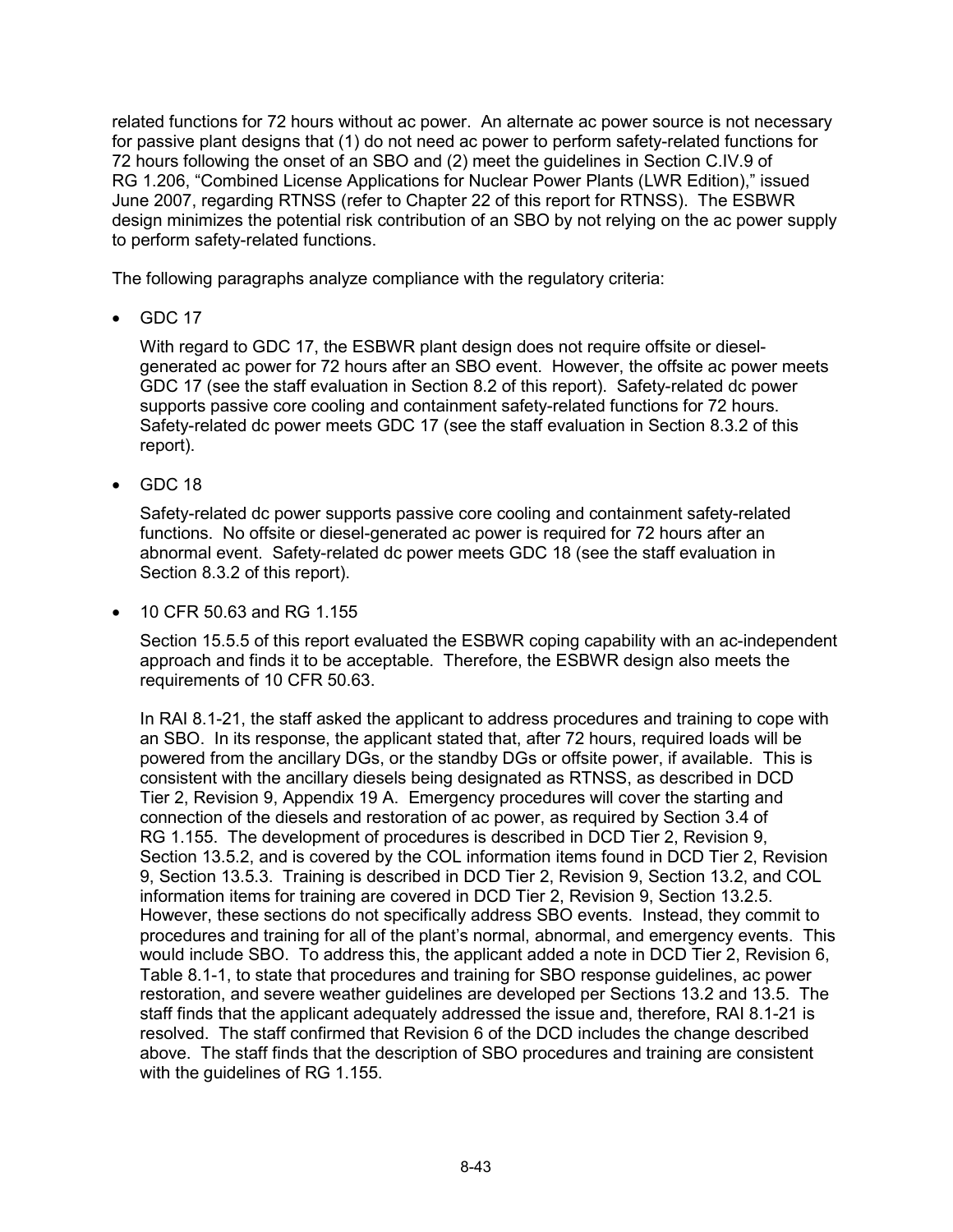• SECY-90-016

This paper contains the Commission's approval for the evolutionary ALWRs to have an alternate ac power source of diverse design capable of powering at least one complete set of normal shutdown loads to cope with SBO. This topic is not applicable to the ESBWR design, since no ac power is required to achieve safe shutdown.

• SECY-94-084 and SECY-95-132

Section 8.4.2.3 and Section 22 of this report discuss this topic.

• 10 CFR 50.65(a) (4), RG 1.160, and RG 1.182

As described in DCD Tier 2, Revision 9, Section 17.4.1, the maintenance rule program is part of the operational reliability assurance program covered by COL Information Item 17.4- 2-A, which is evaluated in Section 17.4 of this report.

• RG 1.9 and RG 1.155

RG 1.9 and RG 1.155 regarding a reliability program for emergency onsite ac power source are not applicable.

#### **8.4.2.1.4 Conclusion**

The ESBWR reactor core and associated coolant, control, and protection systems, including station batteries and other necessary support systems, provide sufficient capacity and capability to ensure that the core will be cooled and will have appropriate containment integrity for 72 hours in the event of an SBO. The staff concludes that the safety-related passive systems are capable of withstanding a loss of all ac power for 72 hours. The staff further concludes that the ESBWR design will be in compliance with the provisions of GDC 17 and 18 and 10 CFR 50.63, as they relate to the capability to achieve and maintain hot or stable shutdown in the event of an SBO.

### **8.4.2.2** *Electrical Distribution*

#### **8.4.2.2.1 Technical Evaluation**

The Commission approved the following recommendations in SECY-91-078 for plant designs:

- 16. An alternate offsite power source will be available for nonsafety-related loads, unless the design margins for loss of nonsafety-related loads are no more severe than turbine-trip-only events in current plants.
- 17. At least one offsite circuit to each redundant safety division will be supplied directly from offsite power sources, with no intervening nonsafety-related buses.

The medium-voltage PG and PIP buses feed nonsafety-related loads in the ESBWR design. These buses are usually powered from the normal preferred power source through the UATs. These buses are also capable of being powered from the alternate preferred power source RATs through an automatic bus transfer, in the event that the normal preferred power source is unavailable. Thus the ESBWR design meets recommendation 1. The ESBWR design does not have to meet recommendation 2, because the design does not rely on active systems for safe shutdown.